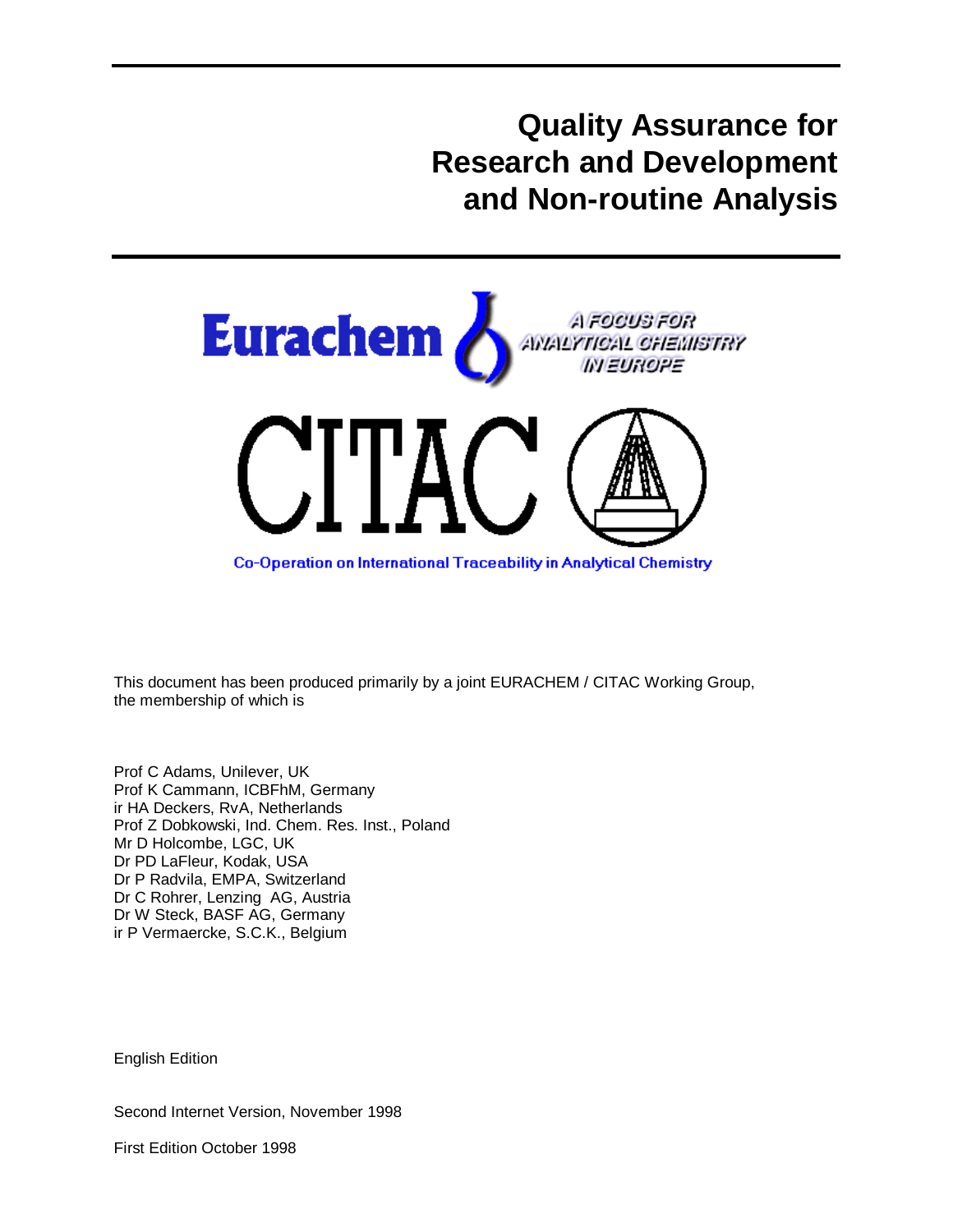# **Quality Assurance for Research and Development and Non-routine Analysis**

This document has been produced primarily by a joint EURACHEM / CITAC Working Group, the membership of which is listed in Annex A. The secretary would also like to thank all of those individuals and organisations who have contributed comments, advice and background documentation.

Production of this Guide was in part supported under contract with the UK Department of Trade and Industry as part of the National Measurement System Valid Analytical Measurement (VAM) Programme.

Comments are invited on this document and should be sent to:

Mr David Holcombe Drafting Secretary for EURACHEM / CITAC R&D Working Group LGC, Queens Rd, Teddington, Middlesex, TW11 0LY, United Kingdom

**■: Int + 44 181 943 7613,** *tex* : Int + 44 181 943 2767, as : dgh@lgc.co.uk

English Edition 1.0, 1998 ISBN: 0 948926 11 2

# *Ruling language*

The text may be freely translated into other languages, but where such action results in a dispute over interpretation, the guidance given in this English version is taken as being the definitive version.

# *Copyright of text*

Copyright of the guidance presented in this guide is the property of the organisations represented by the working group members as listed in Annex A. All rights are reserved. This guidance may be downloaded for personal and non-commercial use, but no part of the guide may be distributed, published or stored in any retrieval system, in any media, by persons other than EURACHEM or CITAC members, without the written consent of the EURACHEM and CITAC Secretariats. Similarly, enquiries regarding the translation, production and distribution of new editions of this guide should be directed to the EURACHEM and CITAC Secretariats

This edition is Copyright © LGC (Teddington) Ltd, 1998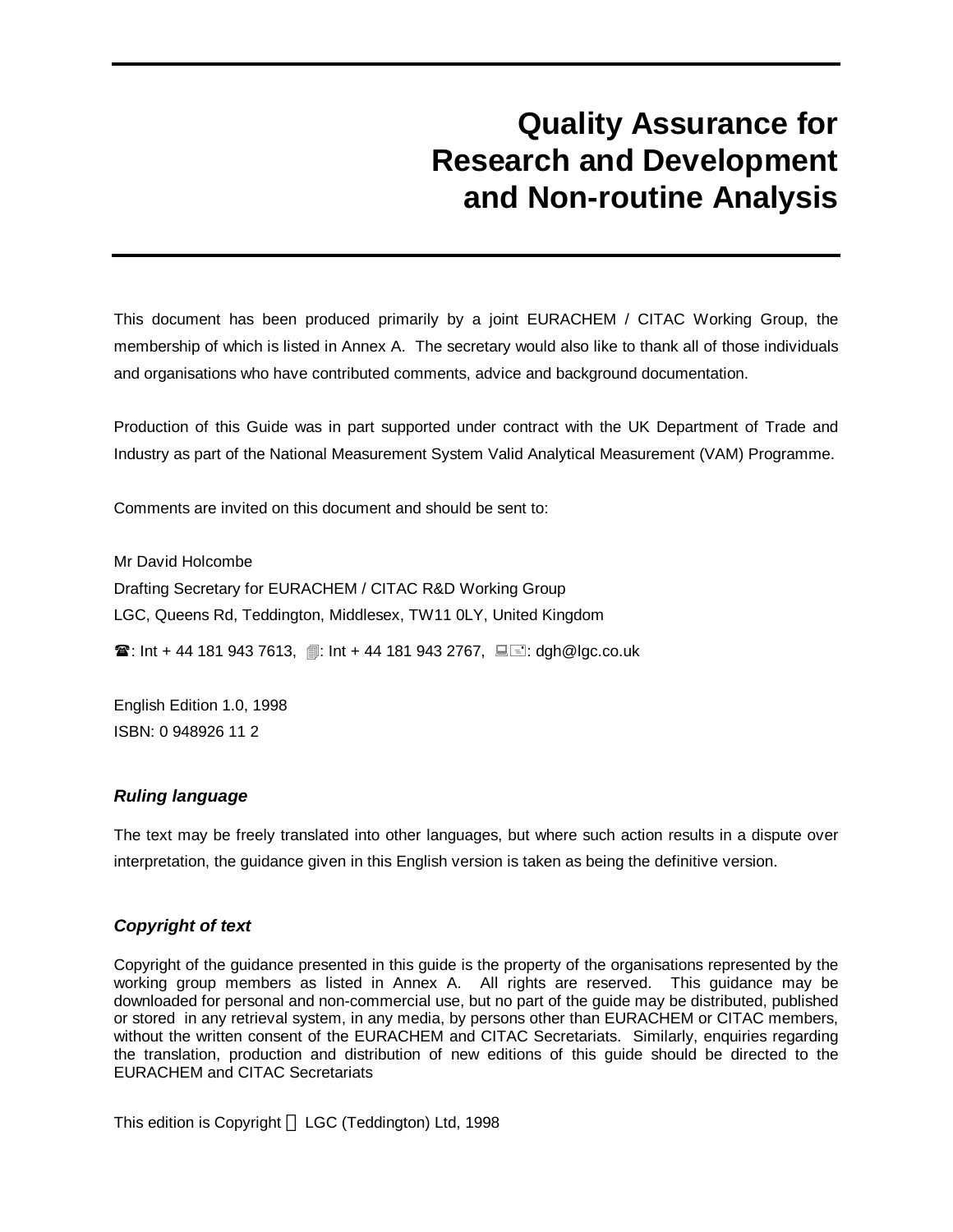# **CONTENTS**

| <b>Section</b> | <b>Title</b>                                                                                                                                                                                                                                                                                                                                                                                    | Page                                                              |
|----------------|-------------------------------------------------------------------------------------------------------------------------------------------------------------------------------------------------------------------------------------------------------------------------------------------------------------------------------------------------------------------------------------------------|-------------------------------------------------------------------|
| 1              | <b>Aims and objectives</b><br>Who this guide is for<br>Using this Guide<br>Emphasis of guidance<br><b>Customers</b>                                                                                                                                                                                                                                                                             | 1<br>1<br>1<br>1<br>$\overline{2}$                                |
| $\mathbf 2$    | <b>Introduction</b><br>What is Research and Development<br>Importance of QA<br>What needs to be controlled in R&D                                                                                                                                                                                                                                                                               | $\overline{2}$<br>$\overline{c}$<br>3<br>3                        |
| 3              | <b>Definitions</b>                                                                                                                                                                                                                                                                                                                                                                              | 4                                                                 |
| 4              | <b>Principles of making Valid Analytical Measurements</b>                                                                                                                                                                                                                                                                                                                                       | 5                                                                 |
| 5              | <b>Organisational quality elements</b><br>Administrative and technical planning of work<br>Quality management, corporate and local<br>Record keeping and document control<br>Staff qualifications, training and supervision of staff<br>Equipment and computer controlled equipment<br>Monitoring the quality system<br>Subcontracting                                                          | 6<br>6<br>$\overline{7}$<br>$\overline{7}$<br>8<br>10<br>10<br>12 |
| 6              | <b>Technical quality elements</b><br>Unit operations<br>Technical capability of laboratory<br>Methodology<br>Reagents, reference materials and calibrants<br>Calibration and traceability<br>Instrument performance<br>Use of statistics<br>Technical requirement related to particular unit processes (Sampling,<br>isolation of analyte, measurement, validation, measurement<br>uncertainty) | 12<br>12<br>13<br>13<br>14<br>14<br>15<br>16<br>18                |
| 7              | Analytical task quality elements<br>Preparation and planning before starting work<br>While the work is in progress<br>When the work is complete                                                                                                                                                                                                                                                 | 21<br>21<br>25<br>26                                              |
| 8              | <b>External verification</b><br>Formal assessment against conventional quality assurance standards<br>Benchmarking<br>Visiting groups / Peer review<br>Ranking of organisations<br>External quality assessment procedures<br>Conclusions                                                                                                                                                        | 28<br>29<br>30<br>32<br>33<br>34<br>34                            |
| 9              | <b>Bibliography and references</b>                                                                                                                                                                                                                                                                                                                                                              | 35                                                                |
| <b>Annex A</b> | - EURACHEM / CITAC Working Group                                                                                                                                                                                                                                                                                                                                                                | 42                                                                |
| <b>Annex B</b> | - Flowchart showing lifecycle of an R&D project                                                                                                                                                                                                                                                                                                                                                 | 44                                                                |
| <b>Annex C</b> | - Questionnaire for Analytical Work                                                                                                                                                                                                                                                                                                                                                             | 45                                                                |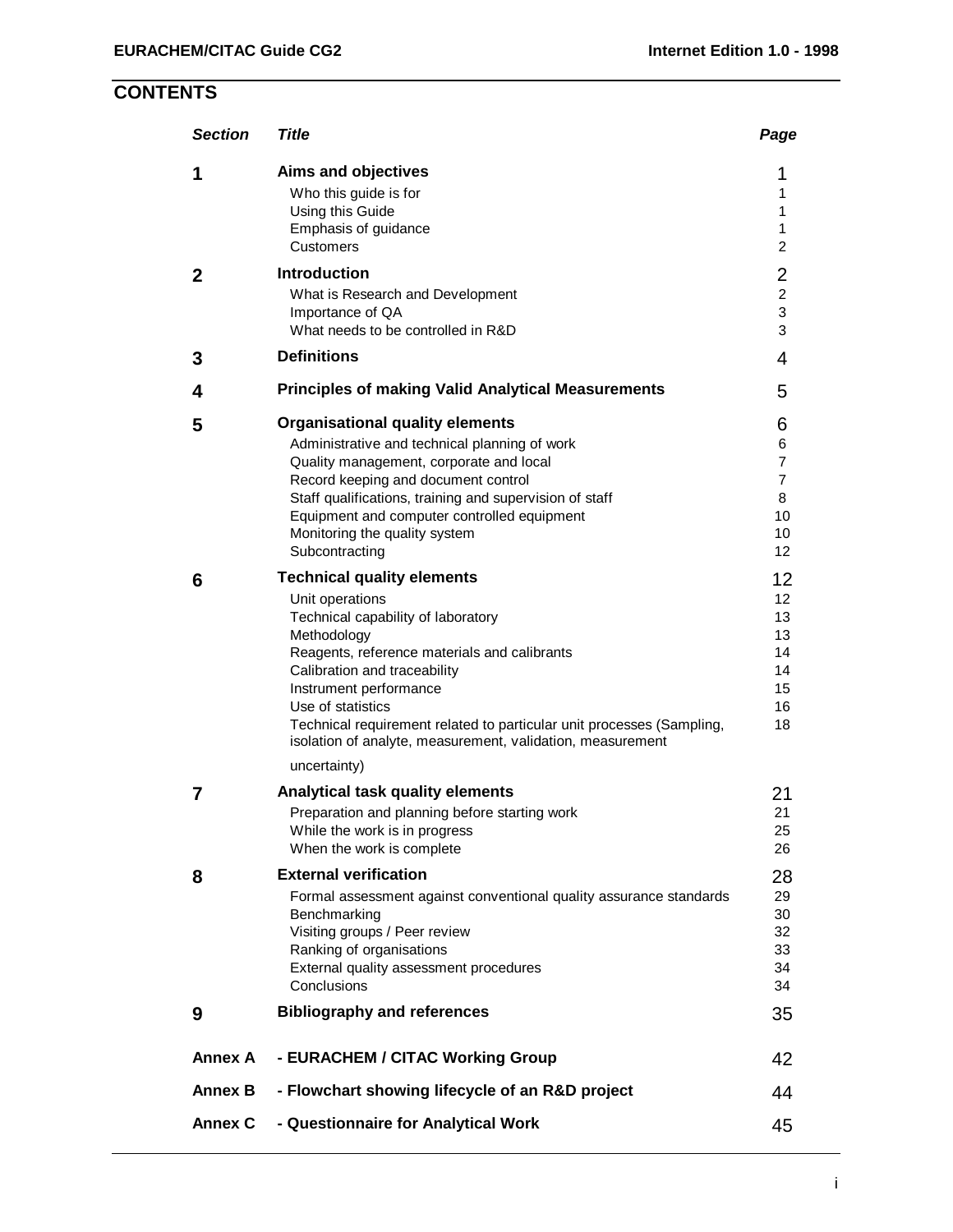| Annex D | - Concepts for the accreditation of R&D tests by type. | 46. |
|---------|--------------------------------------------------------|-----|
| Annex E | - R&D to develop analytical instrumentation            | 49. |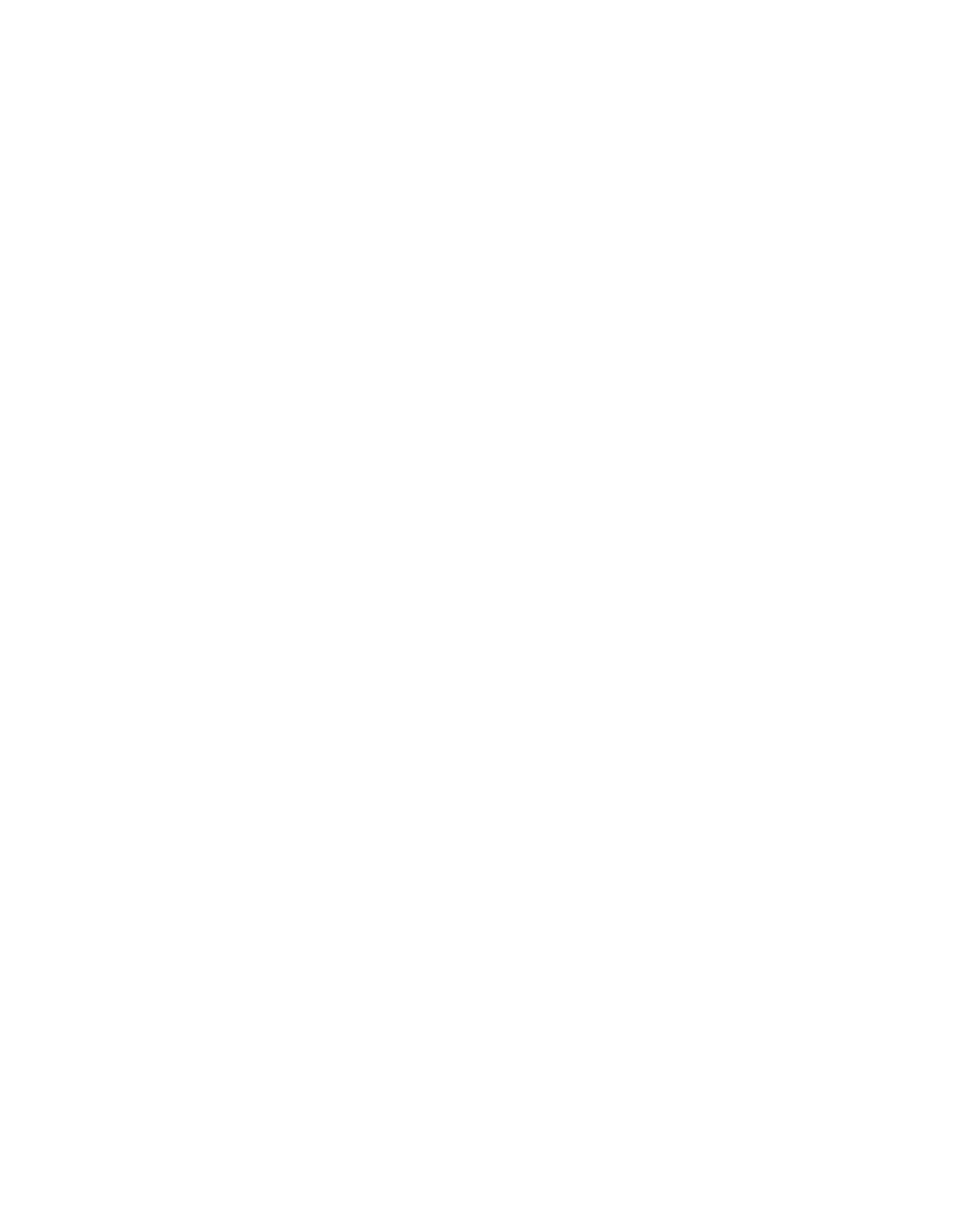# **1. AIMS AND OBJECTIVES**

#### 1.1 *Who this guide is for*

1.1.1 This guide is intended to be used by managers and analytical staff, both in industry and the academic world, involved in the planning, performance and management of non-routine measurements in analytical science and associated research and development. Those responsible for the evaluation of the quality of such work will also find the guide useful. It provides principles from which assessing organisations such as accreditation or certification bodies could specify assessment criteria.

#### 1.2 *Using this guide*

1.2.1 This guide aims to state and promote quality assurance (QA) *good practice*, or at least practice that meets the professional standards of the peer group. Many of these practices have already been stated in an earlier CITAC guide  $(CG1)^{[1]}$ , which provides advice for mainly routine analysis, and an earlier EURACHEM / WELAC guide  $^{[2]}$ , which advises on the interpretation of EN 45001 and ISO Guide 25 for chemistry laboratories. Predictably there is likely to be a high degree of overlap between what is good practice in a routine situation and what is good practice in a non-routine situation. To avoid duplication those practices are only repeated below where it has been considered appropriate that further clarification is necessary for non-routine purposes. Where the guidance has **not** been restated, reference to the relevant part of the CITAC guide has been stated instead. Thus this guide should be used in conjunction with CG1.

#### 1.3 *Emphasis of guidance*

1.3.1 There is still much discussion as to how applicable the various established quality standards/protocols, such as ISO Guide  $25^{[3]}$ , EN 45001<sup>[4]</sup>, ISO 9000<sup>[5]</sup>, and OECD Principles of Good Laboratory Practice (GLP)  $^{[6]}$ , are to non-routine work. GLP is study based, and the studies often involve non-routine or developmental work. R&D is compatible with the design element of ISO 9001. However it is widely argued that non-routine work does not fit easily into a highly documented and formalised quality system. For this reason the guidance is directed towards good practice rather than compliance with formal standards. The two approaches are not necessarily at odds with one another, but compliance may occasionally place requirements which are considered to be over and above what is considered to be best practice. Conversely no single quality standard necessarily covers all the elements of activity which might be considered relevant as best practice. The aim is to produce guidelines for analysts, their customers, and their managers, and not a quality manual template for an organisation. Note also that external verification, such as can be provided against a formal quality standard, is not mandatory, even though it may be desirable in some cases.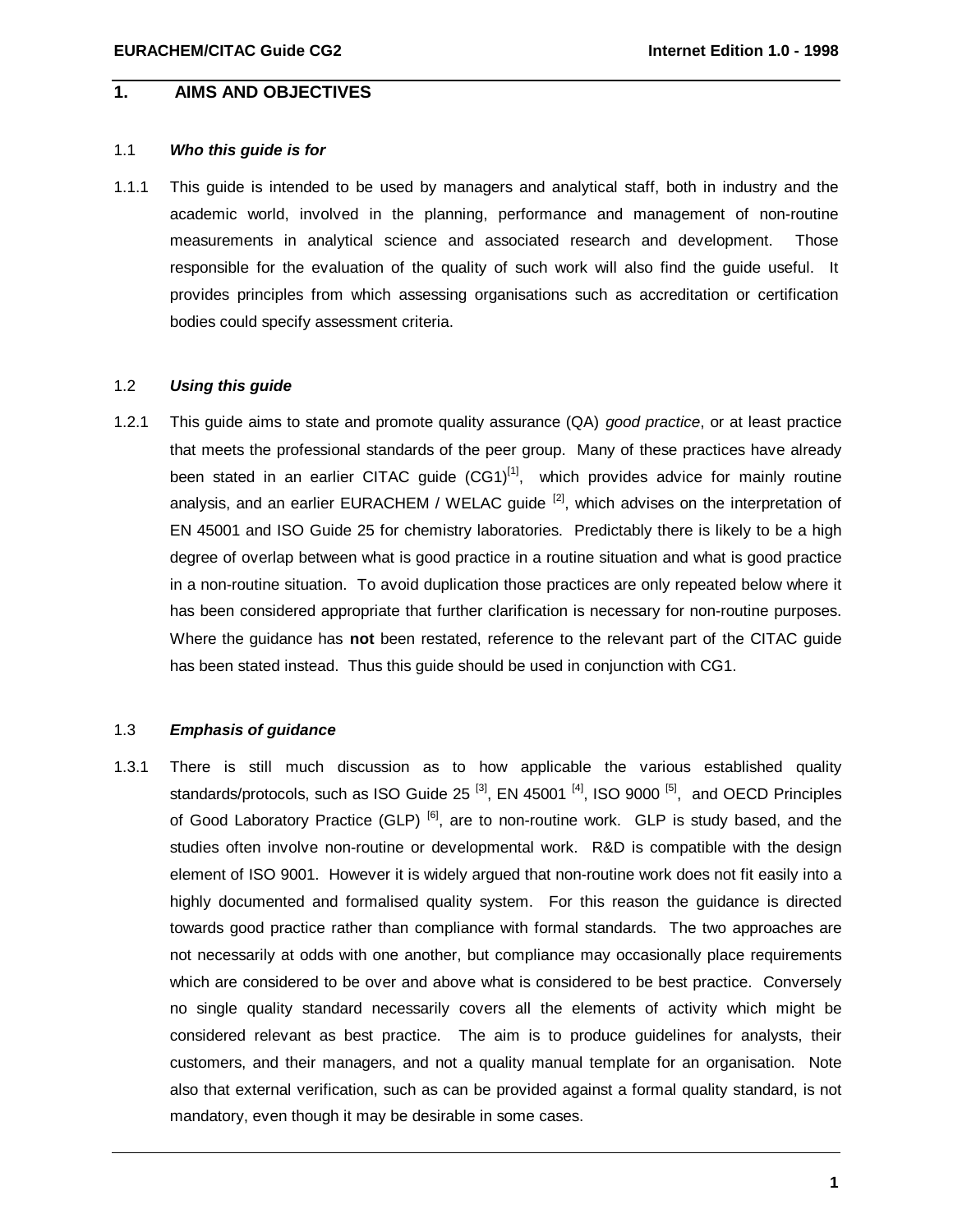1.3.2 It is anticipated that once this guide is published it may be possible for accreditation bodies and other authoritative organisations to adapt the text for compliance purposes, for example to the published standards/protocols mentioned in §1.3.1 above.

## 1.4 *Customers*

- 1.4.1 Non-routine work regulated by this guidance may be performed for a number of different types of customer, such as:
	- other departments within the same organisation which lack the specialist skills the work demands;
	- external customers who commission specific tasks;
	- regulatory bodies which commission the work to help enforce law, regulatory or licencing requirements;
	- funding bodies which commission large work programmes, within which specific tasks lie.

# **2. INTRODUCTION**

## 2.2 *What is Research and Development (R&D)?*

2.2.1 *Research* is a scientific investigation aimed at discovering and applying new facts, techniques and natural laws <sup>[7]</sup>. At its heart is inquiry into the unknown, addressing questions not previously asked. Research is done by a wide range of organisations: universities and colleges; government agencies; industry and contract organisations. Research projects vary widely in content and also in style, from open ended exploration of concepts to working towards specific targets.

**Development** in an industrial context is the work done to finalise the specification of a new project or new manufacturing process. It uses many of the methods of scientific inquiry, and may generate much new knowledge, but its aim is to create practicable economic solutions.

The combined term *Research and Development* can be seen as the work in an industrial or government context concentrating on finding new or improved processes, products *etc.*, and also on ways of introducing such innovations.

The use of the term *R&D* may not wholly encompass the activities intended to be covered by the Guidelines, but has been adopted by the authors as the most appropriate and convenient single term.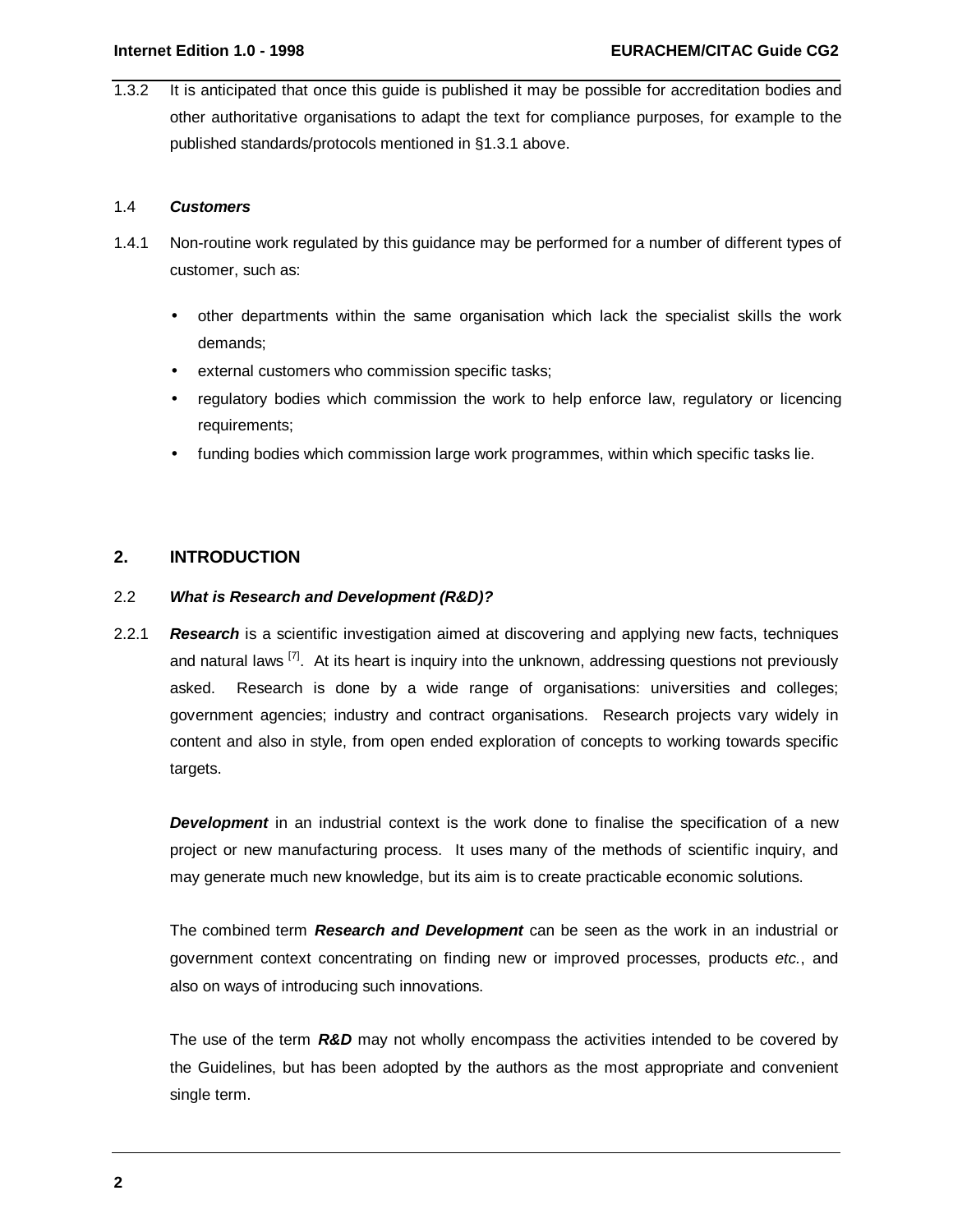- 2.2.2 These guidelines are intended to cover analytical testing or measurements where for various reasons the work is non-routine or necessary procedures are not already in place, for example:
	- methods already exists for the analytical problem, but have not previously been applied to the particular type of sample now encountered. The existing methods need to be evaluated and extended or adapted as necessary;
	- the analytical problem is entirely new, but may be tackled by applying existing methods or techniques;
	- the analytical problem is entirely new, there is no established method, and something has to be developed from the beginning.

Annex E provides some additional ideas for those carrying out R&D to develop analytical instrumentation.

## 2.3 *Importance of QA*

2.3.1 The importance of quality assurance is well established and accepted for routine analysis. It is less well established for R&D.



**Figure 1: Nested Structure of activities**

#### 2.4 *What needs to be controlled in R&D?*

2.4.1. Figure 1 shows a hierarchical approach to quality assurance within an organisation. The outer layer represents the elements of quality assurance that apply to all levels of activity within the organisation - so-called *organisational quality elements.* These are described in chapter 5. Examples at this level include a quality management structure with a defined role within the organisation; a quality system; documented procedures for key activities; a recruitment and training policy for all staff; *etc*.. The next layer, *technical quality elements*, described in chapter 6, forms a subset and comprises specific QA elements which apply to the technical activities of the organisation, such as policy and procedures for instrument calibration and performance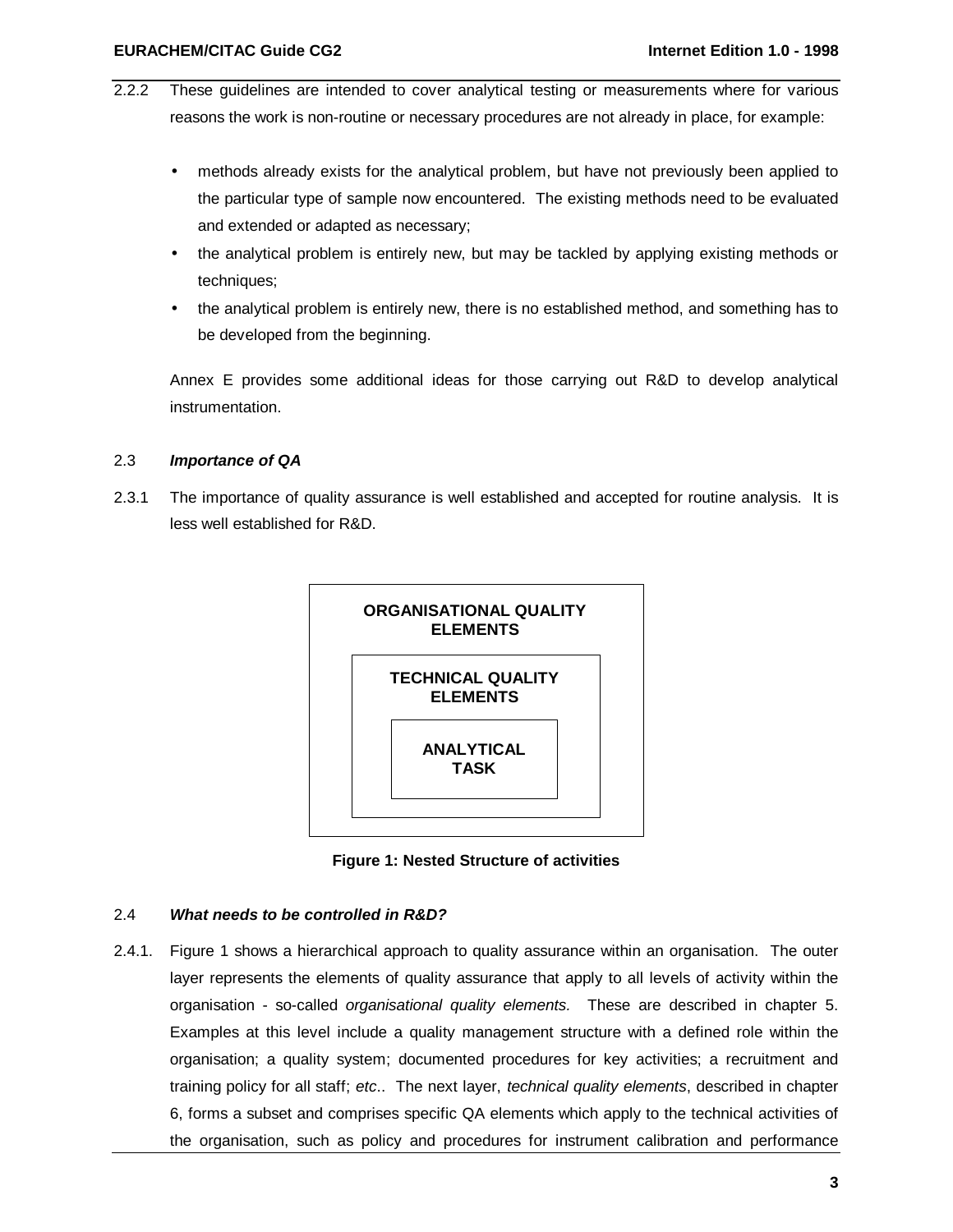checks; use of calibrants and reference materials, and; use of statistical procedures. The inner layer, *analytical task quality elements,* described in chapter 7, represents the activities carried out for particular projects or individual analytical tasks. It includes the planning, control and reporting practices recommended at the start of, during, and at completion of R&D work.

# **3. DEFINITIONS**

- 3.1 *Accreditation* 'Procedure by which an authoritative body gives formal recognition that a body or person is competent to carry out specific tasks (ISO/CASCO 193 (Rev. 2), 1.11<sup>[8]</sup>, & ISO Guide 2:1996, 12.11)<sup>[9]</sup> .
- 3.2 *Certification* 'Procedure by which a third party gives written assurance that a product, process or service conforms to specified requirements (ISO/CASCO 193 (Rev. 2), 4.1.2<sup>[8]</sup>, & ISO Guide 2:1996, 15.1.2) <sup>[9]</sup> .
- 3.3 *Contract* An agreement made between two or more parties on specified terms. Typically as applied to analytical work it refers to an agreement between a laboratory (the contractor) to do work for the customer, at a specified price and within a specified timescale, with perhaps other conditions specified.
- 3.4 *Customer* A purchaser of goods or services.
- 3.5 *Project* 'a research or study assignment, a plan, scheme or proposal' [10]. In the analytical context a project refers to a discrete job starting with a particular problem and involving one or more tasks undertaken to solve the problem (see also study).
- 3.6 *Quality Assurance (QA)* 'All the planned and systematic actions implemented within the quality system, and demonstrated as needed, to provide adequate confidence that an entity will fulfil requirements for quality.' (ISO 8402:1994, 3.5)<sup>[11]</sup>.
- 3.7 *Quality Control (QC)* 'Operational techniques and activities that are used to fulfil requirements for quality' (ISO 8402:1994, 3.4)  $^{[11]}$  .
- 3.8 *Registration* 'Procedure by which a body indicates relevant characteristics of a product, process or service, or particulars of a body or person, in an appropriate, publicly available list (ISO/CASCO 193 (Rev. 2), 1.10 [8] , & ISO Guide 2:1996, 12.10).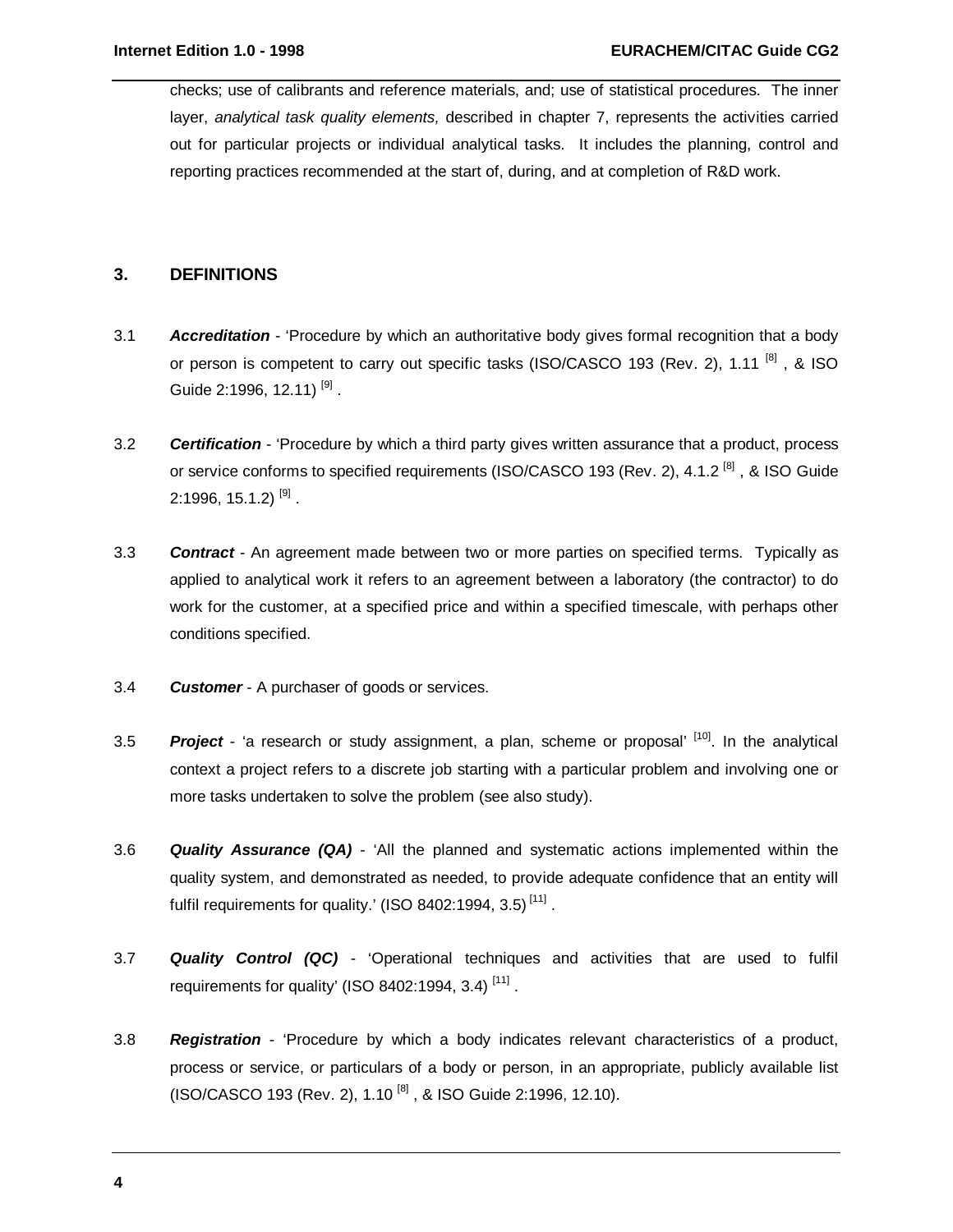- 3.9 In *routine* analysis*,* the analytical problem will have been encountered before . A suitable validated method for solving the problem will exist and may be in regular use. The degree of associated staff training, calibration and quality control used with the method will depend on sample throughput.
- 3.10 Study 'an attentive or detailed examination' <sup>[10]</sup>.

*N.B: use of the terms 'project' and 'study' in this guide do not mean that the guide is applicable only to GLP work*

- 3.11.1 *System (quality)* 'The organisational structure, procedures, processes and resources needed to implement quality management (ISO 8402:1994, 3.6)  $^{[11]}$  .
- 3.11.2 *System* has been used in this guide to refer more generally to the infrastructure within which a laboratory undertakes analytical work and in this context does not necessarily constitute a quality system. This is entirely consistent with the ISO definition.
- 3.12 *Task*  No formal definition. The use of task in this guide denotes a small discrete piece of work, several tasks making up a project or study.
- 3.13 *Validation* 'Confirmation by examination and provision of objective evidence that the particular requirement for a specified end use are fulfilled' (ISO 8402:1994, 2.18) <sup>[11]</sup> .
- 3.14 *Verification* 'Confirmation by examination and provision of objective evidence that specified requirements have been fulfilled' (ISO 8402:1994, 2.17)  $^{[11]}$  .

# **4. PRINCIPLES FOR MAKING VALID ANALYTICAL R&D MEASUREMENTS**

- 4.1 Six basic principles have been identified as important for laboratories making measurements to follow  $^{[12]}$ .
	- I. *'Analytical measurements should be made to satisfy an agreed requirement'* In routine work it is usually a straightforward process to define the problem for which the analytical work is being carried out. In R&D specification of the problem is usually done as part of project definition. The customer may only have a vague idea of what the problem is and how chemical analysis can solve it, and will rely on the laboratory's technical expertise to design a suitable technical work-programme. Cost and time constraints will have to be considered as part of the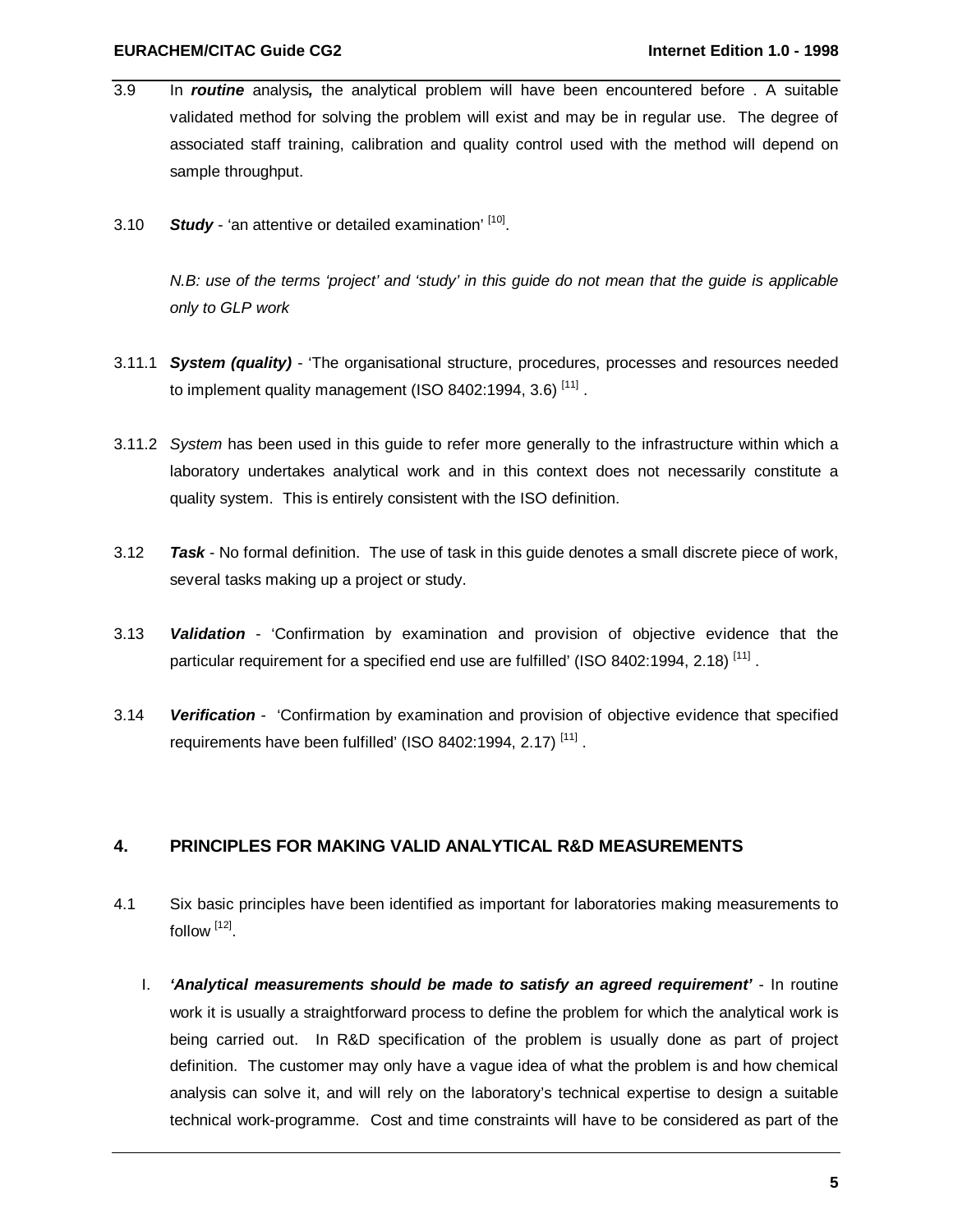programme design. The programme will define how results will be reported and the importance of only using results in the appropriate context. Results can be badly misunderstood or misused if extrapolated outside the boundary conditions of the programme.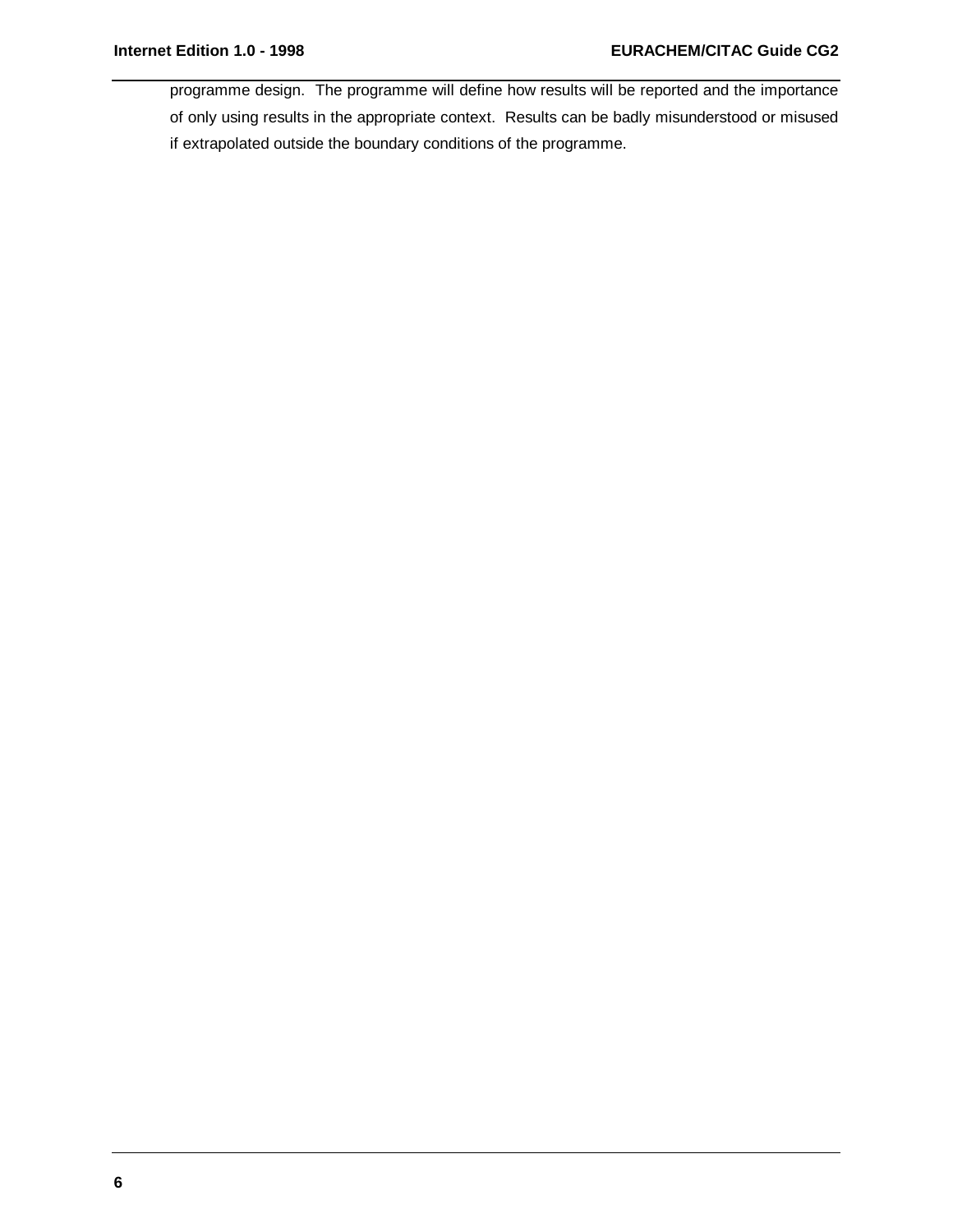- II. *'Analytical measurements should be made using methods and equipment which have been tested to ensure they are fit for purpose'.* Whatever type of measurements are made, suitable, well maintained and calibrated equipment is vital to ensure success. It is of the utmost importance that performance characteristics of methods should be evaluated to the extent necessary to show they are suitable for the measurements for which they are being used.
- III. *'Staff making analytical measurements should be both qualified and competent to undertake the task'.* In R&D work it may not be possible to guarantee that the staff are totally competent as the full extent of the expertise required. The needs may not be fully appreciated when the work is started. It is possible that the analyst will not have much previous experience of the problem, but should have at least a basic knowledge of the underlying concepts involved in the work.
- IV. *'There should be regular independent assessment of the technical performance of a* **laboratory'.** A laboratory's internal QC may indicate consistency in the measurements made within that laboratory. Independent assessment of the measurement capability by participation in proficiency testing schemes or measurement of well-characterised reference materials gives an idea of how well the laboratory's performance would compare with that of its peers. However it is recognised that the options for such independent assessment may be limited in an R&D environment.
- V. *'Analytical measurements made in one location should be consistent with those made elsewhere'.* Use of reference materials (where available) and assessment of measurement uncertainty of the methods in use will help ensure traceability and compatibility with others making similar measurements.
- VI. *'Organisations making analytical measurements should have well defined quality control and quality assurance procedures'.* All of the various measures taken to ensure quality of measurements within a laboratory should be incorporated into a quality system to ensure transparent and consistent implementation. If possible some sort of external audit is desirable to verify the working of this quality system.

# **5. ORGANISATIONAL QUALITY ELEMENTS**

5.1 *Administrative and technical planning of the work- see also CITAC Guide CG1, section 11*[1]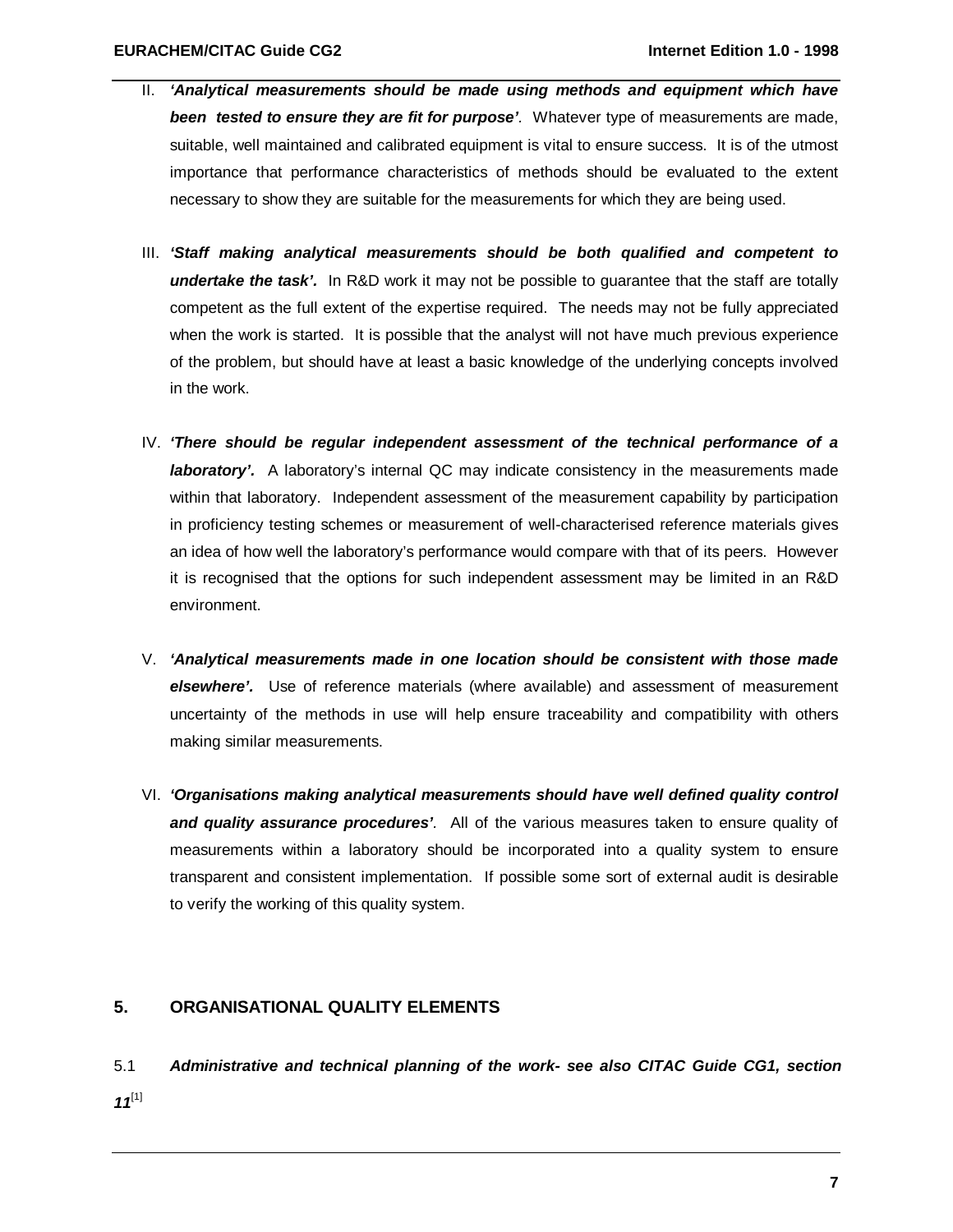- 5.1.1 Laboratories which carry out analytical R&D need to have staff with suitable managerial and technical abilities to plan, control, deliver and report each project. This is considered in more detail in §7.1.3.
- 5.1.2 Where a laboratory is carrying out a number of projects simultaneously, coordination of the project management related to use of facilities is advised. Management needs to be aware of the different projects in progress in the laboratory at a given time and the corresponding risks of one project affecting another, both from a resource point of view but also from cross contamination. Similarly where projects are spread across several departments within a laboratory or involve input from external laboratories, suitable coordination is necessary to ensure coherent delivery of the work without any adverse effect on quality.

## 5.2 *Quality management, corporate and local*

- 5.2.1 Regardless of whether the laboratory is formally recognised as compliant with a published quality management standard, it is recommended that it has a quality management system, whether formal or informal, through which its declared quality policy can be implemented. Typically this will involve staff with specific responsibilities for quality, who act as the focus and coordinators for quality matters within the laboratory. Quality also needs to be managed at various lower levels *e.g*. group, team or section. This may involve individuals having particular quality-related responsibilities as part of their duties and each member of staff should be aware of what role they have in the delivery of quality within the laboratory.
- 5.2.2 The management of quality in an R&D environment can be a delicate issue. A balance needs to be struck between maintaining a suitable level of control whilst at the same time not inhibiting creativity.

#### *5.3 Record keeping and document control*

- 5.3.1 The purpose of keeping records is so that information and data held or gathered by the laboratory can be used to compile reports, make comparisons with other data (whether contemporary or historical), repeat work, and develop new or similar processes. Record keeping and document control are sufficiently important to justify a laboratory having a centralised policy, including relevant training for staff and competence assessment. The policy might typically cover:
	- use of various types of media for record keeping;
	- external considerations (such as recording requirements for patent applications);
	- minimum levels of information for particular operations;
	- use of forms and other approved formats;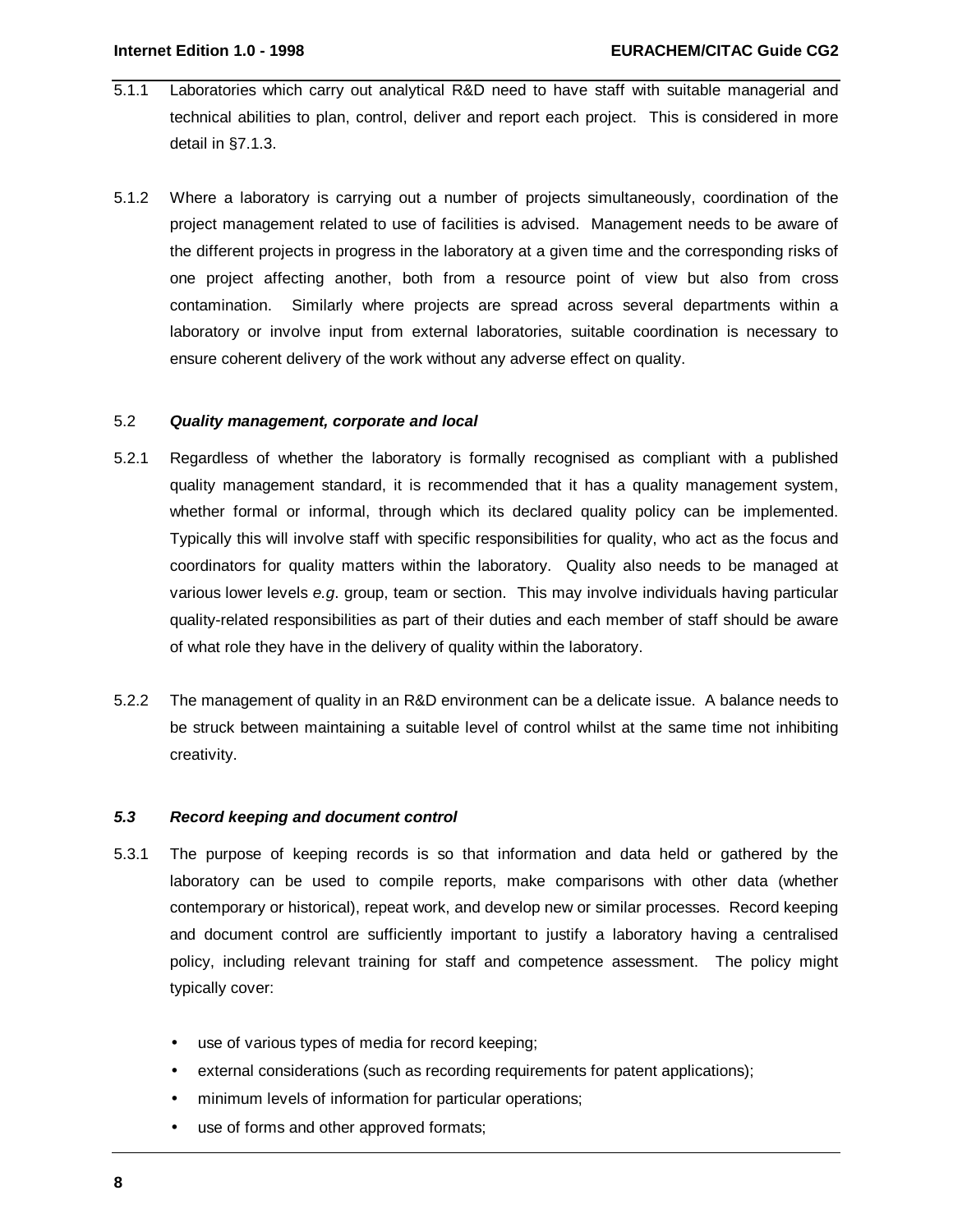- legibility, clarity, layout of information, and ease of data retrieval;
- traceability of records to time, date, analyst, sample, equipment, project;
- use of audit trails;
- authorisation of records by the use of signatures and other methods;
- methods for ensuring a record is complete;
- cross referencing copying restrictions;
- rules for amending and authorising amendments to records;
- rules for minimum retention of data, reports and other useful information.
- 5.3.2 Useful information should be recorded at the time or immediately after the work is completed.
- 5.3.3 Document control should be extended to all formal documents used in the analytical work, that is, those documents whose use is recognised within the quality system (as defined in the quality manual) and whose format, content and use has to be reviewed and authorised. It is not unusual for a laboratory to use a hierarchical approach for its quality system documentation. This ensures a maximum of flexibility as work patterns change. The table below shows four levels of formal document.

| Level        | <b>Documentation</b>                                                | Subject / examples                                                                                                   |
|--------------|---------------------------------------------------------------------|----------------------------------------------------------------------------------------------------------------------|
| 1. (Highest) | Corporate quality policy                                            | Quality manual                                                                                                       |
| 2.           | Formalised internal<br>procedures operable<br>across the laboratory | <b>Standard Operating Procedures (SOPs)</b>                                                                          |
|              | Other (external) normative<br>documents                             | Relevant laws, regulations, standards<br>(ISO/CEN etc.), official methods (e.g. AOACI),<br>Codes of Practice (COPs). |
| 3.           | Technical work instructions<br>(specific applications)              | In-house methods                                                                                                     |
| 4. (Lowest)  | Records                                                             | Instrument logbooks, calibration records<br>laboratory notebooks and other raw data,<br>correspondence, reports      |

- 5.3.4 Clear responsibilities for document control should be assigned to staff. To maximise flexibility authorisation should be devolved as far down the management chain as possible, bearing in mind the need for those authorised to have sufficient expertise to make sound judgements.
- 5.3.5 For all controlled documents there should be a system for recalling and archiving versions of documents when they are upgraded or replaced. Suitable facilities for archiving information should be available and their use laid down within the document control policy. The use of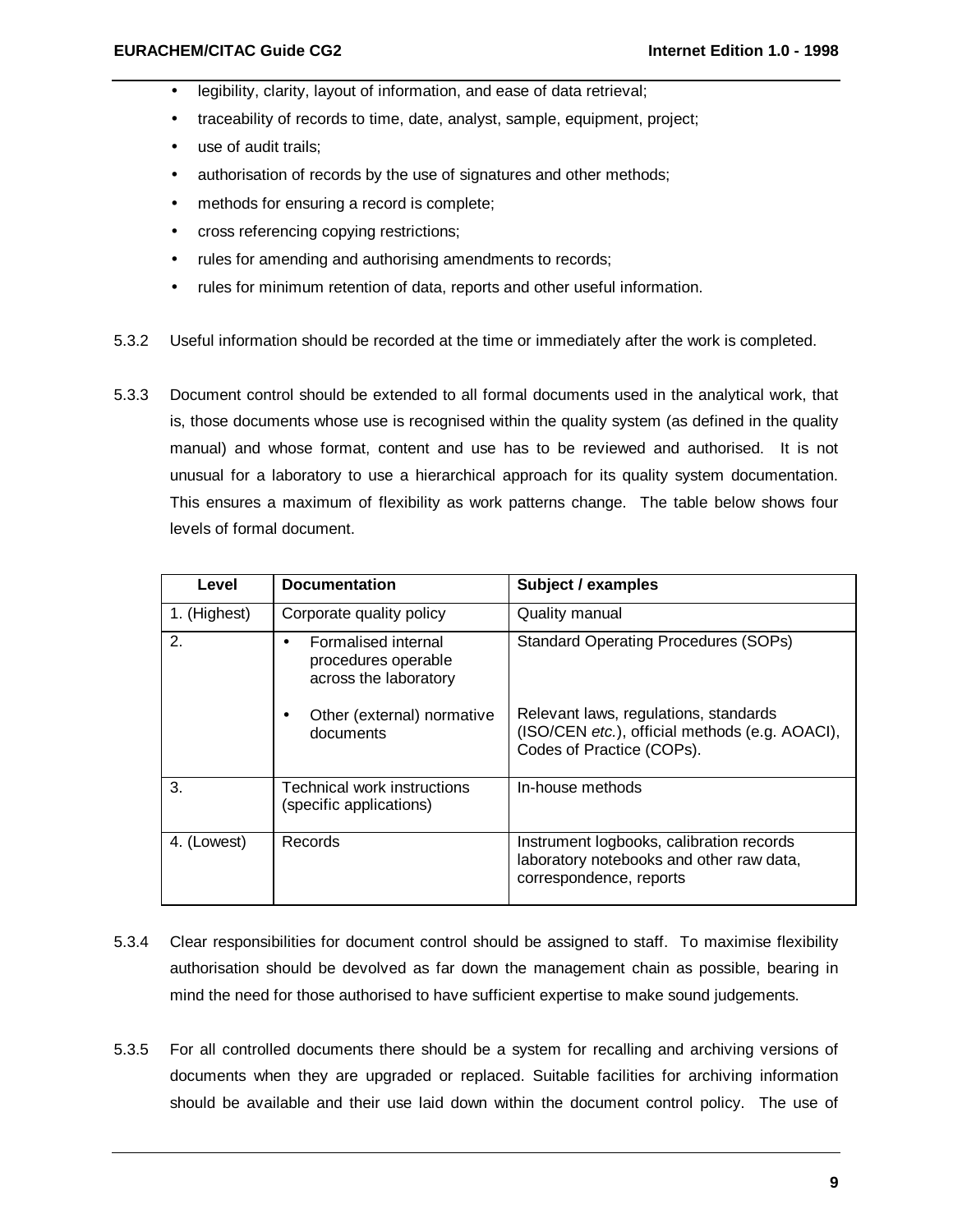computer based systems is recommended to facilitate the control of documents but care is advised to ensure access to the system is only availaible to authorised staff.

# 5.4 *Staff -qualifications, training and supervision of staff - see also CITAC CG1, section 10* [1]

5.4.1 Analytical R&D must be carried out by staff having appropriate experience, knowledge and competence, consistent with the particular role they have in the work. Suitable qualifications may be academic, professional or technical, preferably with a specialisation in analytical chemistry and may also feature on-the-job training. For R&D leaders, a high level of qualifications and relevant experience is necessary. Published guidance is available  $\frac{13}{3}$ . The balance between academic qualifications and experience required for particular types of analytical work may vary from country to country.

Staff should receive relevant on-the-job training. The training programme should be assessed regularly and adjusted as necessary to ensure it continues to be relevant to the type of work carried out.

- 5.4.2 It is the responsibility of management to establish appropriate levels of supervision for each task, depending on the difficulty of the work and the capability of the analyst. It is recognised that analysts may be given unfamiliar tasks as part of their training; in such cases, management should take extra care to ensure that the level of supervision is appropriate.
- 5.4.3 Analysts involved with R&D will need to have or develop particular skills. For example they will have to exercise high levels of judgement about how to approach the analysis, about the selection of best methods, and about interpretation of results. They will occasionally encounter problems which are beyond their own experience and possibly also that of the laboratory, and so should have experience of literature searching and other information gathering techniques. They should maintain and develop their expertise by reading scientific literature, attending seminars and courses, participate in professional activities and be aware of colleagues who are experts in the various analytical subjects who might be able to give advice. They should also maintain an up-to-date awareness of quality assurance. Management is responsible for ensuring staff have the resources to maintain these professional skills.
- 5.4.4 Staff records are an important aspect of establishing the suitability of staff to undertake the analytical work. As a minimum, they should include:
	- education leading to formal qualification e.g.: academic, professional, technical / vocational\*;
	- methodological / technical expertise;
	- external and/or internal training courses attended;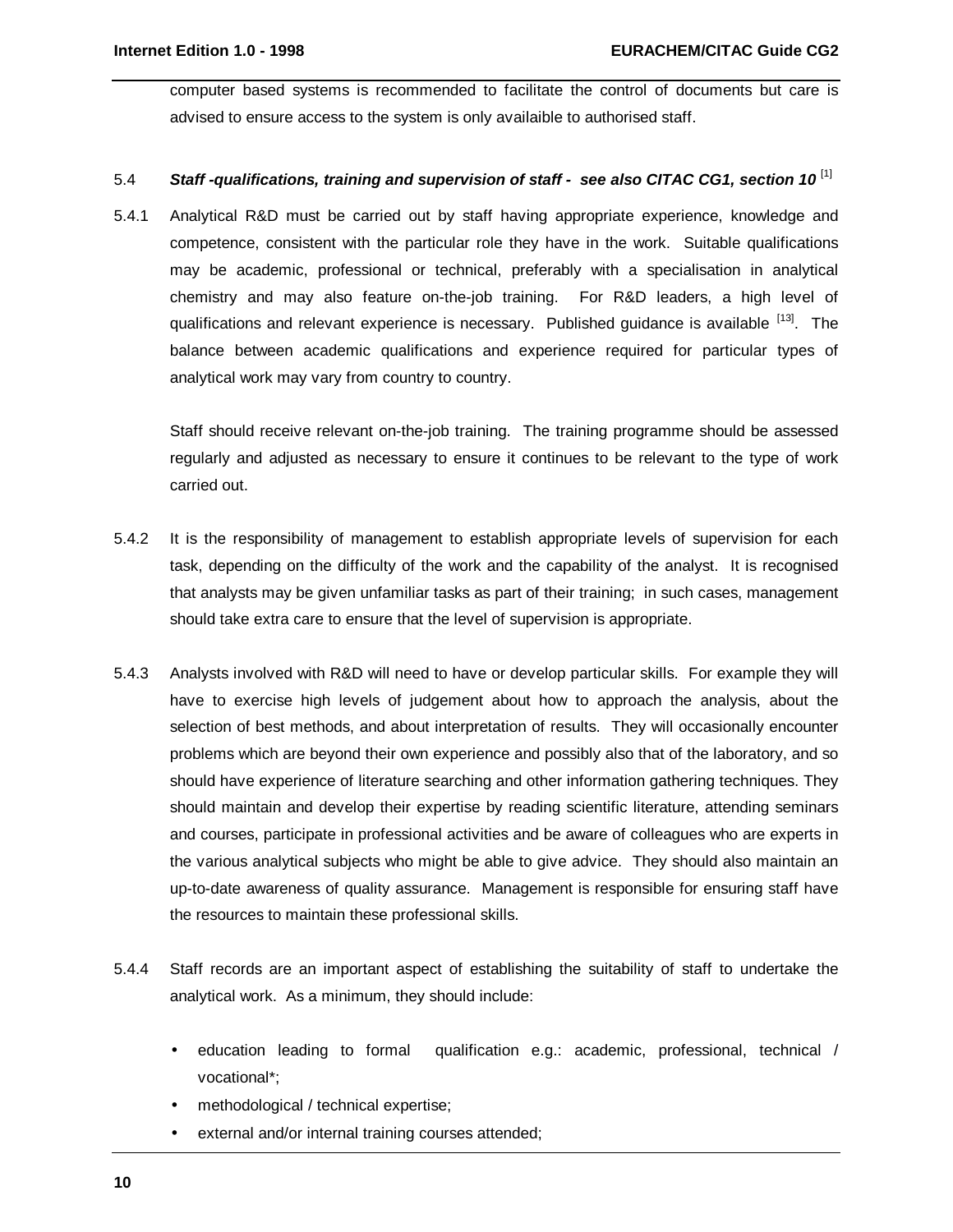- relevant on the job training;
- previous R&D experience, in terms of subject areas covered;
- list of scientific papers published, posters presented or lectures given.

*\* Vocational training is practical training related to a particular job, accompanied by study of the relevant theoretical knowledge. Part of the training may be provided within the laboratory, but the competence may be assessed independently and recognised via a formal qualification* [14-16] .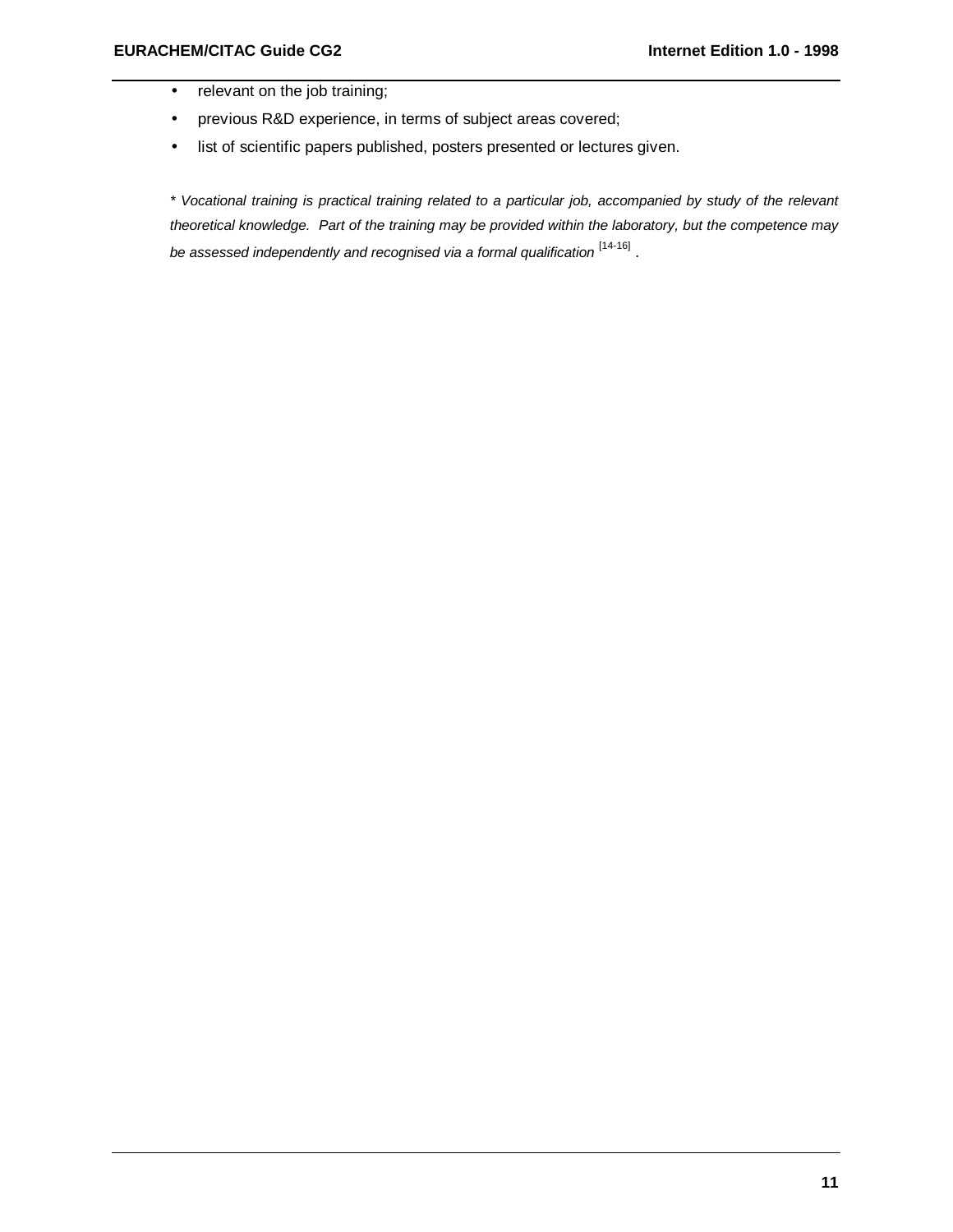# *5.5 Equipment - see CITAC CG1, section 12. For computer controlled equipment* **-** *see CITAC* CG1 section 17 and App. C<sup>[1]</sup> and GLP guidance<sup>[17]</sup>.

- 5.5.1 Equipment should be purchased against technical specifications derived from anticipated use and required performance capability. Where an instrument is sold on such a basis, there is an obligation on the agent or manufacturer to demonstrate to the purchaser, if required, that the instrument can meet that specification. Newly acquired items of equipment should be formally commissioned before being put into routine laboratory use, so that correct functioning and compliance with the appropriate specifications can be verified [18].
- 5.5.2 A list of equipment should be kept, indicating the equipment name, identification, records of commissioning, and related operating procedures, where appropriate. Records of calibration and maintenance should be kept.
- 5.5.3 It is not uncommon in R&D for a piece of equipment to be used by different persons, for a number of applications, perhaps in different projects, within a brief timescale. Where this is the case, special precautions for instrument cleaning and maintenance are advised, together with records detailing what the equipment has been used for, when, and by whom. This may help reduce unexpected observations which might have been caused by cross-contamination.
- 5.5.4 R&D may actually involve the modification of existing equipment or design of new equipment. Accepted engineering and scientific practices should be applied to design and construction. Method validation procedures and use of blanks, standards, old samples reference material can be used as part of the commissioning process.

# *5.6 Monitoring quality - see CITAC CG1 section 18* [1]  *.*

- 5.6.1 Regular and systematic monitoring of quality is necessary to ensure that it is appropriate to the laboratory's needs and all aspects of it are functioning properly. Monitoring may be carried out by external bodies (different types of external assessment are described in more detail in section 8) or internally, using laboratory staff. Where there is a formal quality system internal assessment is conducted to formal procedures and known variously as audit or review <sup>[19-22]</sup> .
- 5.6.2 One approach to internal assessment is for a laboratory to train some of its own staff to act as internal auditors. The laboratory will benefit by involving its staff in monitoring the quality system. Assessors can be staff at any Ievel in the organisation and should be independent of the work they are assessing, but have sufficient technical expertise and experience to be able to examine it critically.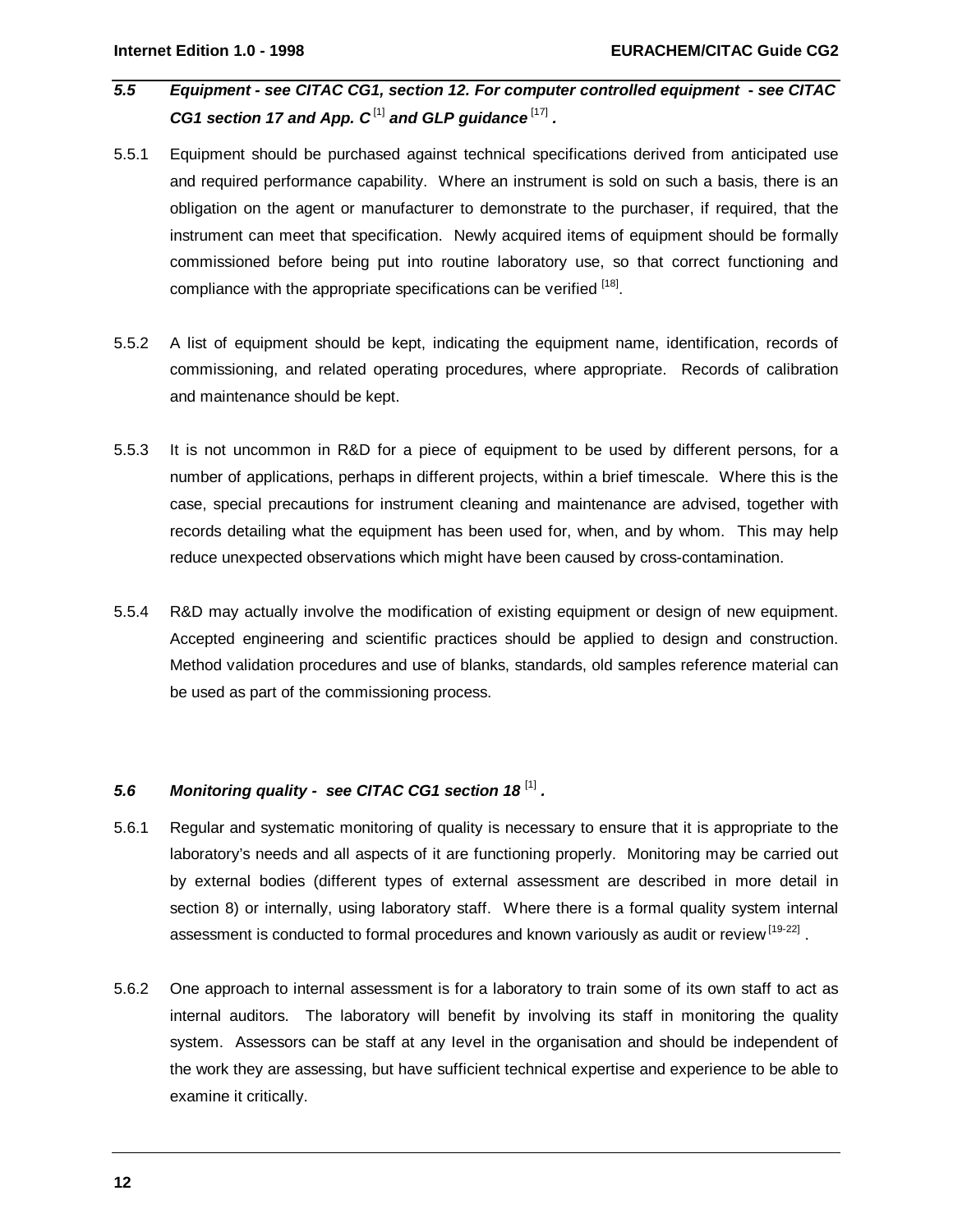- 5.6.3 All areas of the laboratory whose operations affect quality should be assessed in a systematic manner, typically at least once a year. Assessments should examine adequacy of procedures and ensure that these procedures are being followed, that suitable records are kept and appropriate actions are taken. Ideally a preplanned timetable should be followed, and over an agreed period should cover the whole quality system. It is unnecessary to examine the entire output of the laboratory - the assessment should be done on a 'sampling' basis. In the case of research it will be appropriate to select and examine entire projects or studies.
- 5.6.4 Even if a research laboratory's quality system is not fully documented to the requirements specified in quality standards, provided some form of work-plan is available an appropriate assessment can be made against this. For example, some of the questions which could be asked in assessment of a workplan could include:
	- is the analytical task clearly described and understood?
	- is there an analytical working plan or study plan, and is there evidence of adequate experimental design?
	- are the task leader and other technical staff sufficiently competent?
	- are the applied procedures and equipment fit for purpose?
	- are calibration levels adequate and traceability suitable?
	- what measures are taken to confirm the reliability of results and are the results plausible (*e.g*. duplicate analysis, use of RM/CRM, spiked samples, cross-checking by other personnel, other internal and external quality control)?
	- has the work been completed and does the test report contain sufficient information (analytical results, interpretation, reference to customer requirements)?
	- is the level of record keeping sufficient for its purpose?
	- are scheduled milestones and deliverables being met?
	- are any relevant regulatory requirements being met?
- 5.6.5 Where changes to procedures are required staff should be identified to carry out them out over an agreed timescale. Subsequent completion of the changes should be confirmed.
- 5.6.6 In R&D it is not unusual to make ad-hoc deviations from procedures. These may adversely influence software or hardware performance, data collection, calculations, and interpretation of results. A simple system recording deviations as they occur and confirming that consequences have been evaluated and where appropriate corrective action has been taken should ensure that there is no inadvertant loss of quality arising from the deviations.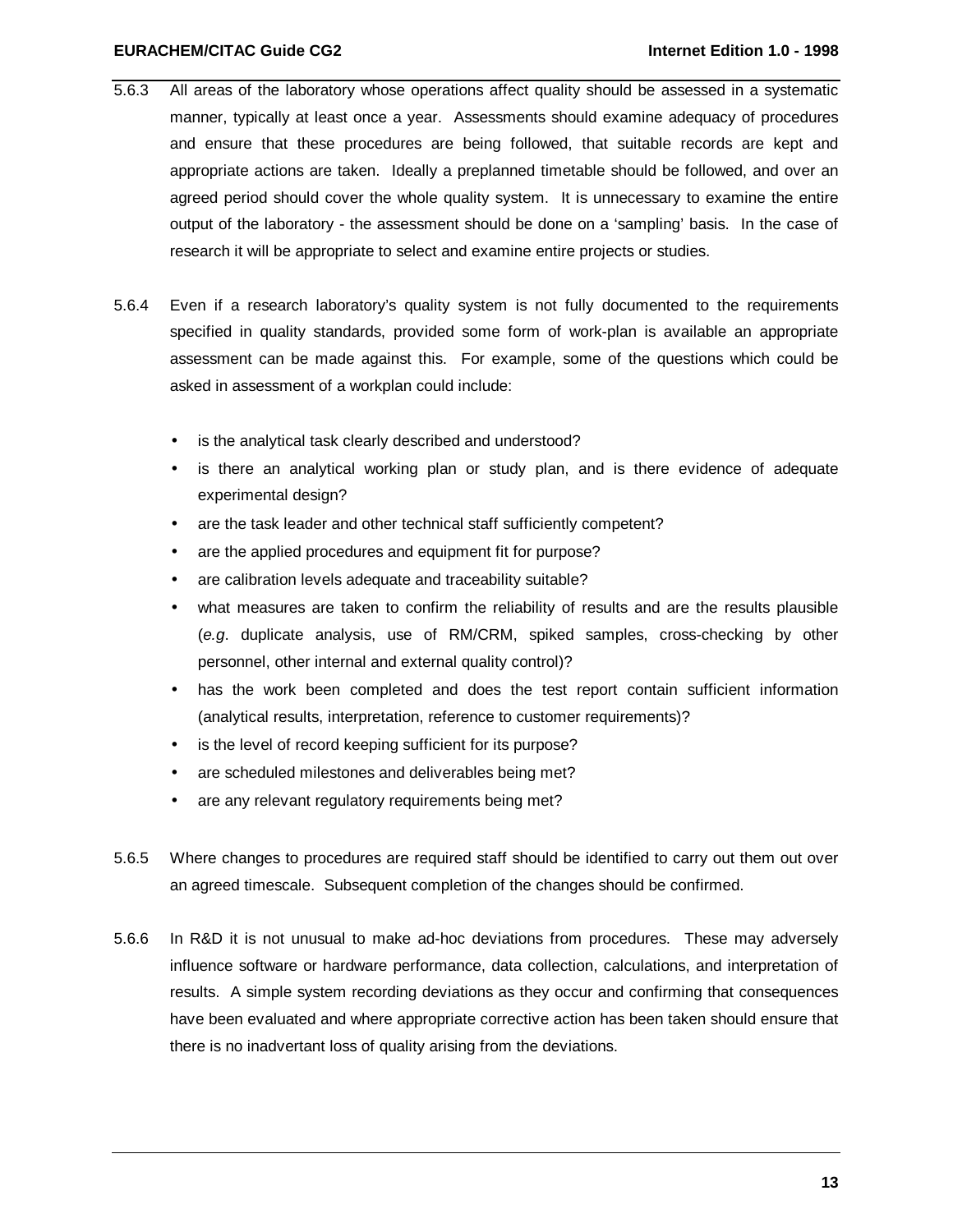#### *5.7 Subcontracting*

- 5.7.1 The laboratory should consult with the customer before placing any part of a contract with subcontractors.
- 5.7.2 Where one laboratory (A) subcontracts work to a second laboratory (B), B should operate to at least equivalent levels of quality as A. A should put in place whatever procedures are appropriate to assure itself of the quality of the capabilities of B and the quality of the work it is producing. This might include:
	- assessing the quality of subcontractors;
	- establishing a list of laboratories approved to act as subcontractors;
	- reviewing data and reports of subcontractors for scientific content;
	- limiting the scope for the subcontractor to work independently on the subcontract;
	- checking the subcontractor's work against the initial specification, and defining corrective action if necessary.

Note that the subcontractor and the laboratory placing the subcontract could be two different laboratories within the same organisation, i.e. the arrangement could be purely internal.

# **6. TECHNICAL QUALITY ELEMENTS**

#### 6.1 *Unit operations*

- 6.1.1 R&D projects can be considered as a collection of discrete tasks or workpackages, each consisting of a number of unit processes, themselves composed of modules containing routine unit operations. The unit processes are characterised as being separated by natural dividing lines at which work can be interrupted and the test portion or extract can be stored without detriment before the next step. This is illustrated in Figure 2.
- 6.1.2 The benefit of this modular approach to defining R&D projects is that new R&D work is likely to contain at least some components which are familiar to the laboratory and may even be performed routinely. This approach offers benefits in terms of establishing staff competence and also in documentation of procedures.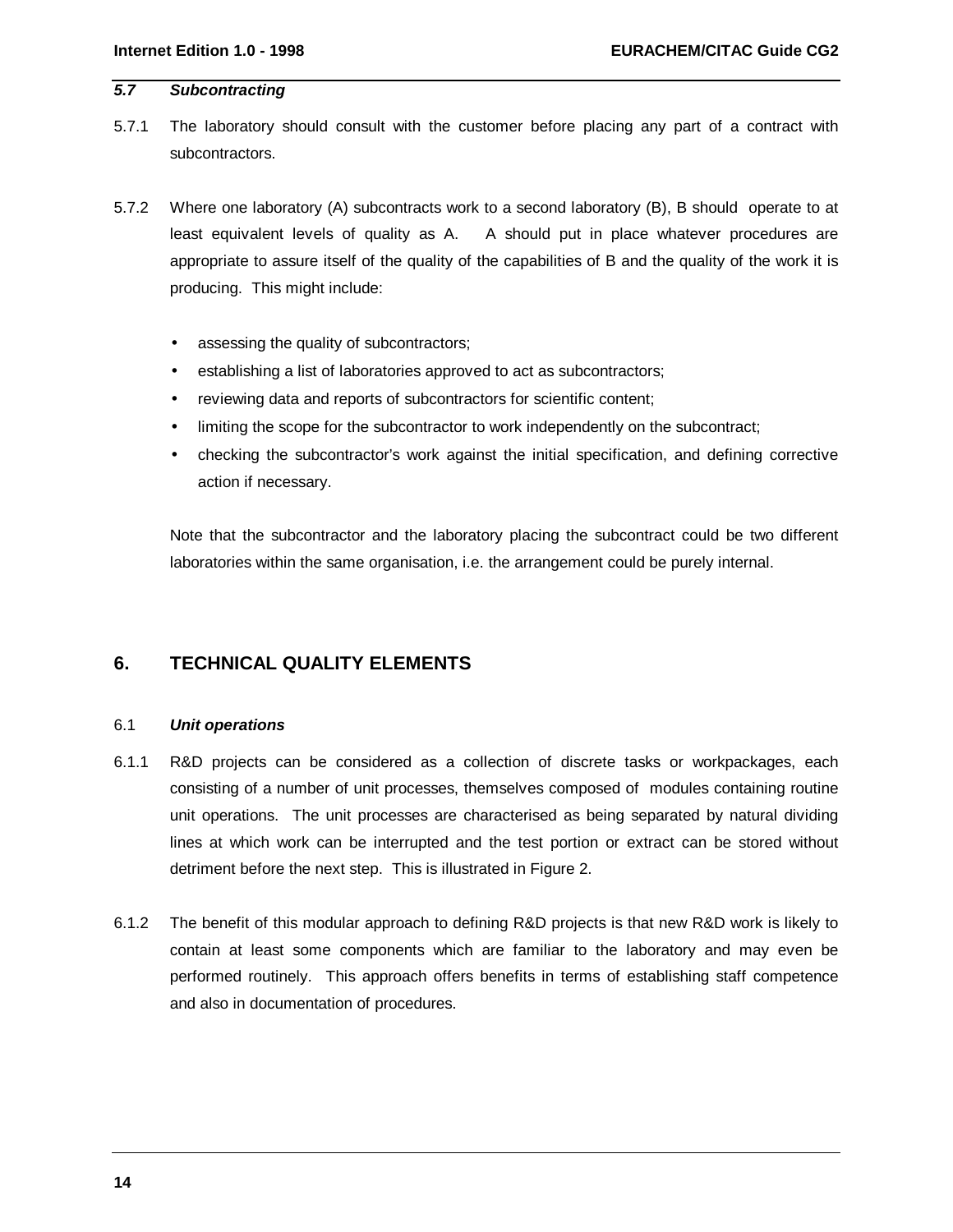

**Figure 2 - Illustration of the breakdown of R&D projects into unit operations**

# 6.2 *Technical capability of the laboratory*

6.2.1 It is common practice to allow the general acceptance of laboratory performances by a *type of test* approach. This means, if the laboratory has demonstrated its ability to perform a particular method, it is also accepted as fit to perform similar closely related methods. This logical, but knowledge- and experience-oriented approach, enables the demonstration of valid analytical measurements to external experts without the need for elaborate validation of every single unit operation or module or process.

# 6.3 *Methodology*

6.3.1 It is likely that procedures for carrying out *unit operations* and perhaps even *modules* (see Figure 2) will be sufficiently routine and/or common to other work to warrant full documentation as a written standard operation procedure (SOP). Using this principle, any new test procedure can be described by the appropriate combination of the SOPs of the relevant unit processes or modules, keeping new documentation to a minimum. Representation of new test methods by recombination of existing SOPs has a number of advantages in terms of using existing validation information and uncertainty contribution estimations. Validation of the whole workpackage or task will often be necessary but can be achieved using reference materials, *etc*.. In practice SOPs might even cover individual workpackages but care should be exercised in case this reduces the flexibility of operations.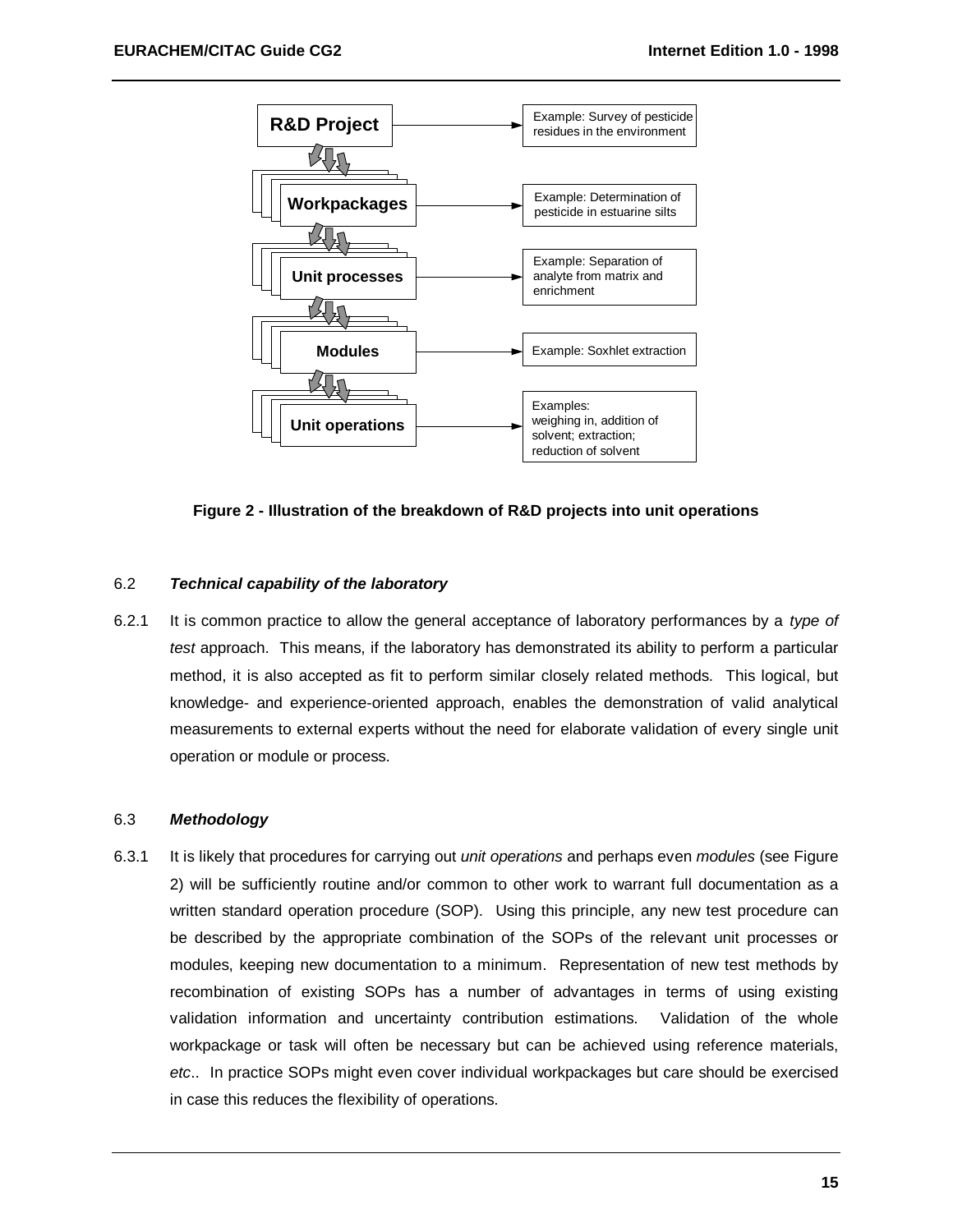- 6.3.2 SOPs provide a source of information to which analysts, carrying out a particular operation, can refer in order to ensure a consistent approach. A closely followed, well written SOP can improve the consistency of data produced for a particular process, between analysts, between laboratories, and over time intervals. Thus an SOP should contain whatever level of information is necessary to avoid ambiguity. A well written SOP also helps auditors to follow the course of the work done and so assess the validity of the data. In an R&D environment it is expected that as the science improves, so SOPs can be reviewed and changed to reflect the improvements (*e.g*. in speed, in material and money savings, in waste production, *etc*.) as long as the results are convincingly demonstrated to be comparable or better than those obtained with existing versions. Changes must be authorised, prior to use, in line with document control policy.
- 6.3.3 Where SOPs do not already exist or are inappropriate, contemporaneous notes should be made to describe the procedures used in the work. Sufficient detail should be recorded so that at some later time, the procedures used can be reconstructed, if necessary. Where a number of procedures were attempted before one was found that was satisfactory, records should be kept of the failures so that they can be avoided in future.

# 6.4 *Reagents, reference materials, and calibrants - see CITAC CG1, sections 13 & 16* [1]

- 6.4.1 Special attention should be given to chemical and physical properties of reagents, reference materials and calibrants (chemical and physical measurement standards). Careless preparation or poor storage may result in inadvertant degradation. This is particularly important where chemical metabolites, or chemicals about which little is known, are involved. Sometimes, the use of added preservatives or storage under inert atmospheres (*e.g.* Ar or  $N_2$ ) may be appropriate.
- 6.4.2 Reagents, calibrants and reference materials prepared for specific R&D applications should be appropriately labelled and if appropriate, their use restricted, to prevent contamination through widespread use. Details of preparation *etc.* should be recorded in SOPs.

# 6.5 *Calibration & traceability - see CITAC CG1, section 15* [1]

- 6.5.1 Calibration establishes, for specified conditions, how the response of the measurement system relates to the parameter being measured. Calibration is usually performed using a reference material of established composition, or calibrant in which the property of interest (for example the chemical purity) is well characterised.
- 6.5.2 In R&D, one is more likely to encounter the situation where calibrants are absent or, if available, are poorly characterised. Where the stoichiometry of the calibrant is not known an approximate amount should be weighed and the exact amount of calibrant constituent determined with an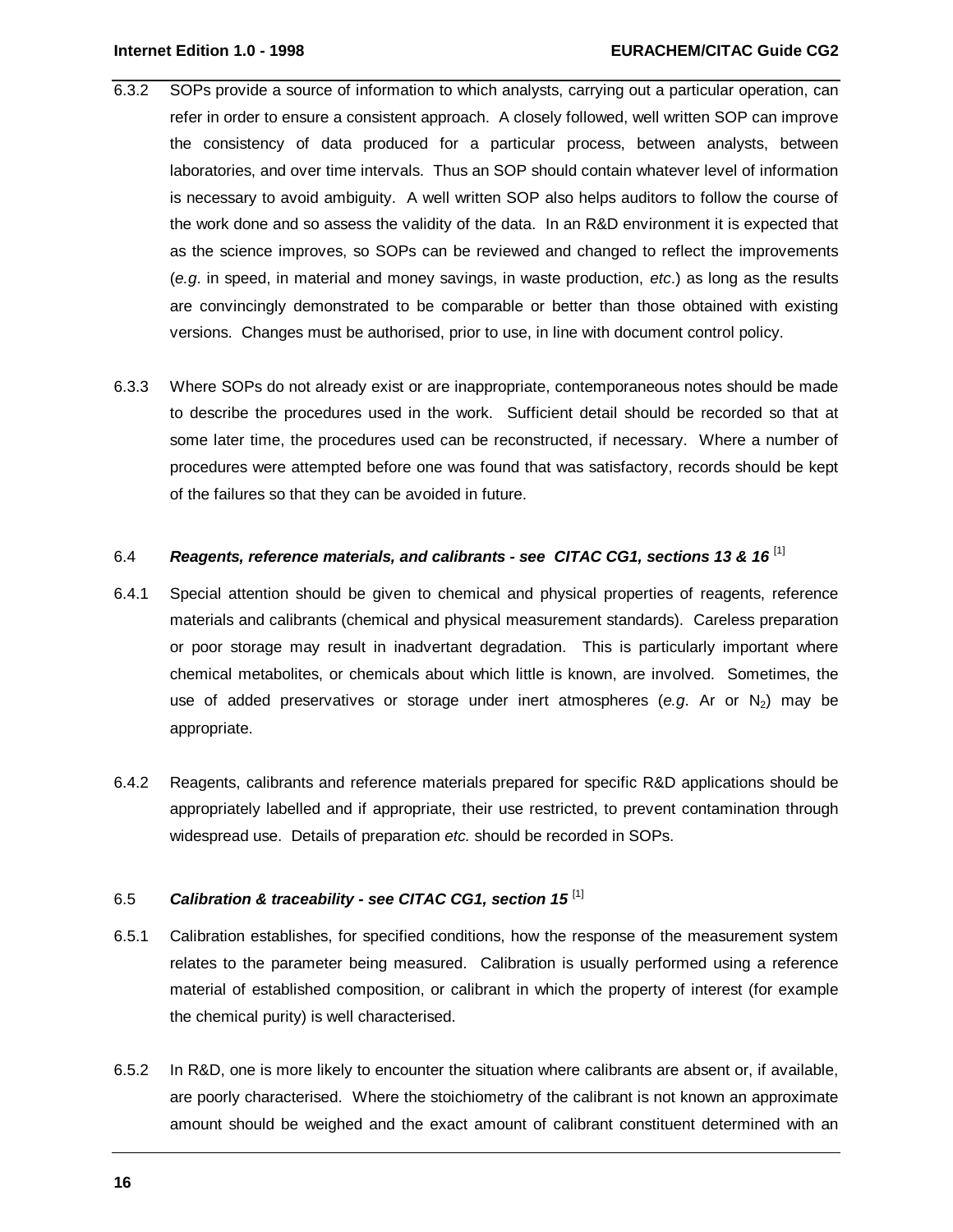absolute method (coulometry, volumetry, gravimetry). Where no suitable calibrant is available the method for determining the response for the property analyte should be demonstrated.

- 6.5.3 Validation of the unit processes together with appropriate traceability is important to ensure that data produced is comparable with data for similar measurements made at different times, or by different analysts or laboratories, or using different methodsand different samples. Traceability can be achieved by calibration using various calibrants, reference materials or even standardised procedures. Caution is advised when using standardised procedures as frequently they contain bias which may be poorly controlled.
- 6.5.4 Traceability to (the) SI is often possible in chemical analysis at some level of uncertainty. Traceability can be to a standard / calibrant, whether national or international, which has been accepted as the point of reference by the analytical community concerned and which all interested parties have access to, either directly, or indirectly, through a chain of subsidiary standards. Similarly traceability can also be established to a reference method.
- 6.5.5 Traceability is not to be confused with the traceability from the sample via the test procedure to the final test result. This has been tentatively termed "trackability" (from tracking back).

#### 6.6 *Instrument performance*

- 6.6.1 For instrumentation, design, installation, operational, and performance qualifications are of equal importance in R&D as they are in routine work. Design and operational qualifications are briefly dealt with in §5.5.1. This section deals with operational and performance qualifications - Does the instrument/system work in the specific application and what could be the interferences? Does the instrument continue to work in the manner intended (continuing fitness for purpose)?
- 6.6.2 In R&D it is not sufficient to adapt existing work without demonstrating that the instrumentation works properly with the new application. Care is also needed with novel or modified instrumentation; where the performance claims of the manufacturer may no longer be true because of the modification.
- 6.6.3 The ultimate performance test for any calibrated analytical instrument is to analyse a certified reference material (CRM) and obtain a result within the uncertainty range stated for the CRM. If the matrix of the CRM is similar to that for the samples, and the CRM is subjected to the whole analytical process then this serves to validate the entire procedure <sup>[23-25]</sup>.
- 6.6.4 Often in R&D, no CRM is available and it is not possible to relate a property to an existing national or international standard or calibrant. Instead, in-house reference materials can be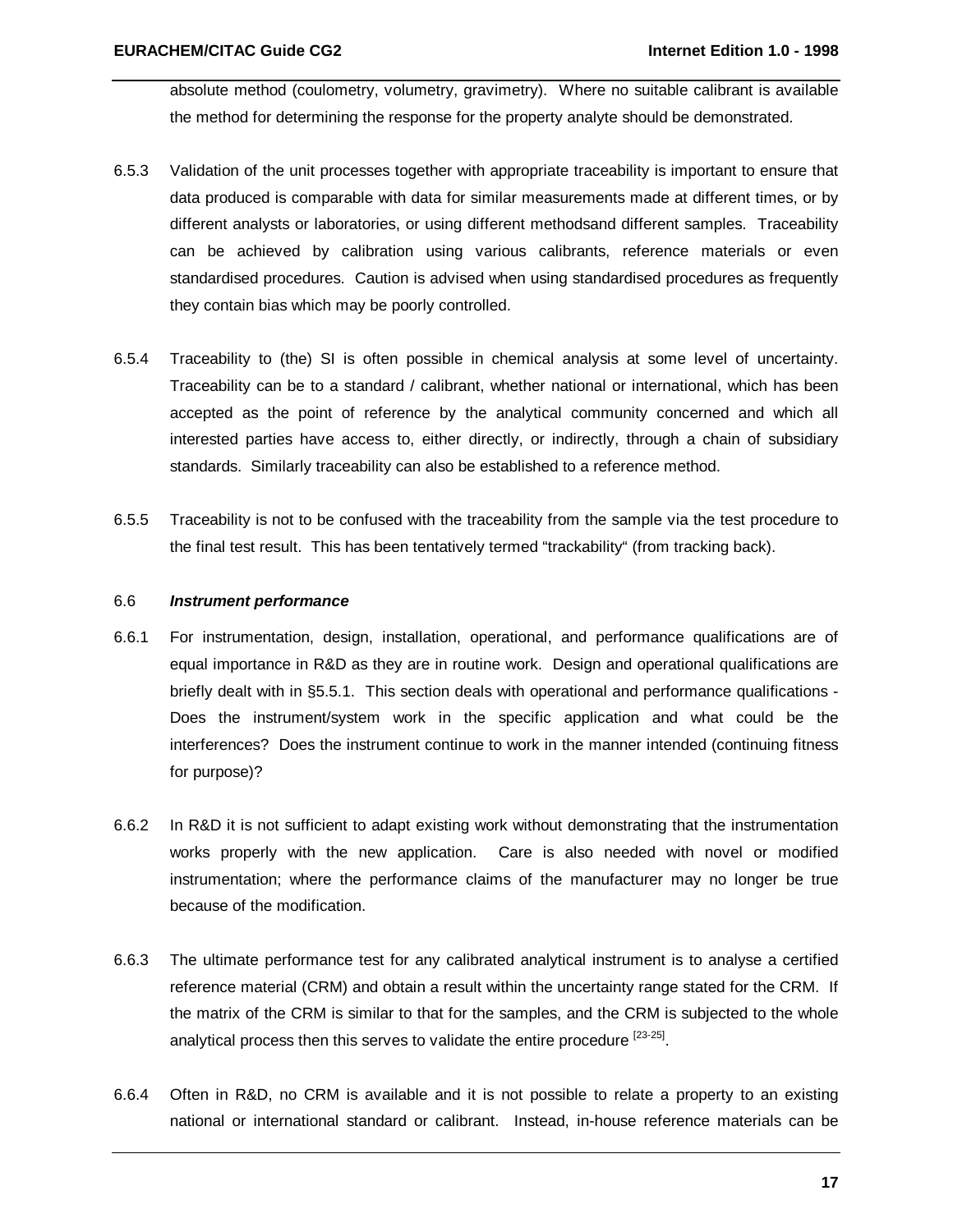used. It is advisable to specify one or two materials with characterised property values appropriate to the scope of the procedure which can be used for instrument performance checks, calibration or quality control. Specific mixtures of analytes can be contrived to test certain performance parameters, for example the resolution of two compounds in a separation process.

- 6.6.5 In critical instances the use of a different analytical procedure and/or technique, susceptible to different interferences, is advised to check results. This check is more valuable than, for example, interlaboratory comparisons involving only a limited number of laboratories using exactly the same overall procedure and measurement technique. However, interlaboratory comparisons involving larger numbers of laboratories and different techniques are more useful still.
- 6.6.6. Where R&D involves testing a large number of similar samples using a particular procedure, control samples and charts can be used to monitor the continuing stability of instrument performance.

## 6.7 *Use of statistics*

- 6.7.1 Statistical techniques are an invaluable tool in the design or use of analytical methods. During the lifetime of an R&D method statistics can be used in four basic areas:
	- I. experimental design of the method;
	- II. characterisation of method performance, ruggedness and determination of uncertainty;
	- III. quality control of the method (once the method is in use);
	- IV. interpretation of populations of results.
- 6.7.2 In each of these areas a variety of statistical techniques may be applied or indeed are necessary, depending on the different parameters to be studied, and such chemometric approaches can also reduce time and costs. A detailed study of this area is beyond the scope of this guide; references to a number of suitable texts are provided in §9.
- 6.7.3.1 **Experimental design**. In any analytical procedure performance can be influenced by a number of different variables, such as: matrix interferences in the samples; reagent concentrations; temperature; derivatisation time; *etc*.. Experimental design is usually used to describe the stages of identifying the different factors that affect the result of an experiment, designing the experiment so that the effect of these factors is minimised, and using statistical analysis to separate the effects of the factors involved. For example, a ruggedness test will indicate firstly whether a particular method will stand up to everyday use, and will indicate which parts of the method are vulnerable to change and need to be subject to quality control. As part of the design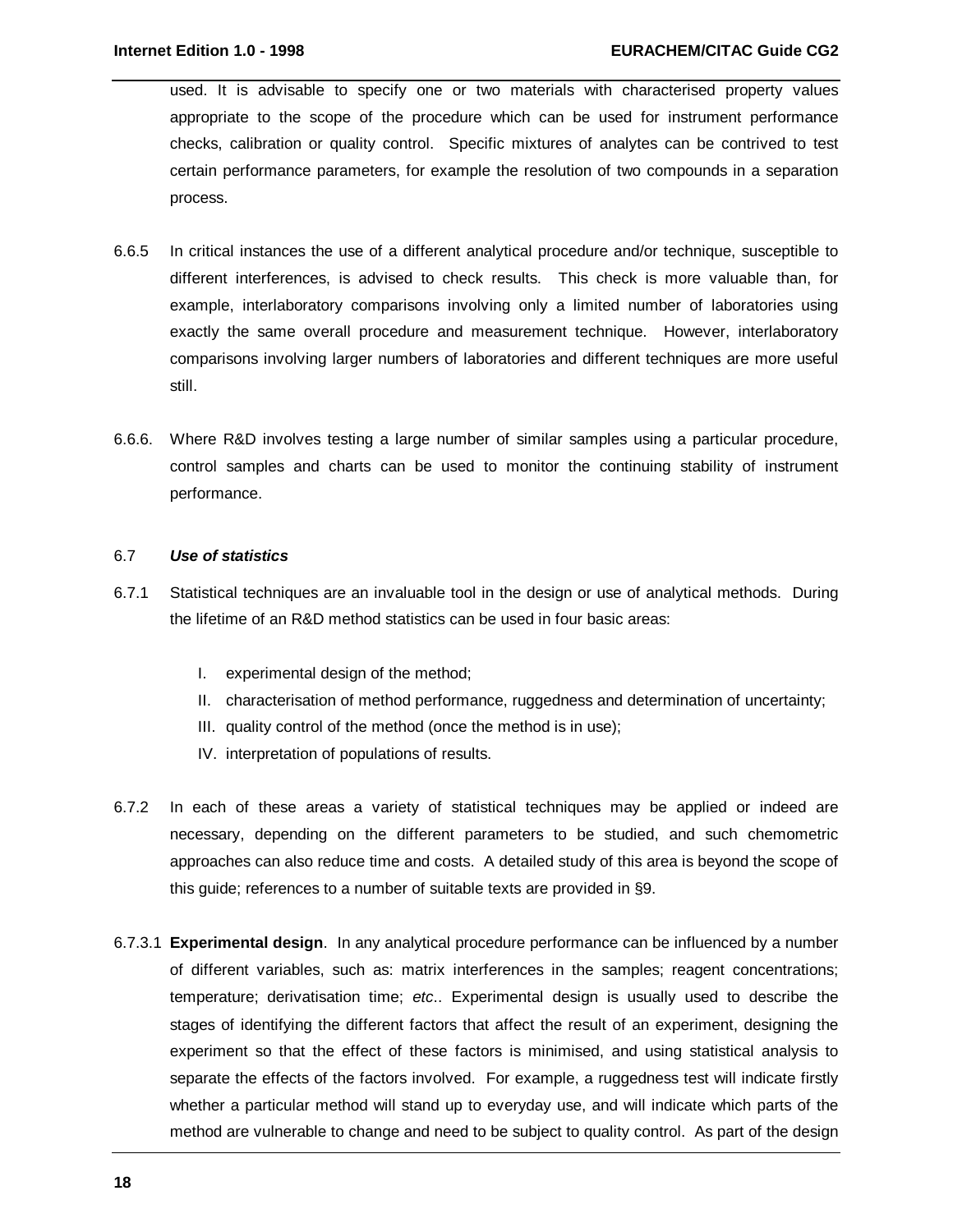process regression or multiple regression analysis may be used, together with ANOVA (ANalysis Of VAriance) determinations and MANOVA (Multiple ANalysis Of Variance)<sup>[26, 27]</sup>.

- 6.7.3.2 Statistical methods are very important in the design of sampling schemes. If used properly they can enable the desired results to be obtained with the minimum of samples and subsequent analysis. Internationally available standards have been published for the use of statistics in certain types of sampling  $^{[28]}$ . However a broad knowledge of the history of the sample substantially helps to design a more intelligent sampling plan and reduces sampling time and costs.
- 6.7.3.3 SIMPLEX optimisation can be used for rapid method development where a number of factors affect method performance and to investigate all possible combinations would involve vast amounts of work  $^{[29]}$ . Other specialised techniques which may be used in a similar way include: full factorial designs; fractions of factorial designs; Taguchi designs.
- 6.7.3.4 Where a large number of samples need to be processed and only a few are expected to yield "positive" results, screening techniques may be used for eliminating the large numbers of negative samples to leave the positive samples which can then be examined in more detail.
- 6.7.4 **Characterisation of method performance and determination of uncertainty**. This involves the evaluation of various parameters associated with the performance of the method, such as precision, trueness, *etc*., followed by a judgement as to whether these performance capabilities are sufficient to meet the needs of the method. The process is generally referred to as method validation (see §6.8.5). Determination of measurement uncertainty use similar measures to those determined during method validation and involves identification, determination and final recombination of all the sources of uncertainty arising at all stages of the analytical procedure to give an overall measure (see §6.8.6). Both method validation and measurement uncertainty make use of simple statistical measures such as means, standard deviation, variance, *etc*..
- 6.7.5 **Development of quality control**. The quality control procedures developed for a new method should concentrate on those parameters which have been identified as critically influencing the method. However for R&D work there may be problems in finding suitable samples for quality control purposes, and control charting techniques are less relevant in non-routine situations. Control charts can still be applied, for example to monitor instrument calibration, and the main thrust of quality control in the R&D situation is probably best directed towards ensuring instrumentation is working properly and calibrated, monitoring values from reference materials where available, and replicate analysis (consecutive and random, to monitor short and long term variation respectively).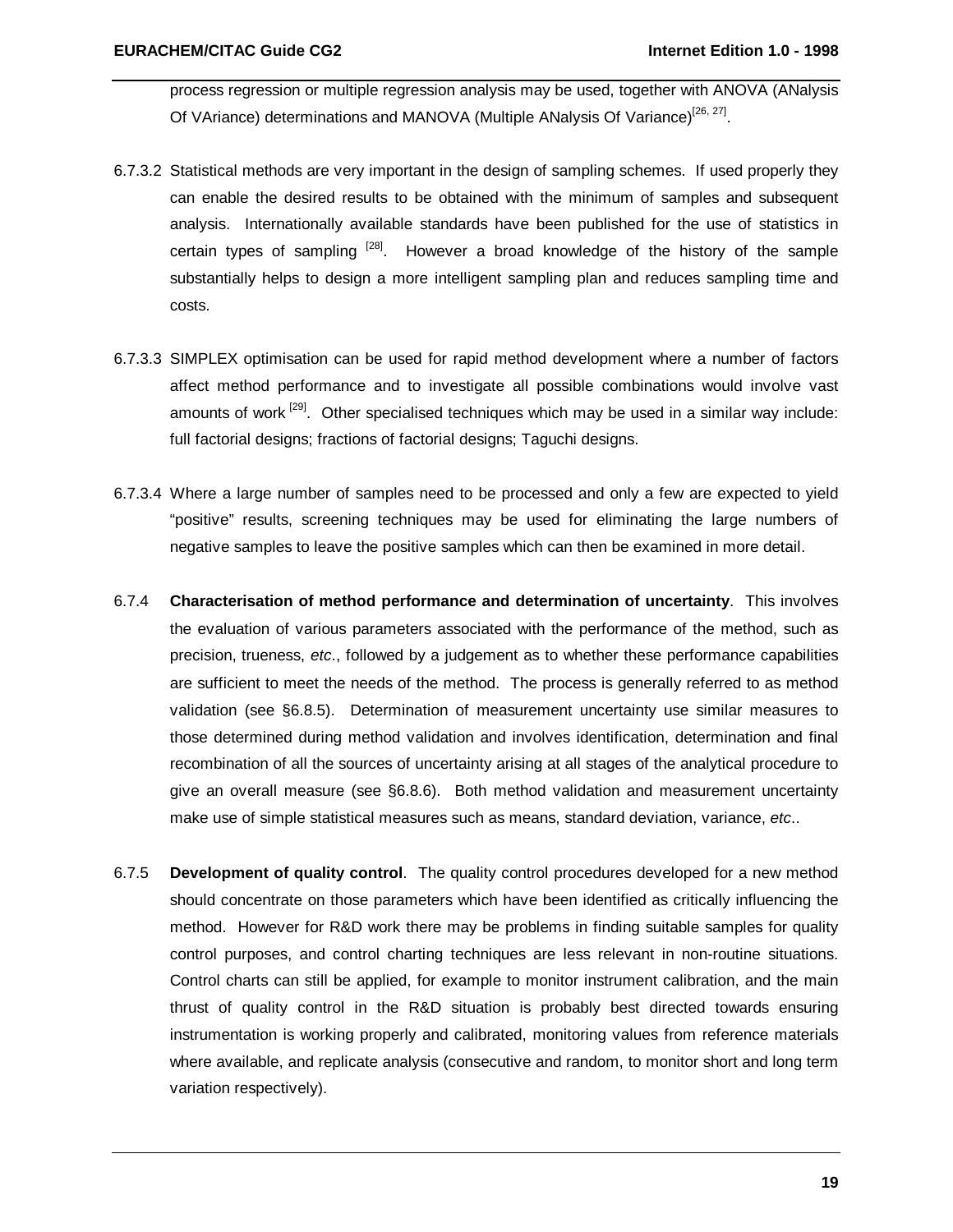6.7.6 **Interpretation of results**. The problems associated with validation of methods in R&D and the subsequent design of adequate quality control should be borne in mind when interpreting sets of data produced in R&D. Techniques used for the detection of outliers and measures of distribution of result populations, such as standard deviation, are particularly relevant in this case.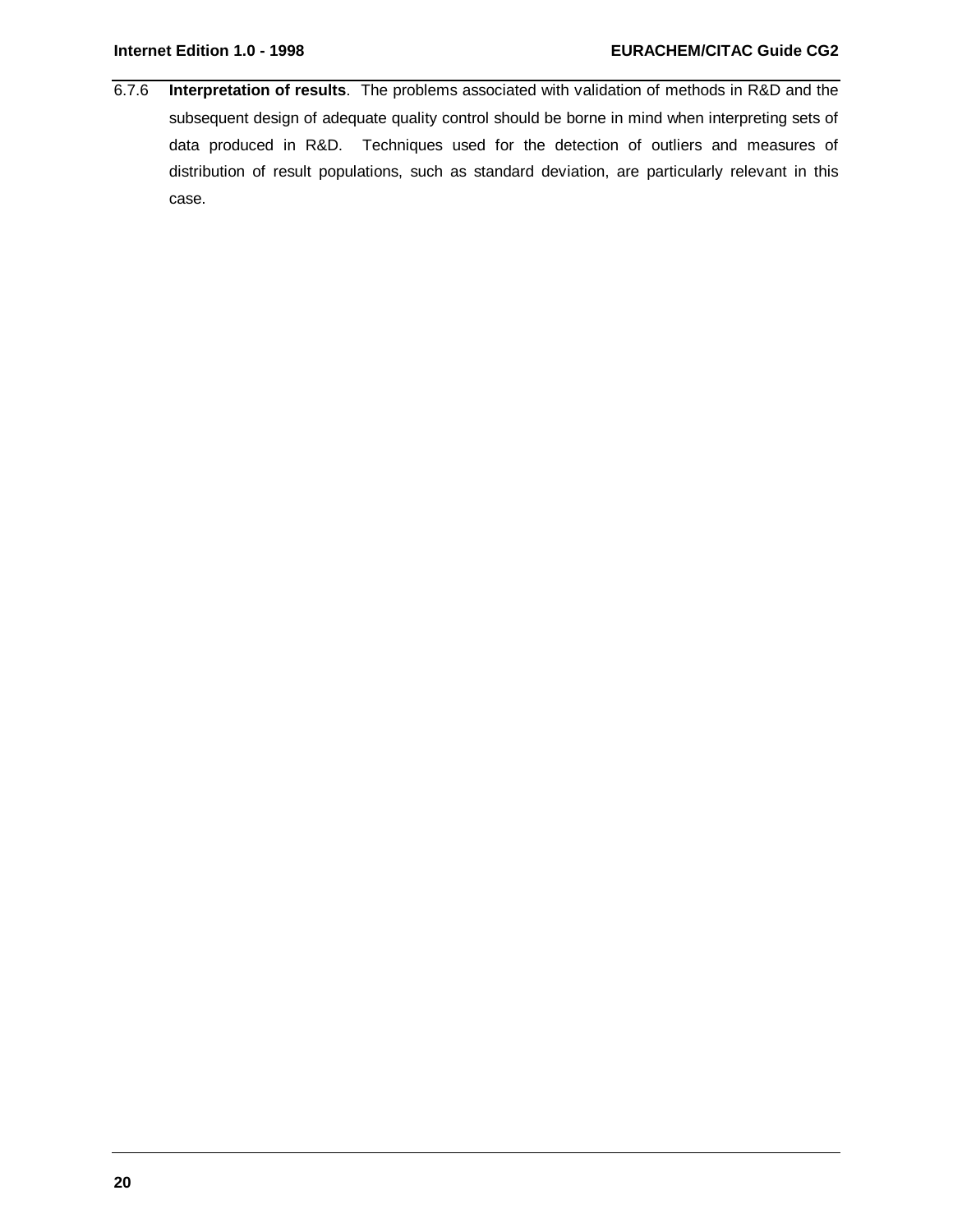#### **EURACHEM/CITAC Guide CG2 Internet Edition 1.0 - 1998**

#### 6.8 *Technical requirements related to particular unit processes:*

6.8.1 In most analytical R&D situations the following unit processes (which may or may not have subsidiary modules and unit operations) may be encountered: sampling; sample preparation; separation of the analyte from the matrix and enrichment; measurement; calculation and; presentation and interpretation of the result. Guidance is generally limited to information specific or more relevant to R&D.

## 6.8.2 *Sampling, - see also CITAC CG1, section 19* [1]

- 6.8.2.1 Extensive guidance on sampling exists in the scientific literature <sup>[28]</sup>. There is actually little advice on sampling in R&D that is not also applicable to routine measurements.
- 6.8.2.2 Where R&D involves the development of new test procedures for subsequent use on real samples, method development needs to consider practical sample sizes which will typically be available for testing. During the development stages it may be useful to have large quantities of real sample available for method validation, *etc*..
- 6.8.2.3 R&D may involve taking types of samples which have never been encountered before, with unknown or unfamiliar analyte contents or matrix types. The samples may present unknown hazards or problems with stability, handling, and storage. The sampling strategy should try to anticipate potential problems and if possible make suitable allowances. Customers' declarations of the expected contents of samples should be treated with caution. Sampling plans should be detailed even if some of the information recorded is subsequently not needed. The analytical staff involved with the R&D should use their scientific expertise to help ensure the sampling procedure is as appropriate as possible. Where appropriate, procedures should be recorded.
- 6.8.2.4 Similarly, for unfamiliar samples, storage conditions should err on the side of caution. In critical cases it is strongly advised that samples are retained after analysis at least until the validity of the tests results have been confirmed by suitable review.
- 6.8.2.5 With samples taken for R&D purposes little may be known about their homogeneity. It is particularly important to investigate this before any subsampling is carried out to reduce the effective bulk of the sample. Any means used to homogenise the sample must not compromise its integrity. It may be appropriate to separate phases in inhomogeneous samples and treat the separate phases as different samples. Conversely it may be appropriate to homogenise the samples. The uncertainty of subsampling which is determined by the level of homogeneity may be estimated by setting up a specific study and taking more subsamples and determining the uncertainty statistically.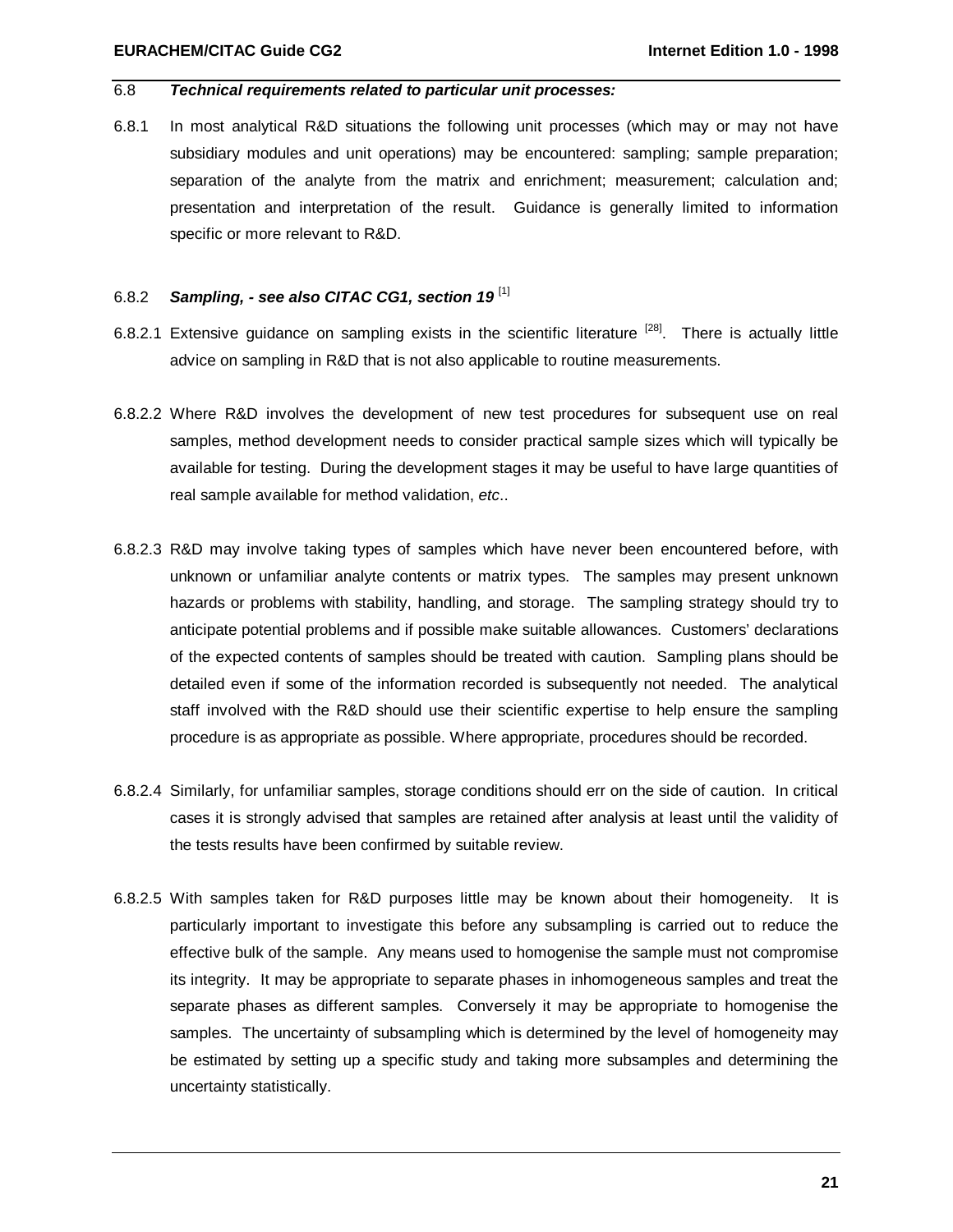6.8.2.6 It may be convenient to have a single SOP describing the variety of sample treatment methods (solvation; dissolution; digestion; extraction; surface cleaning; melting; combustion; *etc*.) used by the laboratory, and containing detail on the special precautions to be taken for the different analyte groups. It should also describe how the methods are applied to blanks (spiked and unspiked), reference materials and other calibrants, and other materials used for quality contol purposes.

#### 6.8.3 *Isolation of the analyte(s) using separation and enrichment*

6.8.3.1 Diverse techniques are available for separation and enrichment. The experience of the analyst will be an important factor in choosing the most appropriate for a particular application. For future reference, records should indicate the logic behind a particular choice.

#### 6.8.4 *Measurements*

- 6.8.4.1 The measurement process consists of using a calibrated instrument to determine the net instrument signals of the test portions and various different blanks. Within run and between run changes in instrument response can be monitored using quality control samples and calibration standards.
- 6.8.4.2 Depending on the circumstances, this determination step may be repeated several times to allow a statistical data treatment of this single step. The determination of more than one test portion from the same sample can be used to determine (at least an estimate of) the overall repeatability of the analytical method. Where there is a suspicion that interferences are present, results obtained from test-portions using external standard calibration (using a calibration curve) can be checked by spiking test portions with known amounts of the analyte of interest.
- 6.8.4.3 Blank corrections for measurements should be made by calculating actual concentrations of sample and blank as indicated by the respective instrument signals and then subtracting one from the other. The practice of subtracting the blank signal from the sample signal and then calculating the result using the net signal is not recommended.

# 6.8.5 *Validation - see also CITAC CG1, section 22* [1]

6.8.5.1 There is a clear responsibility on the part of the test laboratory and its staff to justify the trust of the customer or data user by providing reliable data which can be used to solve the analytical problem. An implication of this is that methods developed in-house must be adequately validated, documented and authorised before use. Validation is normally quite straightforward for routine work but can be expensive and time consuming. For methods used or developed during the course of R&D, validation is equally important, but less straightforward. General guidance has been produced by EURACHEM<sup>[31]</sup>.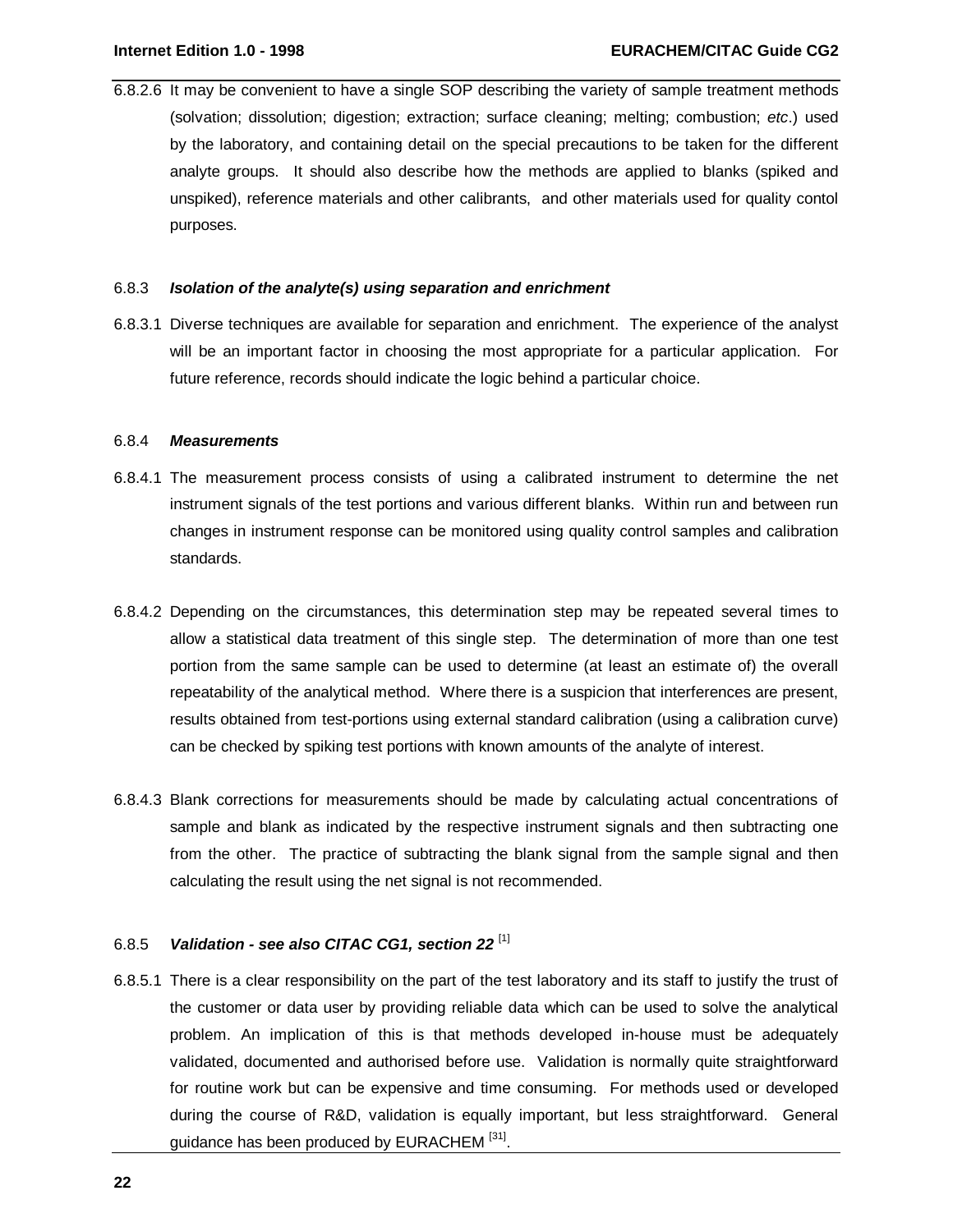- 6.8.5.2 Various options exist for characterisation of method performance. The trueness of a new method could be assessed against that of an established method, repeatability could be assessed using reference materials, and reproducibility through interlaboratory comparisons. In R&D, many of these options may not be available. Validation tools may be limited to the use of in-house reference materials, and uncertainty estimations based on error propagation principles relying on a solid understanding of the theoretical principles of the method and the practical experience of the research workers.
- 6.8.5.3 A suitable unit process for data treatment should include validation of the overall procedure. That means evaluation of various performance parameters of the method, and consideration of their adequacy relative to the analytical requirement. Parameters such as: limit of detection, limit of quantification, dynamic measuring range, sensitivity, repeatability (same analyst, same instrument, same laboratory, same day), reproducibility (different analyst, different instrument, different laboratory, different day), accuracy (difference from the true value) and other terms (*e.g*. robustness or ruggedness); will need to be considered.
- 6.8.5.4 The extent to which validation is needed, and the effort given to this task, depends on the use which will be made of the method or technique. At one limit, where new methods or techniques (or ones seldom applied) are being used, a customer requirement for durable methodology will justify extensive work on validation. In many situations, however, less than full validation is necessary or possible. Here the analysts' professional judgement will be introduced to decide those unit operations of the analysis which need to be investigated, and those whose performances can be estimated from comparable systems. The extent of validation, and the consequences in time and cost, are one of the key issues to be agreed between analyst and customer when commissioning method development.
- 6.8.5.5 It is generally assumed that R&D requires an increasing effort for validation since seldom applied or totally new techniques or methods are being used. The unit operation approach described above enables the possibility of recombination of the units into a large variety of testing methods. If these units can be individually validated it may be possible to estimate the overall performance capability of subsequent combinations of the modules which then require the minimum of further validation for verification. It is not necessary to define all unit operations for each possible analyte, but it might be sufficient for a group of analytes with a nearly similar matrix.
- 6.8.5.6 Ideally, individual recovery studies should be performed for each analyte. This can be done using a synthetic matrix similar to the sample matrix or by analyte addition (spiking) to subsample aliquots and determination of the increase of the measured concentration. Often the recovery factor depends strongly on the sample matrix. Guidance on acceptable recovery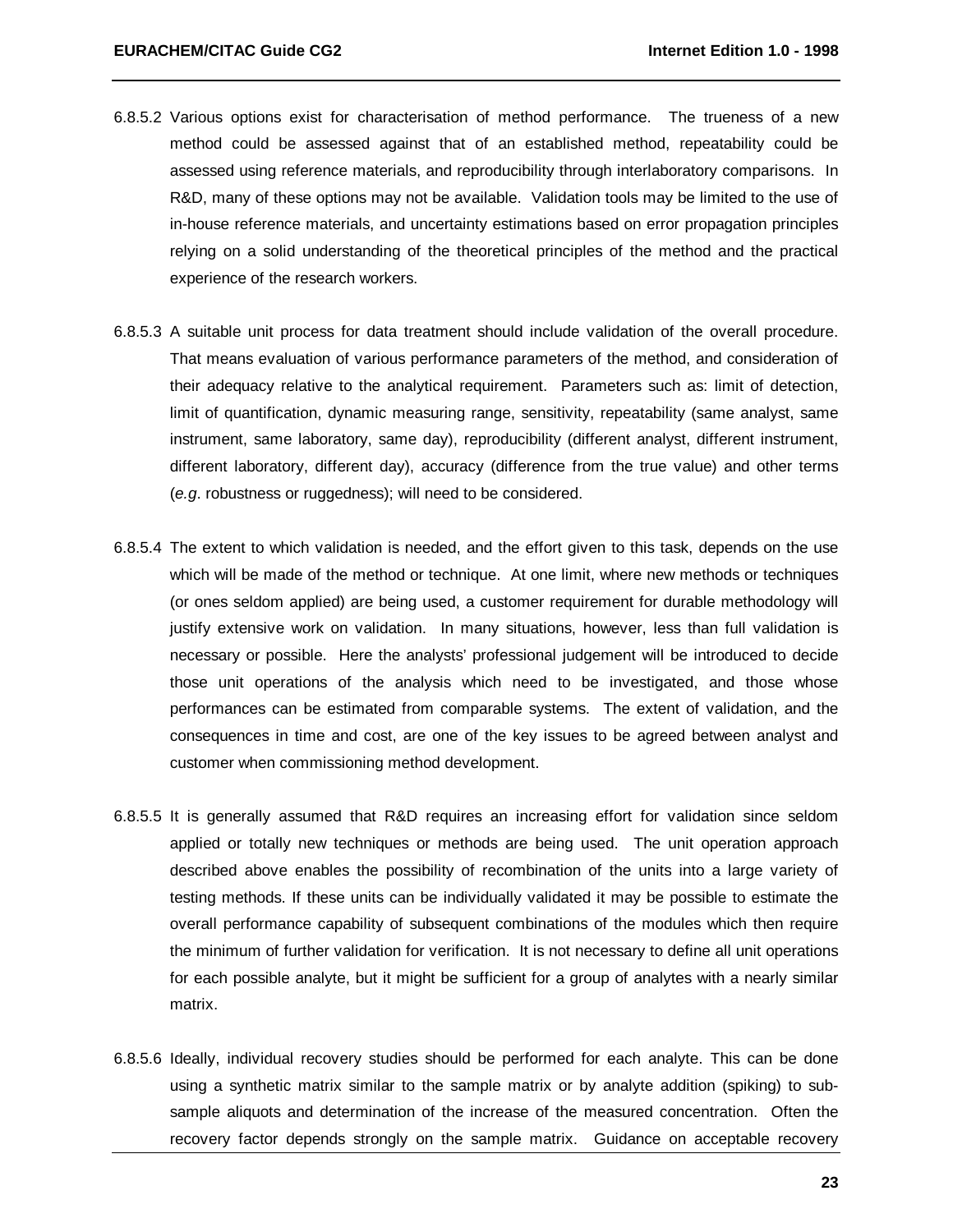ranges for similar analyte/matrix combinations may be available in the literature. Whether results should be corrected for non quantitative recoveries is the cause of much debate  $[32]$  and the client may have a preference. Reports should indicate clearly whether or not data has been changed to allow for non-quantitative recoveries.

- 6.8.5.7 Ideally the procedure should try to identify such a matrix effect so that any blank correction procedures can be performed properly. In analytical R&D the search for systematic errors is of greater importance since per se less is known in those fields. Wherever possible these systematic errors should be identified and if possible, eliminated.
- 6.8.5.8 It should be noted that methods can be validated at different levels. Analysis of CRM's with similar matrices to the test materials gives the highest confidence level for in-house validation. If the obtained results lies within the stated confidence range then the total analytical process is under control and all involved unit processes are automatically included in this validation. This means there is no need for any further method or instrument validation and no need for other more formal demands. Other mechanisms for validation are described below in order of decreasing confidence:
	- taking part in inter-laboratory comparison tests;
	- performing a limited number of control-analyses of the sample at a different test laboratory;
	- employing several methods with different interferences possibility and obtaining only one and the same result;
	- reanalysis of an in-house sample of known content.

# 6.8.6 *Measurement uncertainty - see also CITAC CG1, section 21* [1]

- 6.8.6.1 Uncertainty should be estimated and quoted in a way that is widely accepted, internally consistent and easy to interpret. More detailed guidance has been published by EURACHEM [32]. Where appropriate, uncertainty should be quoted with the analytical result, so that the user can be assured of the degree of confidence that can be placed on the result.
- 6.8.6.2 The most significant contributions to the overall uncertainty of a measurement are usually due to the sampling processes and the accuracy of the determination of recovery factors. Contributions due to instrument performance are generally less significant.

# **7. ANALYTICAL TASK QUALITY ELEMENTS**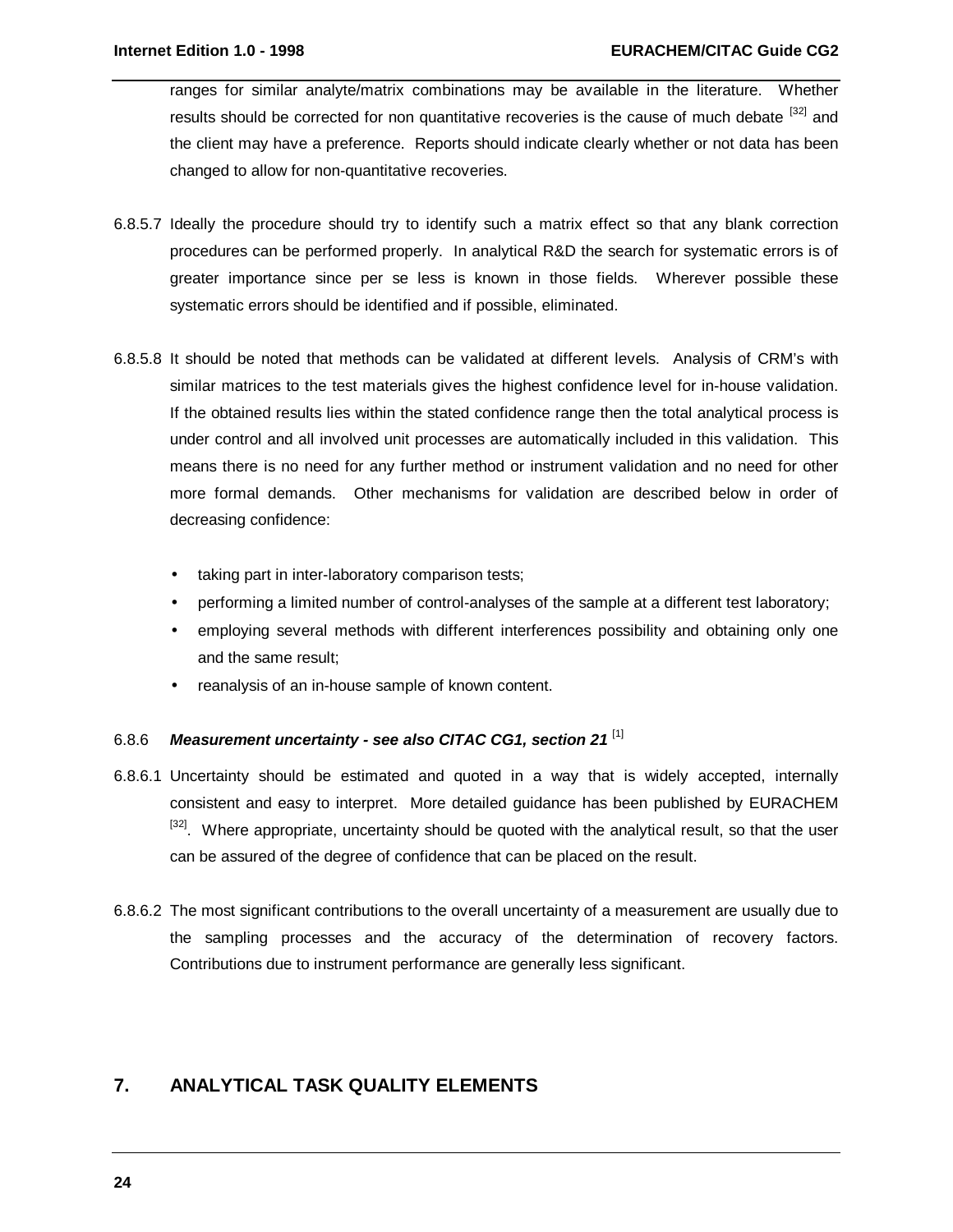# 7.1 *Preparation and planning before starting work:*

#### 7.1.1 *Definition of task and project design*

- 7.1.1.1 Planning and preparation is a critical part of analytical R&D, especially where new analytical methods are generated or extensive validation of generic methods is required. The effort put into planning depends on the complexity and requirements of the work, previous experience, the extent to which the work is unfamiliar or novel in its character, the number of persons or organizations involved, expenditure for new equipment, consequences of wrong results, the duration of the work, deadlines *etc*.. A flowchart such as the one shown shown in annex B may assist planning. As a rule of thumb, proportionally more planning is needed for high risk work. When costing project work it is important to correctly estimate the resources needed in the planning or subsequent management stages. The structure of the project should be flexible enough to allow creative problem solving. The project management team is responsible for planning activities within the project and allocating resources to cover these activities. The sort of activities involved include:
	- scoping;
	- milestone planning;
	- objective/goal setting;
- contract control;
- financial control;
- change management;
- resource allocation and costing;
- liaison with customers.
- 7.1.1.2 Task definition is the first stage of planning and should provide sufficient information to allow more detailed planning or indicate viability of proceeding. Go/no-go decision criteria should be incorporated in the project structure at the earliest opportunity. It is vital to establish a good link with the client to ensure work is defined adequately and thus maximise the chances of a productive outcome to the project. The sort of areas covered in task definition may include:
	- nature of the problem that the work is intended to address, seeking clarifying from the client as necessary;
	- objective, goals and expected information, purpose of results/data, intended use of information;
	- type of material/product/matrix to be analysed/amount available/safety considerations;
	- sampling procedures/sampling plans, statistical methods;
	- element/species/determinand/property to be analysed/determined;
	- methodology, generic methods to be used, destructive/non-destructive methods;
	- required accuracy (or precision, bias, *etc*. as appropriate) and related equipment performance requirements;
	- validation procedures and use of reference materials, standards, reference methods;
	- required date of completion;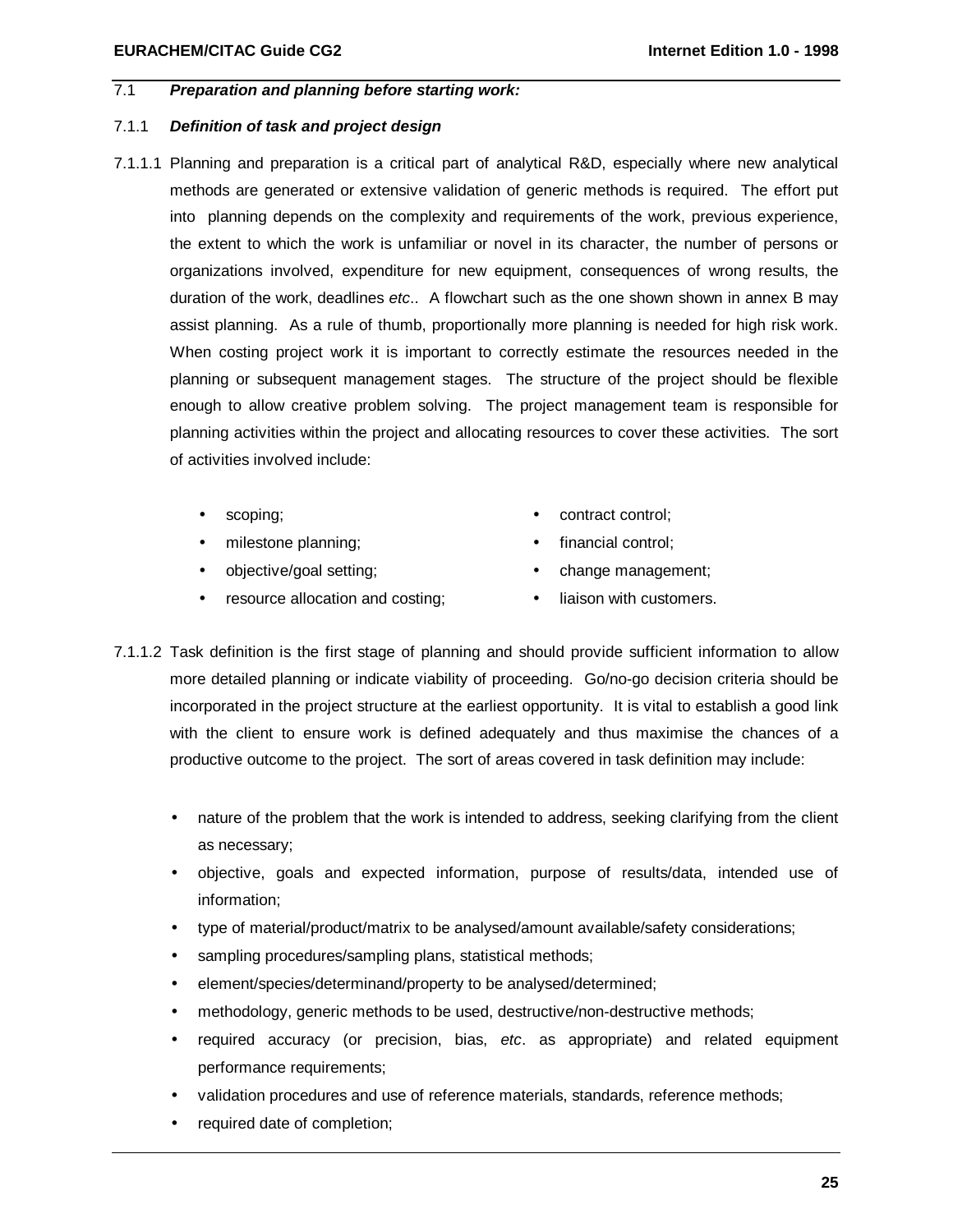- available resources (personnel, equipment);
- expected use of subcontraction;
- success/failure criteria where appropriate;
- expected/permissible costs and expenditures;
- reference to exploratory work and review of literature required for definition and execution of the task;
- degree of confidentiality necessary;
- requirements and arrangements for archiving;
- ownership of intellectual property;
- possible strategy for dissemination and exploitation.
- 7.1.1.3 A questionnaire can be used to help define work. The example shown in annex C is adapted from one used for routine work. Note it is not exhaustive but illustrates some of the issues which should be addressed.
- 7.1.1.4 Where limited amounts of sample are available it is particularly critical to have a clear strategy in place before beginning work. Use of non destructive methods should be considered.

#### 7.1.2 *Project design and research plan*

7.1.2.1 Once task definition is complete the research plan(s) can be drawn up. The laboratory management should involve the client, and the laboratory staff from the very beginning in order to ensure that the finalised project as far as possible meets the client's requirements, is technically possible and suitable resources are available within the specified timescale. The project should be structured by a logical sequence of tasks or workpackages, points of decision where the work can change direction if necessary, and points of achievement. (milestones, target dates) which enable progress to be monitored. All contractual or technical issues should be resolved before the analytical work is begun. Particularly where operations may be complex, use of flowchart, such as that shown in annex B, a decision tree or other diagrams, may help to clarify the procedure.

#### 7.1.2.2 The **research plan** defines:

- Goals: Set clear final (and if appropriate, intermediate) goals (measurable objectives including go/no-go decision points/acceptance criteria. Establish what questions need to be answered at each stage and the corresponding results/data required to answer them.
- Tactics: Outline the strategy to be used at each stage. If necessary subdivide tasks into manageable, defined workpackages (unit operations) with discrete goals.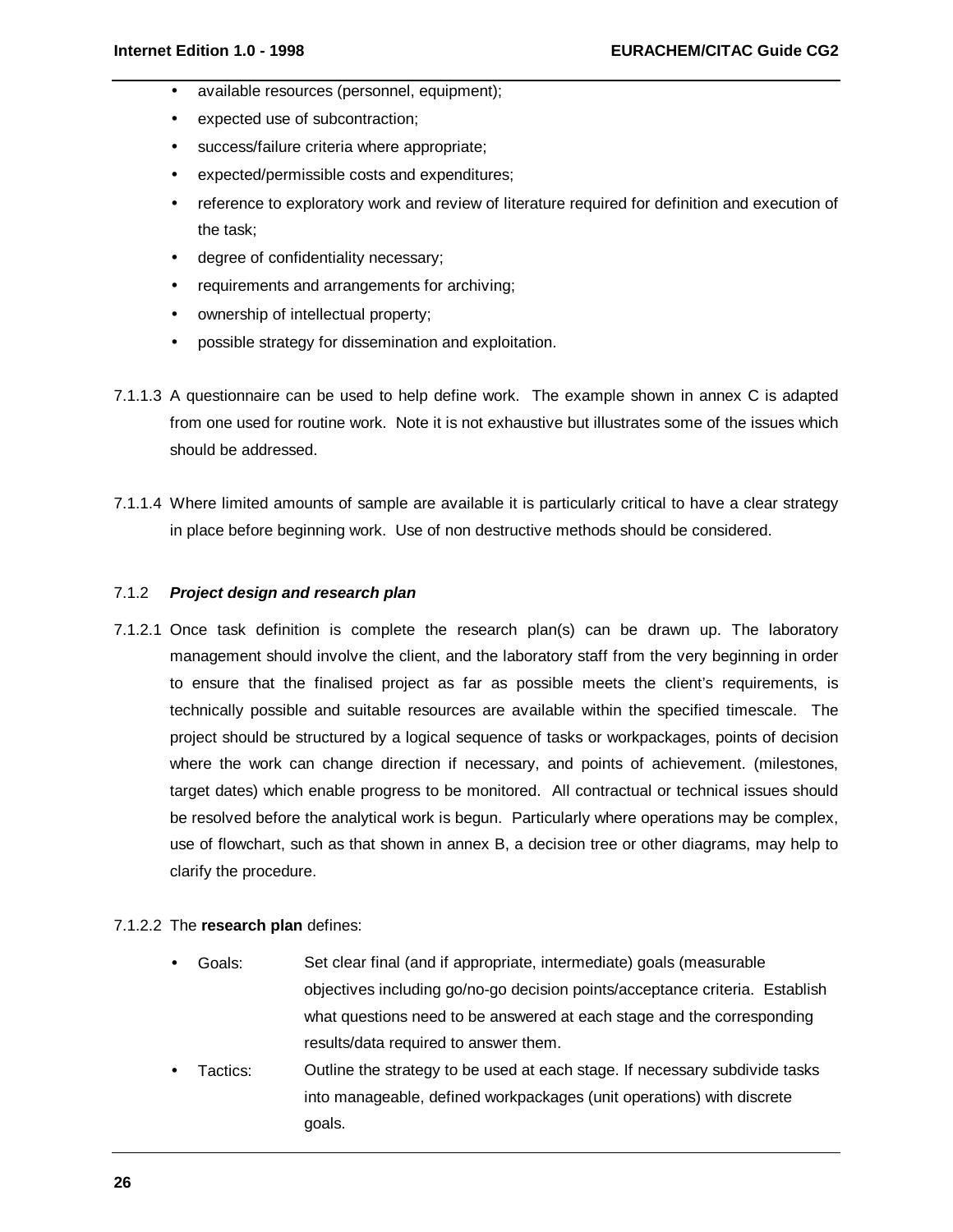- Resources: Define the resources (personnel, equipment, facilities, consumables) needed at each stage.
- Time schedule: Define start and end of project, dead lines for intermediate goals, and minimum critical path for completing work.
- 7.1.2.3 Research plans should contain as much detail as is necessary to define the tasks involved. For isolated tasks the plan may simply be an entry in a notebook or a form. A more detailed plan will be necessary for larger, more complex tasks or when time and cost constraints are to be closely controlled, or when high risk or significant investments depend on the outcome of the work. If there is significant doubt as to whether the work can be completed successfully by a single route, then alternative plans should be defined.
- 7.1.2.4 A workpackage typically consists of a discrete piece of work with: defined starting and finishing times/dates; necessary starting conditions (particularly if the workpackage is one in a sequence); a goal (achievement of which indicates successful completion of the workpackage); a budget indicating financial, time and other resource restrictions; a note of any particular resource requirements; a statement of the roles and responsibilities of the various staff involved with delivery at all levels from management to technician; a specification for reporting progress and the final goal.
- 7.1.2.5 Milestones are points of appraisal (usually)at the end of a workpackage. Their timing is normally fixed within the overall project timetable. They are points at which decisions can be made either to proceed with the project, to stop, or to select a particular path in the workplan for further action. Where appropriate the client should be involved in any important decisions.
- 7.1.2.6 A number of tools are available to assist project design and control  $^{[33]}$ . They include:
	- bar charts (Gantt chart);
	- PERT chart (program evaluation and review technique);
	- CPM (critical path method).

# 7.1.3 *Resource management of task*

- 7.1.3.1 Large or multitask projects may involve scientists from several departments of the laboratory and perhaps outside specialist subcontractors. The role of project management is particularly important in order to ensure the project team functions smoothly, with all members co-operating and aware of their roles and responsibilities. Particular attention should be given to:
	- definition of the project management hierarchy, with leaders in particular areas, and defined authority and responsibility for all team members;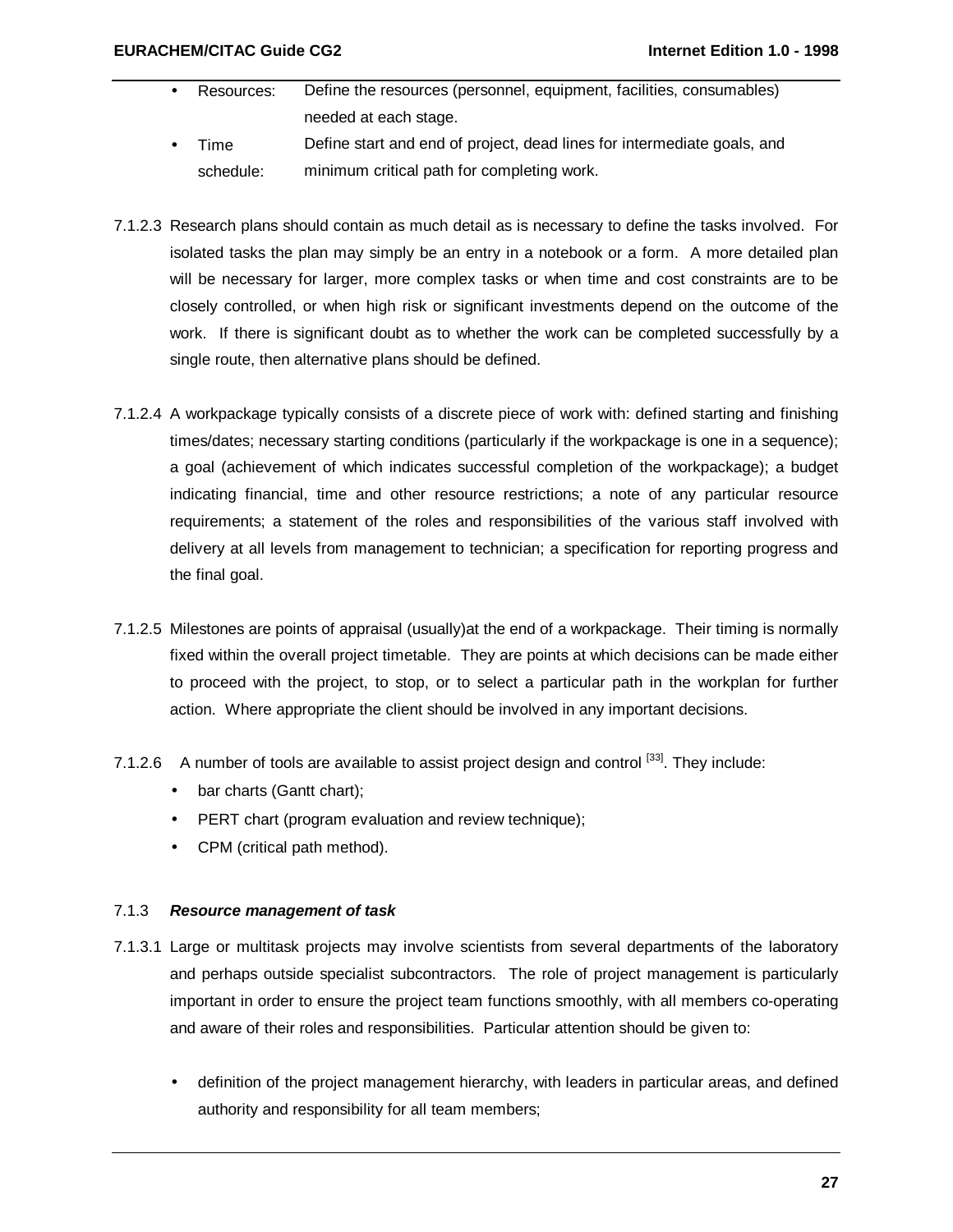- involvement of all personnel pertinent to the project (including the client) in defining the task and assignments, and in planning the project;
- setting clear tasks and goals which are challenging but achievable;
- early consultation with the management of specialists in other departments or organisations, involved in the project. Unresolved questions concerning priorities and workload, and budget contributions often disrupt good team work;
- communication. Hold meetings at appropriate intervals for exchange of information, problem solving, consultation, reporting, coordination and decision making.

For small, simple projects the same principles can and should be applied in a cut-down form.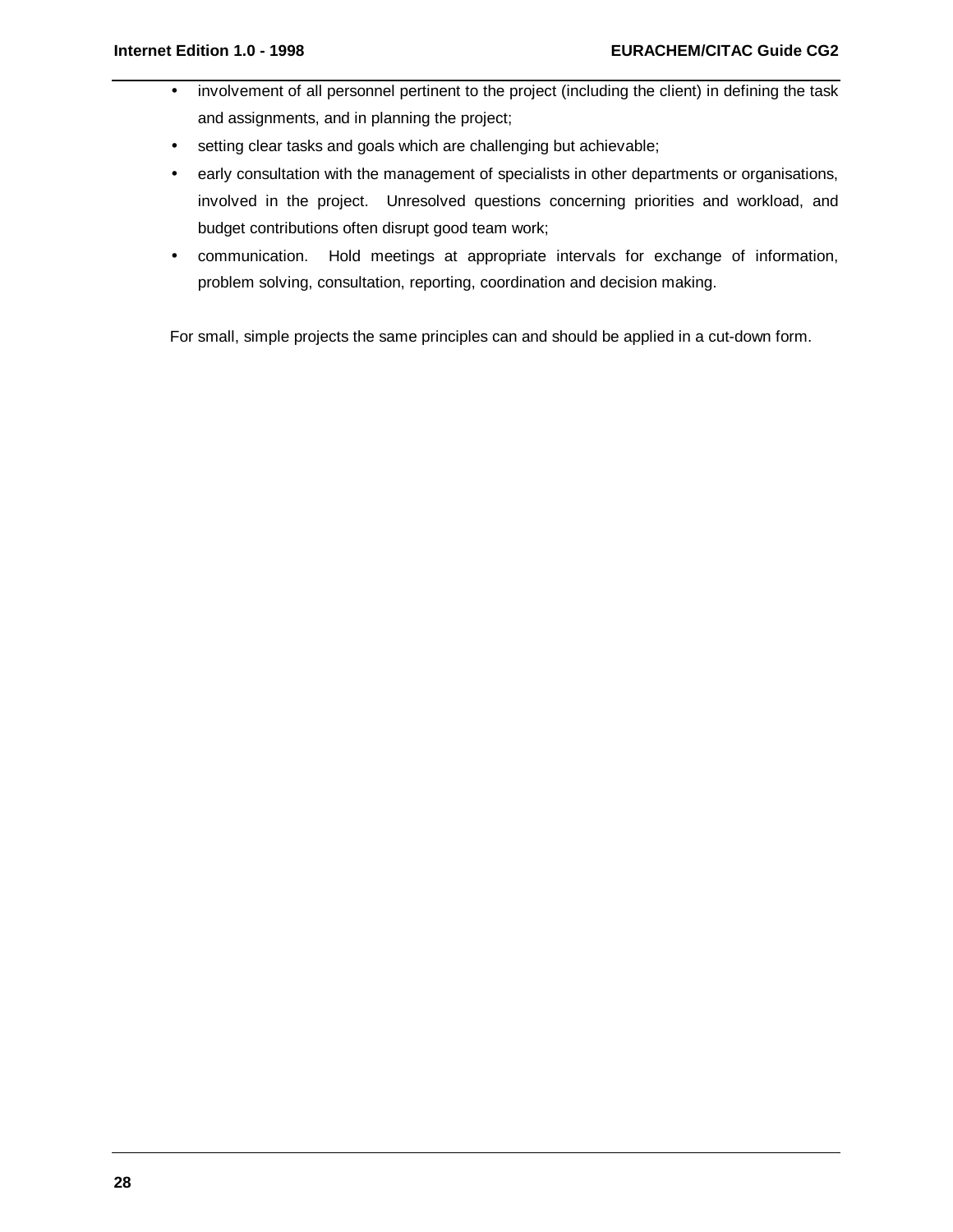7.1.3.2 Resource management at the planning stage may include:

- evaluation of the skills and facilities required for the project, comparing those against what is available, and plans to cover any shortfall. This includes special considerations such as environmental controls, special equipment and reagents, protective clothing, decontamination procedures;
- costing the planned deployment of personnel and facilities and set budgets for the various parts of the work (time and finance budget);
- establishment of a timetable for the work consistent with client requirements and the availability of personnel and facilities at each stage;
- availability and allocation of resources to defined tasks and/or appointed dates/ decision points (e.g. milestones) and including resource distribution in the project plans;
- definition of a system for monitoring time and resource expenditure in the project;
- identification of potential problems with disposal of samples, reagents and contaminated equipment, arising as a result of the work.

## *7.2 While the work is in progress:*

#### *7.2.1 Progress review/monitoring analysis*

- 7.2.1.1 Progress of work and status of expenditure should be controlled by comparing achievements and use of resources against the planned budgets at convenient points within the work, typically at regular intervals or completion of milestones. Informal reviewing should be carried out individually by the laboratory staff as work progresses. Unexpected difficulties or results, or major deviations from goals may call for extraordinary reviews and interim reports with replanning of the work and reallocation of resources as necessary.
- 7.2.1.2 Progress should be reported to laboratory management or the client, in the format and at the time intervals agreed at the planning stage. Typically reports might cover: a review of the project plans; information on whether the work is running to schedule and will achieve its objectives - on-time/late/at all, an account of technical progress with achievements and failures/setbacks; and information on resources.
- 7.2.1.3 Effective project management requires records of laboratory data, observations, and reported progress against milestones or goals to be clear and comprehensive so that decisions made during the project and the underlying reasons are easily understood and laboratory work and results can be repeated if required. Records should include laboratory note books, computer print-outs, instrument charts indicating all activities, working conditions and instrument setting, observations during experimental work, as well as justification for tactics and/or changing plans.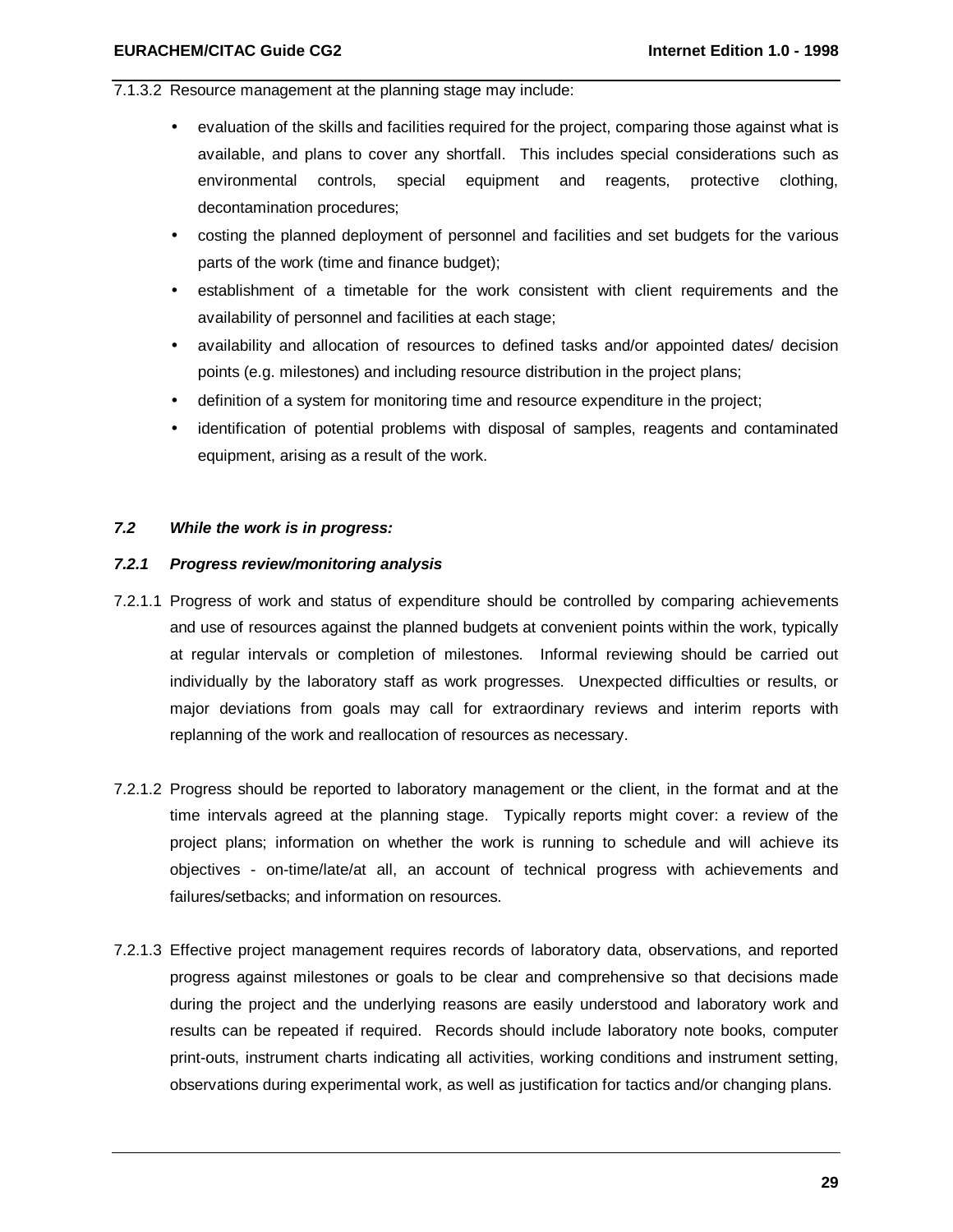- 7.2.1.4 Ultimately, the level of data recorded should comply with customer requirements, or those laid down for scientific papers, published standard methods, or other requirements such as patents or licences. It should be sufficient to enable other scientists to repeat the experiments and obtain data compatible with the original work. Thus:
	- all experimental details, observations, and data necessary for possible replication of the work must be recorded;
	- records should be made 'at the time' and kept as up-to-date as possible;
	- records should be traceable to particular samples, tasks or projects, people, time;
	- details of unsuccessful work should be recorded In R&D it is worthwhile reporting failures as well as successes.

## 7.2.2 *Data verification*

- 7.2.2.1 Data verification should show that a new or adapted method gives consistent results with a particular sample. If results are not consistent with established data, the analytical procedure may need to be improved until the required consistency is achieved. Management should be aware that data and method validation costs form a significant part of the total costs of R&D.
- 7.2.2.2 The unit operations, as listed in §6.8.1, may influence one another, but contribute individually to variations in results. A step-by-step verification may often be impractical although it may be feasible and useful to study particular performance characteristics of particular stages of the sequence of operations. In R&D plausibility of data may be checked either using literature data, theoretical considerations, or using specially prepared reference materials and model substances.

#### 7.2.3 *Changing direction*

7.2.3.1 Where a review of progress shows that a particular line of investigation is likely to be unsuccessful, goals or/and chosen tactics and tasks may have to be changed. Such a change may already have been anticipated during planning. Changes should be made in consultation with the client where appropriate and justified in reports.

## 7.3 *When the work is complete:*

#### 7.3.1 *Achievement review*

7.3.1.1 The completed work should be reviewed by management to evaluate achievements. Experiences gained at all stages of the project may provide lessons for planning and carrying out similar work in the future. The review might typically cover: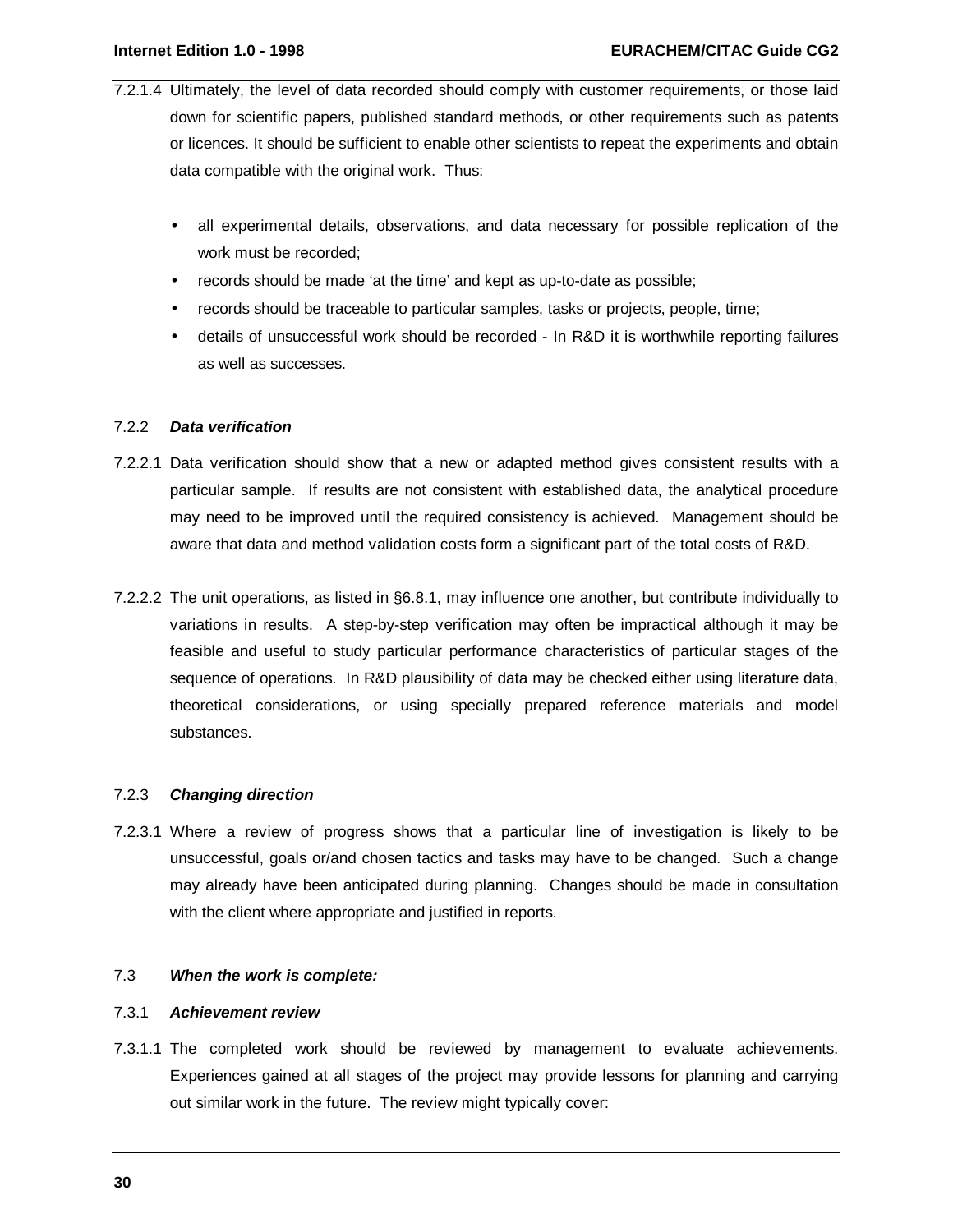- aspects of technical achievement such as differences between goals and results, problems encountered and how they were solved, usefulness of the results;
- compliance with budgeted costs and timescales, with explanations for any deviations, correlation of expenditures and technical results;
- quality of work of individual contributors;
- consequences of project and results to the laboratory (organisation, personnel, equipment, methods and procedures, possibility of dissemination or exploitation);
- satisfaction of client.
- 7.3.1.2 The achievement review may be supplemented by an external peer review, *e.g*. when data is published in scientific journals, or third party review (audit).

# 7.3.2 *Reporting, technology transfer and publication:*

- 7.3.2.1 R&D may be reported in various ways. Primarily a report should be made to the client in the format previously agreed and be written in a language that the client can readily understand. The report should provide sufficient information to enable the client, any subsequent user, or assessor of the report to be able to follow any arguments, and if required, repeat any or all stages of the experimental work and obtain compatible results. In particular:
	- the meaning of the test results should not be distorted by the reporting process;
	- appropriate use should be made of conventions for rounding of numbers and expression of decimal places and significant figures;
	- where appropriate, results should include an estimate of the associated uncertainty with its corresponding confidence level.
- 7.3.2.2 Compared to scientific publications, project reports typically contain project oriented information (technical, financial statements *etc*.), conclusions and recommendations, and usually present the findings in a less technical way.
- 7.3.2.3 If the work has yielded data, observations, new methods, techniques or new knowledge, of interest to the wider community, then dissemination or exploitation of the work is an important issue. Dissemination or exploitation can take a number of forms: lectures, publications in journals; patents; licences; standards; training material. Permission for dissemination or exploitation must be sought from the laboratory, the client or whoever else owns the intellectual property. Where it is hoped that new methods can be adopted more widely, further performance evaluation may be required, perhaps using collaborative study. Methodology must be described unambiguously, and in sufficient detail to allow others to be able to follow the arguments and replicate the work, otherwise its credibility may be adversely affected.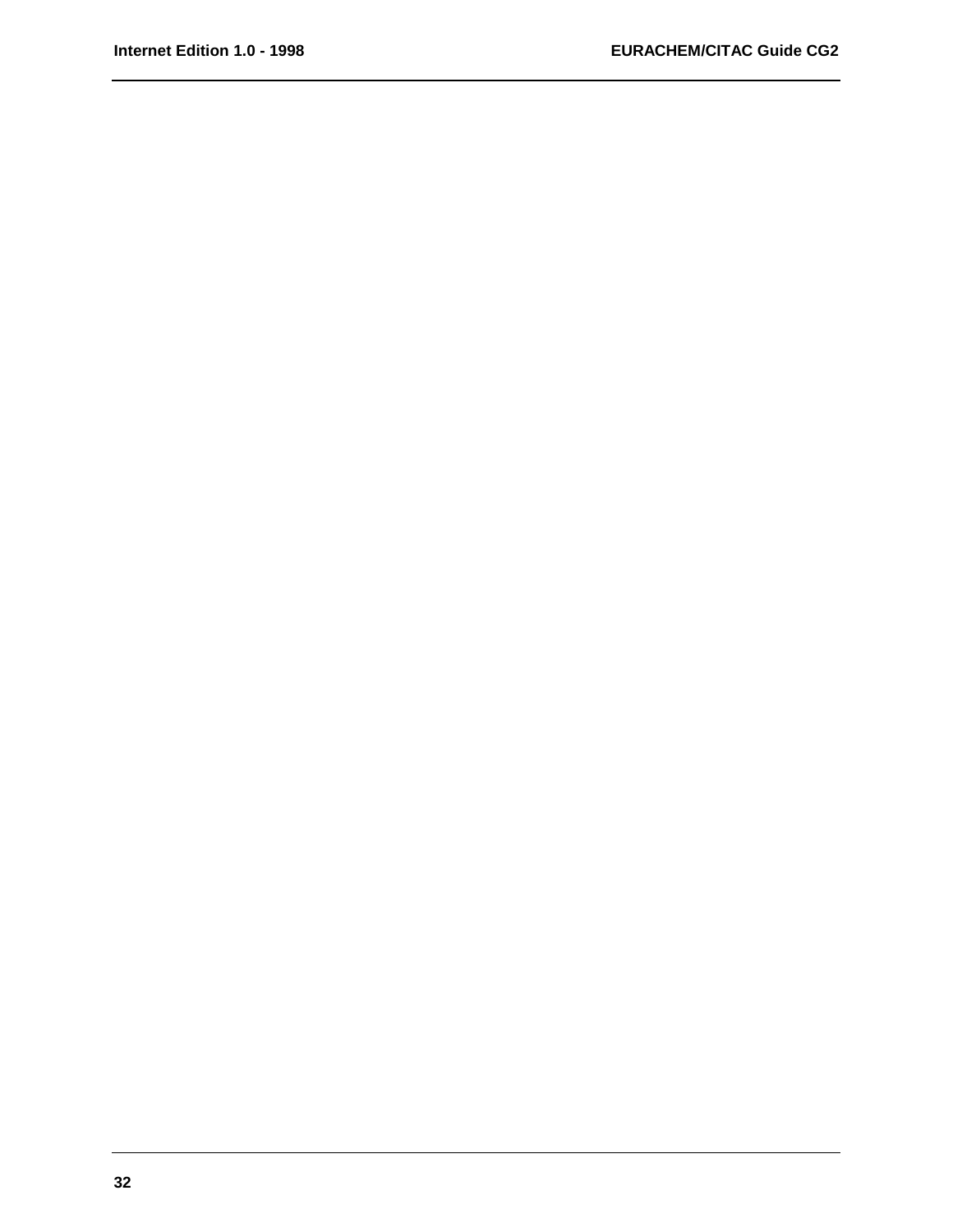# 7.3.3 *Archiving*

- 7.3.3.1 Archiving primarily involves the secure storage of samples, analytical records, results, methods and other information for later retrieval and use. The method of archiving and the time for which material is kept depends on what is archived and why. It may be done for a number of reasons:
	- legal or regulatory requirement;
	- requirement of customer or some other external agency (e.g. accreditation body);
	- verification of previous work and procedure at later stages of the project;
	- validation of methods and results after completion of laboratory work and reporting/ publication;
	- proficiency testing or collaborative studies with samples;
	- post-report questioning by client or peer review;
	- problems associated with duplication of work/results; technology transfer;
	- keeping the information benefits the laboratory.
- 7.3.3.2 Samples should normally be stored until the likelihood of their requiring retest has been ruled out or they have deteriorated to an extent where retest would be meaningless (unless study of their deterioration is part of the work).
- 7.3.3.3 An important feature of an effective archive system is knowing what it contains and being able to find things quickly. Use of a searchable data-base is recommended and offers some protection against illness, death, or transfer of expert staff and also helps to save time and money by providing a means of preventing the inadvertant duplication of earlier work.
- 7.3.3.4 Where space is important text based material can usually be archived in electronic or photographic form. Back-up copies should be kept in remote, flameproof storage. The use of different media may be preferred in different sectors, and use of others prohibited.
- 7.3.3.5 Retention of data, reports and other useful information should be consistent with regulatory and customer requirements.

# **8. EXTERNAL VERIFICATION**

8.1 Whilst the laboratory may monitor the quality of its work by internal assessment, independent external assessment may be useful, in order to: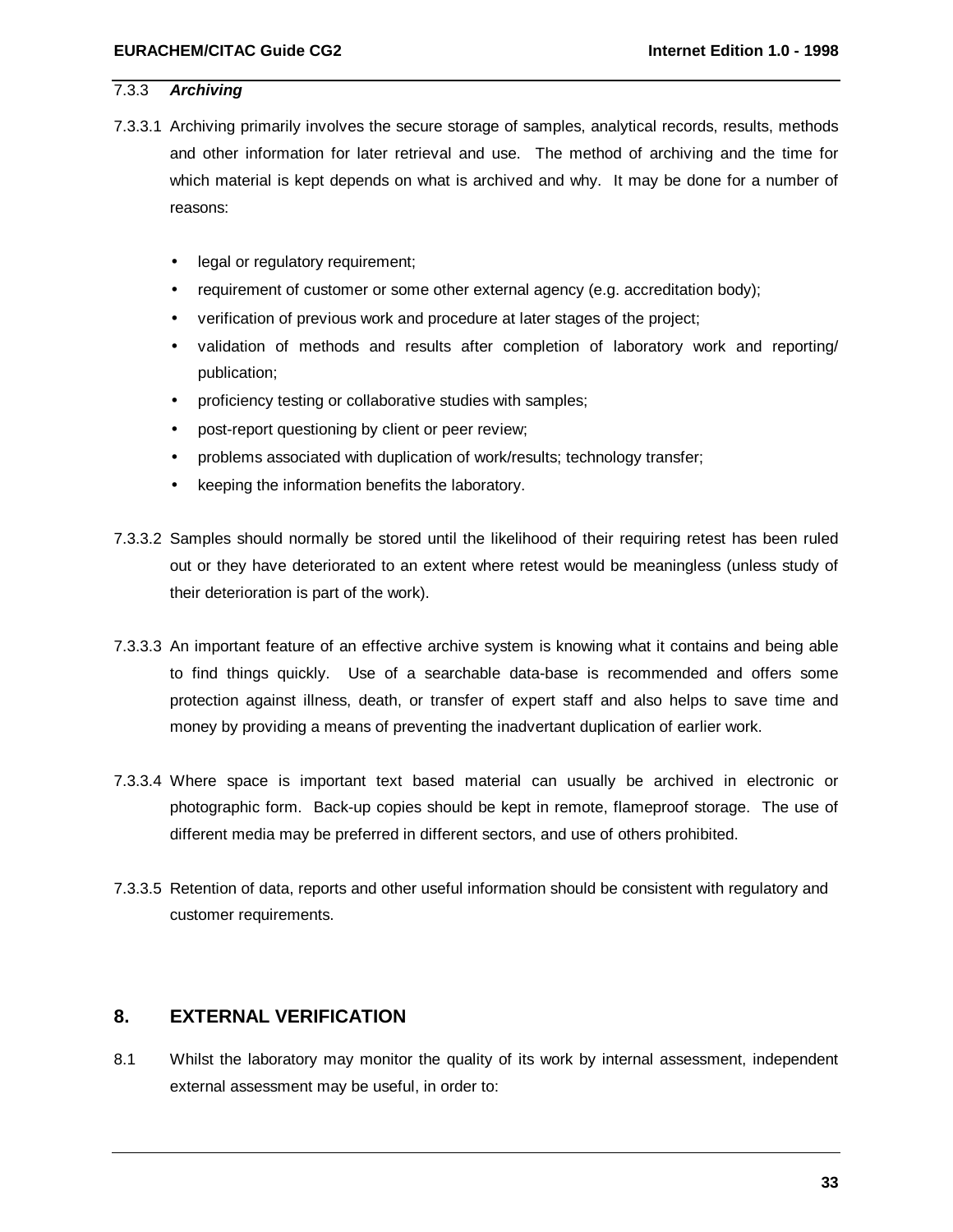- demonstrate its quality to customers, regulatory bodies, funding bodies, or other external parties;
- compare its level of quality with others in order to make improvements.
- 8.1.2 Whilst it is a straightforward process for a laboratory carrying out routine work to apply a structured quality assurance system and use it to regulate laboratory performance, the ever changing nature of work in an R&D laboratory demands a more flexible and less bureaucratic approach. It is a widely held opinion that the rigidity of conventional formal quality assurance systems and their associated means of external assessment restrict the creativity of thought and practice required in an R&D environment. A number of options are available for externally assessing R&D:
	- formal assessment against conventional quality assurance standards (ISO Guide 25, ISO 9000, and Good Laboratory Practice);
	- benchmarking;
	- visiting groups and peer review of publications;
	- ranking of laboratories;
	- external quality assessment.

## 8.2 *Formal Assessment against published quality assurance standards*

- 8.2.1 *ISO Guide 25* [3]
- 8.2.1.1 Traditionally the preferred route for routine laboratory environments, formal accreditation against standards derived from ISO Guide 25 provides an independent assessment against objective criteria that a laboratory is competent to perform specific calibration or testing measurements. The assessment is carried out by peers, that is specific measurement methods are assessed by colleagues from other organisations with expertise in those measurements, who can judge whether the procedures in use are technically valid. Accreditation is granted on the basis of the laboratory's ability to perform tests and does not cover peripheral issues, such as administrative procedures not related to the measurements, and perhaps more important, expert but subjective interpretation of the measurement data. Accreditation cannot guarantee the reliability of a measurement result. However it does provide recognition that the conditions under which the measurement was made maximises the probability of the measurement being verifiable. Even where there is no formal verification of compliance against ISO Guide 25, it remains a very useful technical quality assurance model for laboratories to refer to in order to regulate the quality of R&D.
- 8.2.1.2 Because accreditation is granted against a specified schedule of measurements, it is currently difficult and expensive to apply it to R&D. The 1998 revision of ISO Guide 25, now incorporates much of ISO 9001 <sup>[34]</sup>. However the definition of R&D used in ISO Guide 25 may not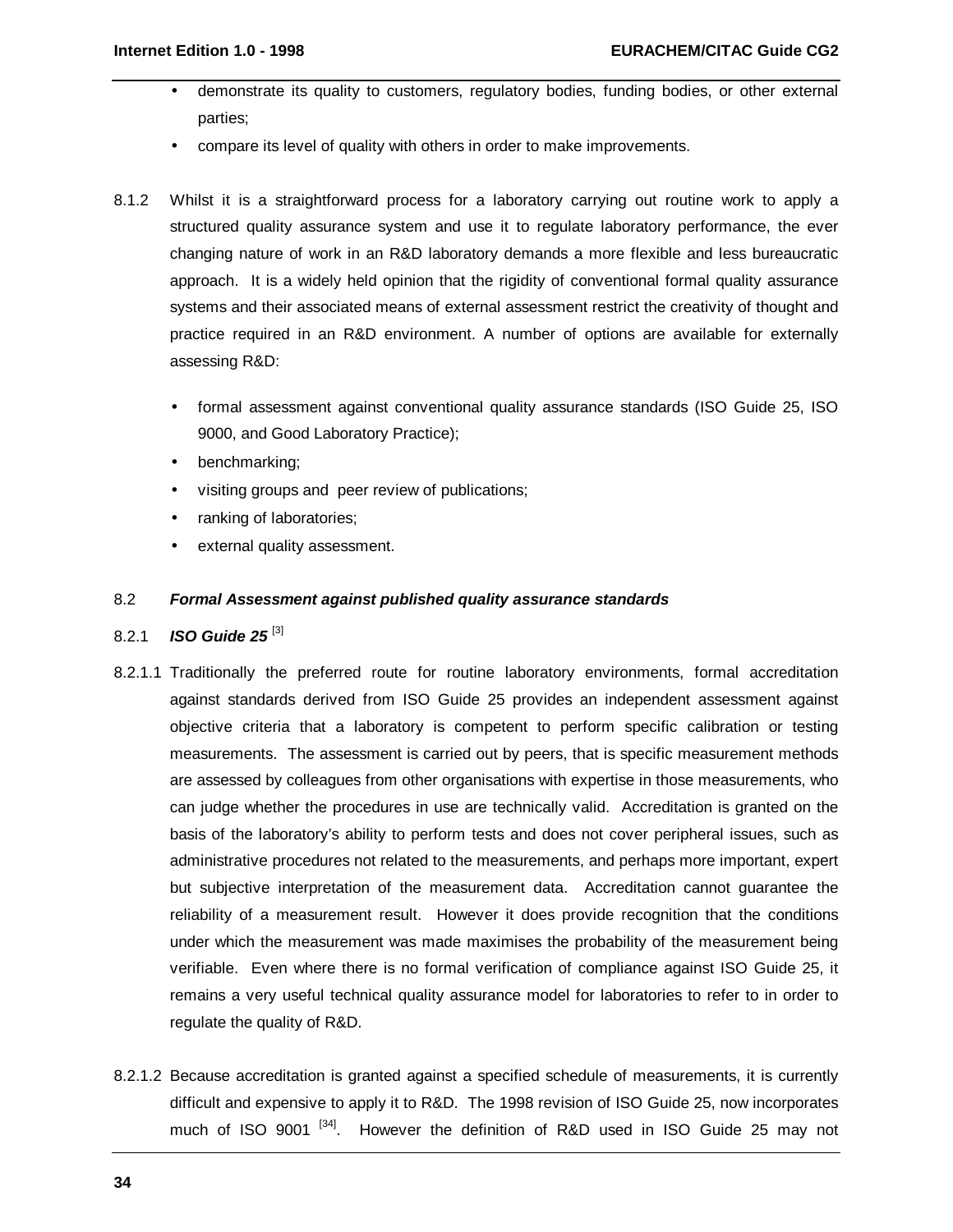necessarily correlate with its use in this document. In theory, R&D consisting of objective nonroutine measurements, which could be fully documented and validated, could be accredited, provided the laboratory considered it to be cost-effective to do so.

8.2.1.3 It is sometimes possible for accreditation to be formally granted for groups of tests rather than specific tests, particularly where the laboratory in question has a proven quality system and has a high degree of established expertise in the technique relevant to the group of tests. It should be possible to extend this accreditation to whole types of test (see annex D). Whether or not accreditation could be granted for the unit operations described in §6 above is a matter for conjecture. Although a logical development of the principle of granting accreditation for test types, accreditation bodies currently only accredit the whole test. Some ideas of how accreditation of R&D might be achieved by type of test is given in annex D.

## 8.2.2 *ISO 9001* [5]

- 8.2.2.1 ISO 9000 is unspecific about how technical work should be performed. The certification assessment is primarily aimed at the management of procedures and assessors are not normally from a relevant technical background. ISO 9000 requires no specific assessment of the validity of work and enables the laboratory to set its own level of quality. Certification thus has merits for assessment of how the overall work is managed but on its own does not assure its validity.
- 8.2.2.2 The main merit of applying ISO 9001 to an R&D environment lies in its use for controlling the organisation and project management aspects of work. There should be no reason why a laboratory cannot have certification to ISO 9001 to organise, manage and perform R&D work, using the more technically exacting requirements of ISO Guide 25 as a basis for the technical side of its work.

#### 8.2.3 *Good Laboratory Practice (GLP)* [6]

8.2.3.1 A laboratory operating to GLP (OECD Principles of Good Laboratory Practice) will have demonstrated that it has a management system and laboratory procedures which would enable a third party to reconstruct any GLP compliant study. GLP is concerned with traceability of the materials used, especially samples, and good descriptions of analytical methods. It is not, per se concerned with technical quality elements such as accuracy or precision, though many of the laboratory system elements required by GLP considerably assist in the delivery of technical quality. GLP traces its origins to testing in support of toxicological assessments carried out in support of product registration but in theory there is no reason why it cannot be applied to all areas of measurement. Elegibility of work for formal registration of compliance depends on the policy of the national bodies which administer GLP principles in each country.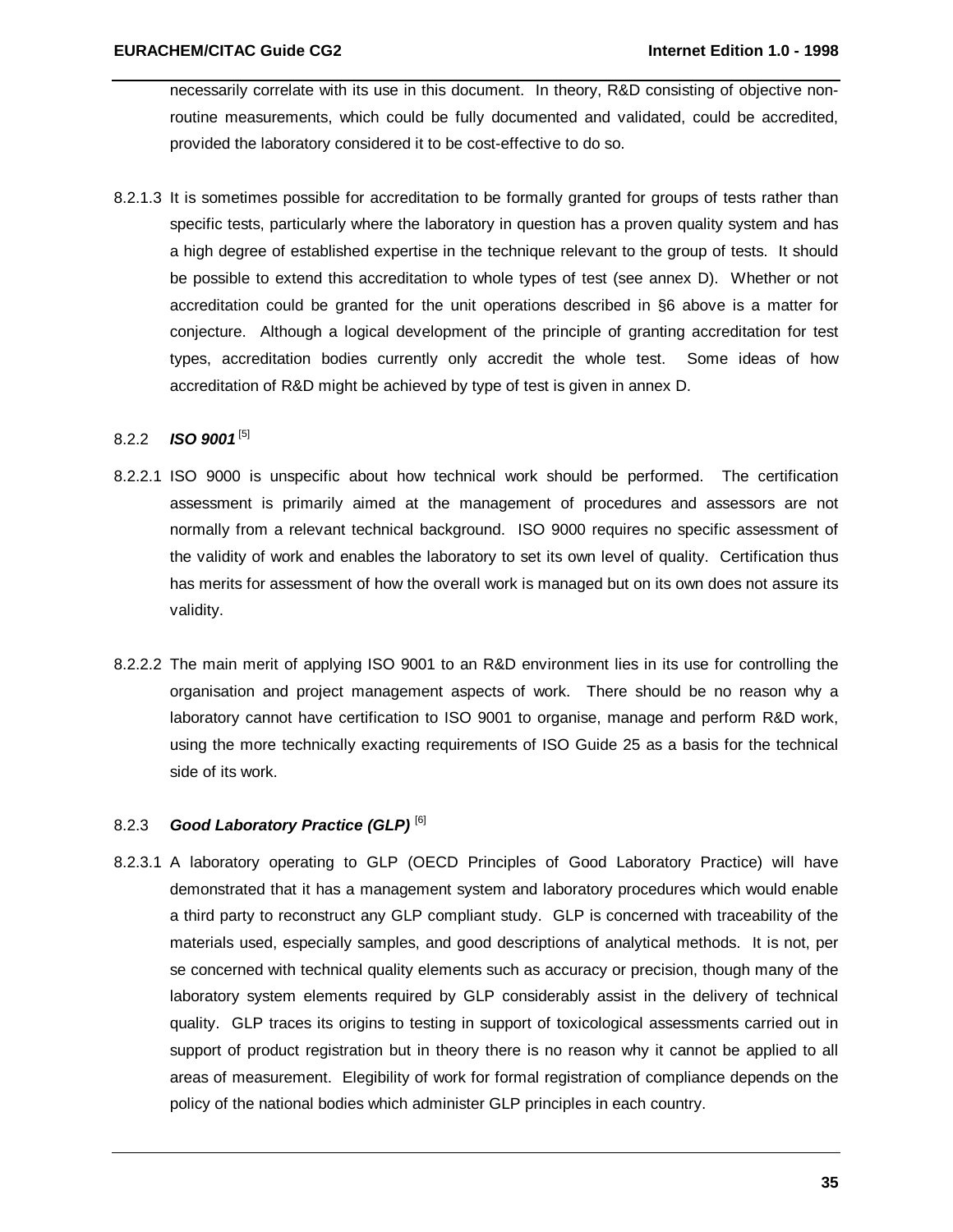#### 8.3 *Benchmarking*

8.3.1 Benchmarking is a continuous, systematic process in which a laboratory/organisation compares its practices and procedures with comparable activities in other organisations in order to make improvements. It can be carried out at various levels with various partners (who need not be laboratories): internal; external; competitive; non-competitive; and *best-practice* (the acknowledged leaders of the process being benchmarked). When benchmarking with other organisations, an agreed Code of Conduct is vital to ensure an effective, efficient and ethical process, whilst protecting both parties. A typical benchmarking process is shown in Figure 3.



**Figure 3: The Benchmarking Process**

## 8.3.2 *Examples:*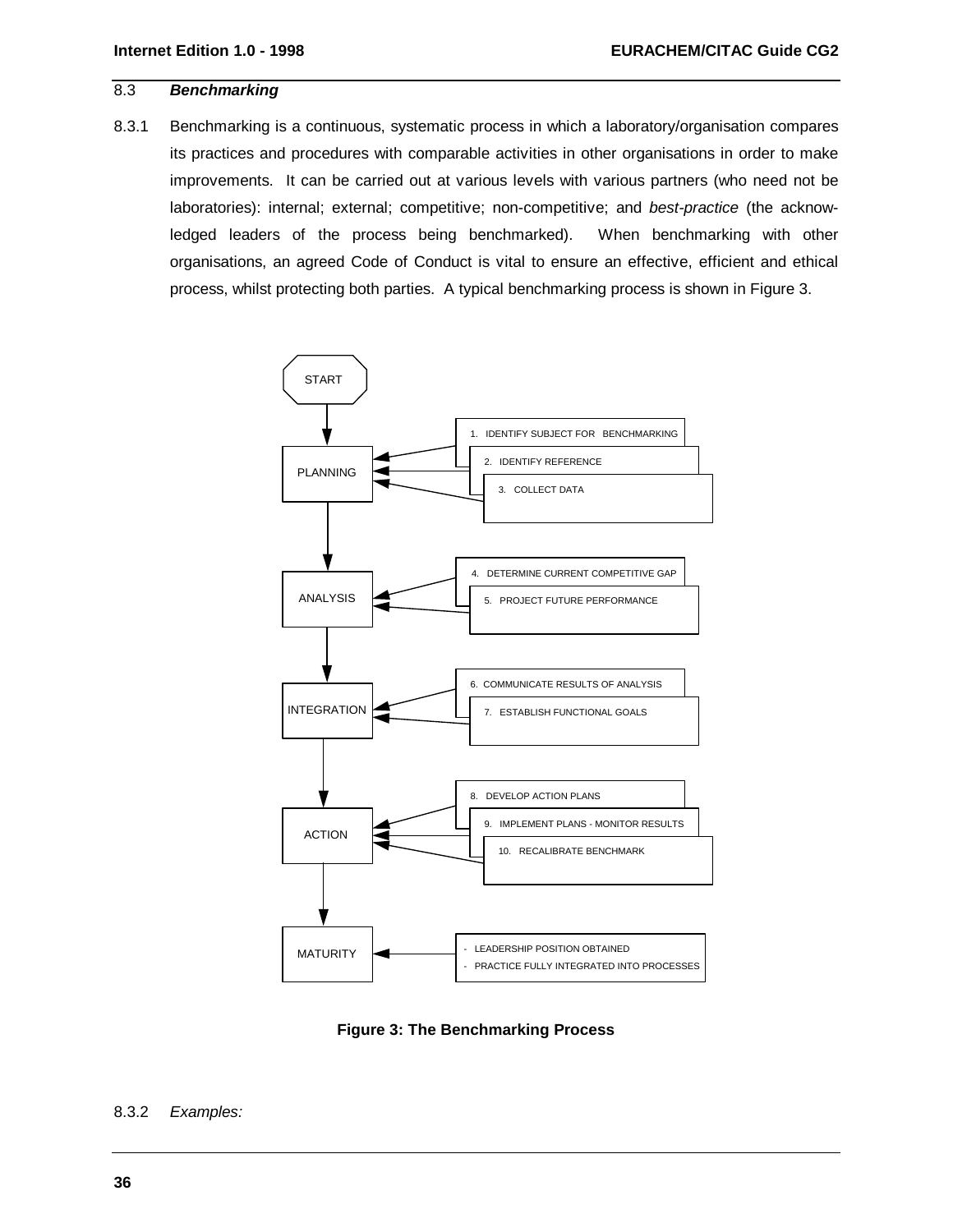- 1. External: A laboratory can assess its purchasing procedures by benchmarking with another organisation known to have very good purchasing procedures.
- 2. Internal: Group A in a laboratory wins only 10% of possible contracts whilst group B in the same laboratory wins 50%. By benchmarking its bidding procedures against those of group B, group A ought to be able to improve its success rate at winning contracts.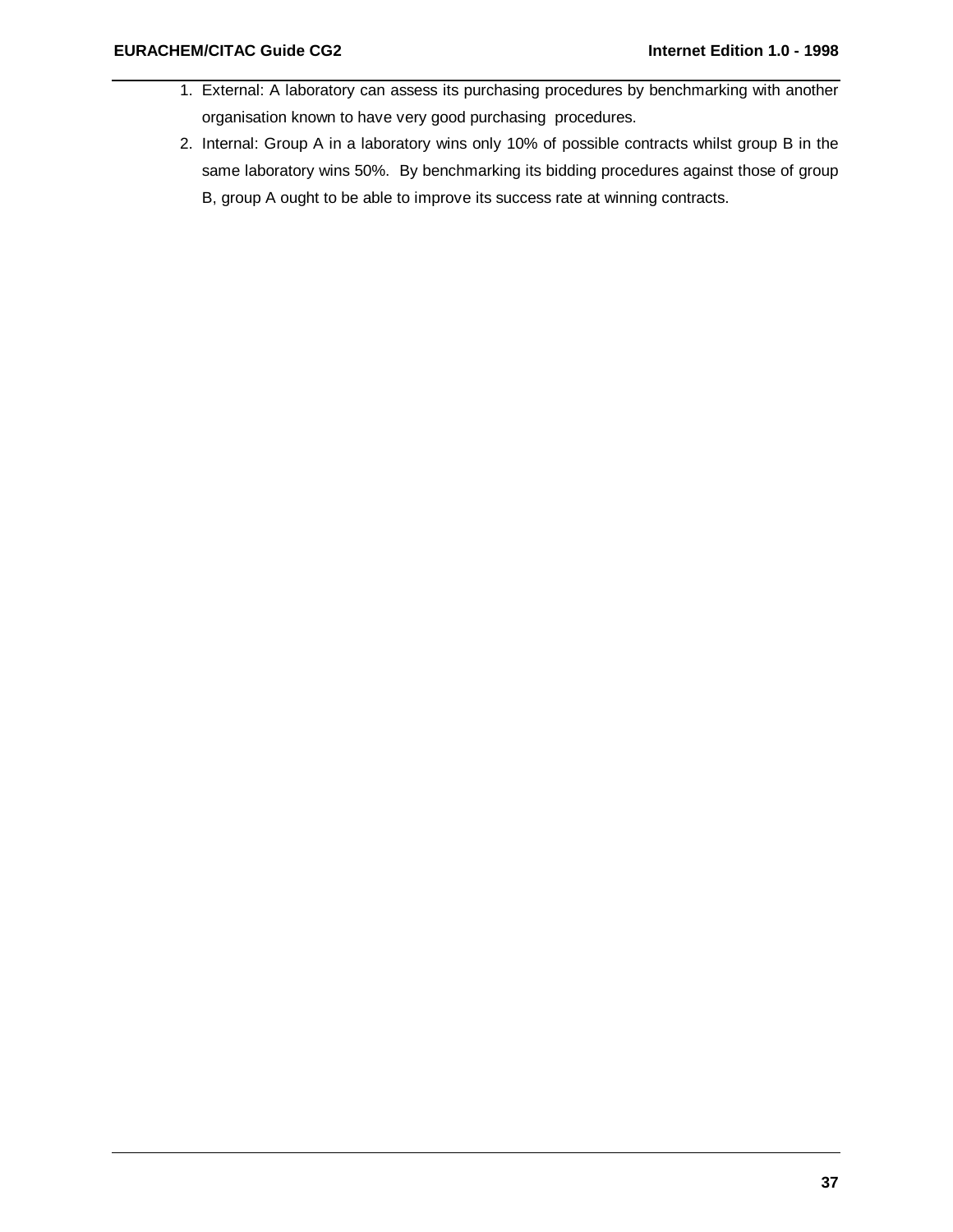# 8.4 *Visiting groups and peer review.*

- 8.4.1 These types of review involve the use of groups of senior level experts, probably from a wide range of sources, to evaluate a laboratory. The evaluation can be directed either at the laboratory itself or at the laboratory's scientific output.
- 8.4.2 In the former case the evaluation is likely to be against the laboratory's stated objectives, with a strong emphasis on the excellence of the science, staff, and facilities. Such groups typically act on behalf of R&D funding bodies and are a popular form of assessment in the academic world. The terms of reference of such groups may vary from group to group and there are no universally recognised criteria against which assessments are carried out. The sort of areas covered might include:
	- whether staff have appropriate training and qualifications, and are fully conversant with the aims and objectives of their work;
	- awareness of staff to published work in their subject areas;
	- quality and availability of scientific support services;
	- adequacy of resources;
	- degree of scientific collaboration;
	- effectiveness of technology transfer;
	- management of the R&D programme;
	- whether the organisation of projects effectively meets customer needs.
- 8.4.3 The strength of the visiting groups approach is that it concentrates on the quality of the science. However the way it is used at present makes it is weak in several other respects:
	- it lacks harmonised and transparent criteria;
	- it tends to look at work retrospectively;
	- it is subjective and susceptible to bias.
- 8.4.4 Assessment visits for accreditation/certification/registration purposes (see above) and visits by customers are a special subset of visiting groups / peer review. In the case of customers, those visiting may lack technical expertise in the areas concerned.
- 8.4.5 Peer review of publications, also known as citation analysis, involves:
	- assessment of the number and quality of publications the laboratory under examination has published in the scientific press;
	- assessment of how much those publications are being cited by colleagues within the same research field.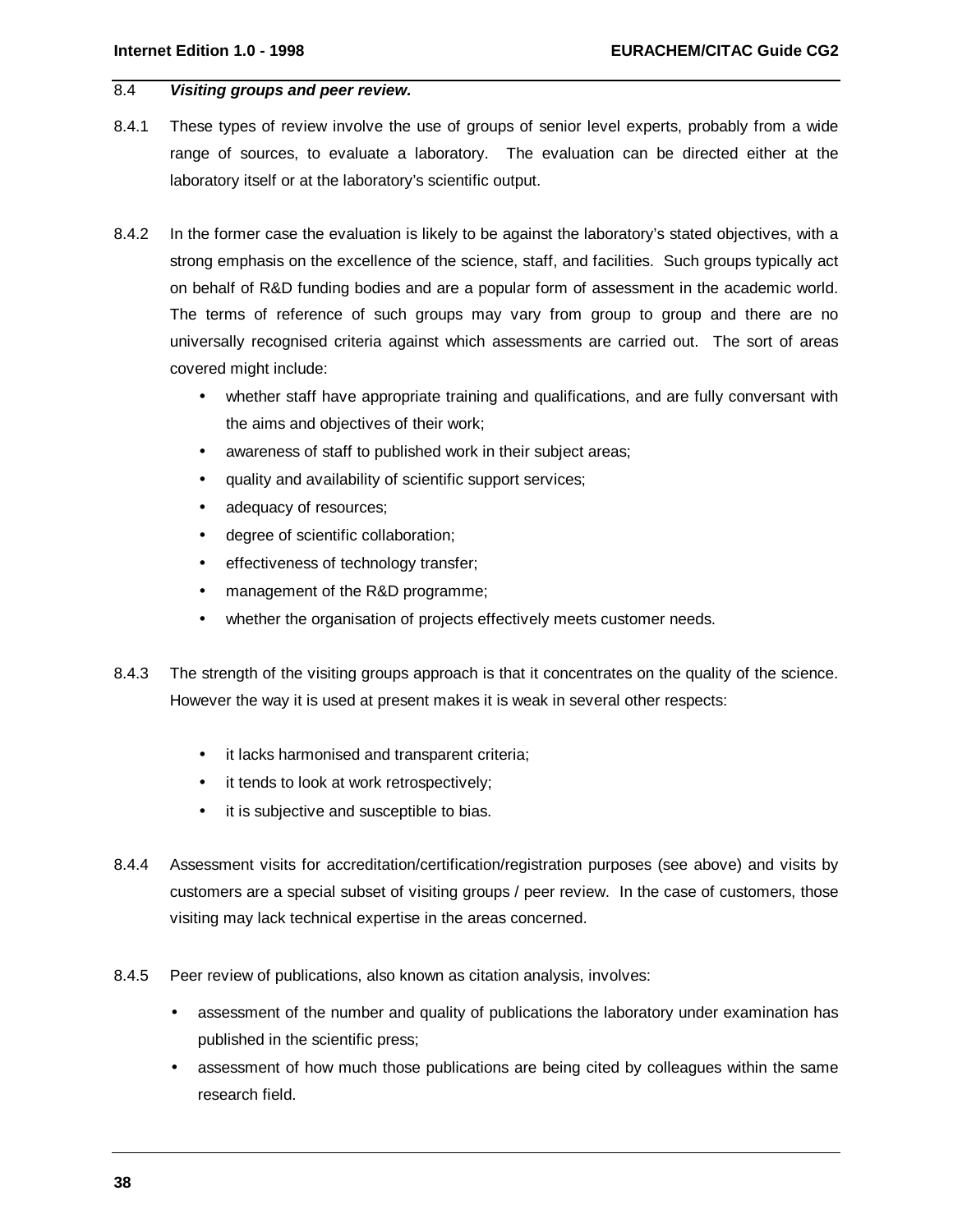Citation analysis traces its origins to law but is now a widely used, significant research tool, adopted from the field of information science to a range of subject areas. The Science Citation Index (SCI) was first published in 1961. Four particular applications have been reported [35, 36].

- 1. to assess the impact of individuals, institutions and journals;
- 2. to investigate hypotheses about the history and sociology of science;
- 3. to study performance characteristics of information search and retrieval;
- 4. evaluation tool

Increasingly it is used in the analysis of departmental output or as a measure of the value of the work of a department <sup>[37, 38]</sup>.

- 8.4.6 Some journals will only accept papers for publication that have been the subject of satisfactory peer-review (this is the most common type of peer-review mechanism in use today). As a consequence it is more difficult to publish in these journals. From a citation analysis point-ofview, publication in a respected journal will score better than one in a less respected journal the so called impact factor. Criteria, ranking journals in order of merit, are published annually by the Institute for Scientific Information. This system has some merit, as published work often reflects the competence and expertise of the publishing laboratory. A laboratory can deliberately raise the profile of its work by publishing as often as possible in the most highly regarded journals. However publication is not always an option and laboratories which do not publish are not necessarily producing poor quality work. One should also be aware that the status of journals sometimes change with time. Citation analysis has a number of other limitations, making it a dangerous technique to use in isolation:
	- method papers are cited more often than empirical or theoretical papers, and tend to be referenced due to utility rather than innovation or novelty;
	- work ahead of its time is not cited because there are no other scientists interested in the same field of work;
	- citations are proned to discrepancies *e.g*. misspellings;
	- citatations are rarely complete or comprehensive. Citation counts need to be seen mainly as indicators, and comparisons can only be made if identical citable and citing pools are used;
	- negative or contradictory citations tend to indicate a lack of value to the work.
- 8.4.7 Patents and licences are other forms of dissemination and exploitation that can be used as a measure of a laboratory's output.

#### 8.5 *Ranking of organisations*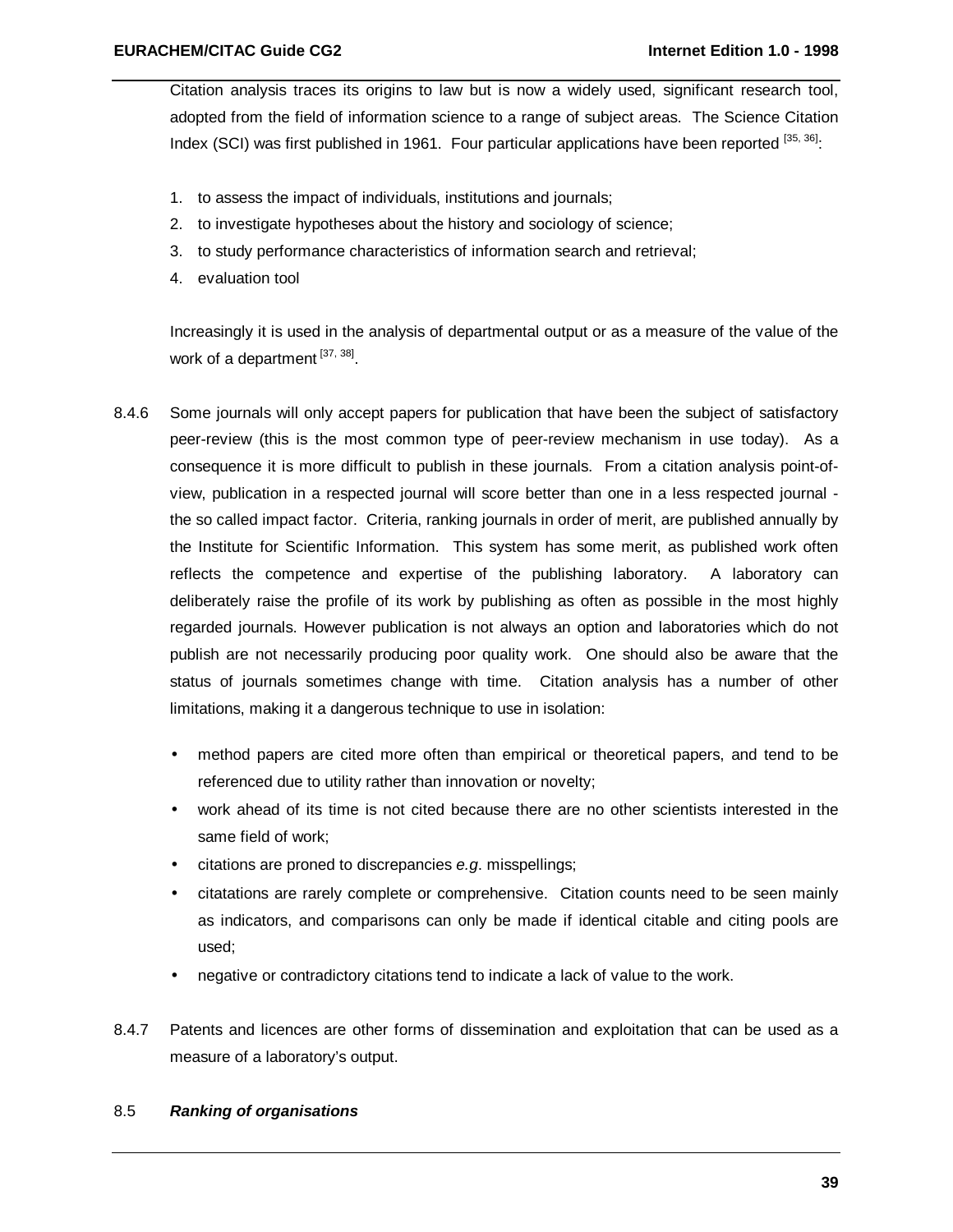8.5.1 This involves comparing laboratories against a set of common criteria and ranking them on the basis of the comparison.

## 8.6 *External Quality Assessment procedures (also known as Proficiency Testing)*

8.6.1 Participation in external quality assessment schemes provides an external measure of performance. In non-routine work or R&D, relevant schemes may be difficult to identify or may give an unrealistic impression of performance. Other types of interlaboratory comparison are perhaps more relevant to R&D, such as co-operative studies, but these do not give the same measure of laboratory performance. It should also be recognised that the proficiency testing schemes which give the most reliable measure of performance are those in which the participating laboratories receive the test samples blind.

# 8.7 *Conclusions*

8.7.1 No single method of assessment stands out as being the most suitable for monitoring the quality of non-routine and R&D work. It is recommended that where some kind of external assessment is required a combination of approaches should be taken and formal assessment should be confined wherever possible to those parts of the quality system that remain stable from project to project, *e.g*. the management levels and technical infrastructure. Typically this could be established for the 3-tier quality system approach as follows:

| Quality                |           | <b>Verification</b>        |           |                       |  |
|------------------------|-----------|----------------------------|-----------|-----------------------|--|
| <b>Elements</b>        |           | <b>Formal</b>              |           | <b>Informal</b>       |  |
| Organisational         |           | Certification to ISO 9000  | $\bullet$ | Follow ISO Guide 25   |  |
|                        |           |                            | $\bullet$ | Benchmarking          |  |
|                        |           |                            | $\bullet$ | Self assessment       |  |
| <b>Technical</b>       | $\bullet$ | Accreditation to ISO       | $\bullet$ | Follow ISO Guide 25   |  |
|                        |           | Guide 25 / EN 45001        | $\bullet$ | Visiting groups       |  |
|                        |           |                            | $\bullet$ | Benchmarking          |  |
|                        |           |                            | $\bullet$ | Peer review           |  |
| <b>Analytical task</b> |           | <b>Registration to GLP</b> | ٠         | Follow GLP principles |  |
|                        | $\bullet$ | Proficiency testing        |           |                       |  |

8.7.2 The informal verification principles outlined above could be made more formal if required and the declared compliance with particular standards, guides or protocol could be independently assessed by a suitable outside body, *e.g*. a visiting group, or consultant, examining inputs,such as:

• existence of project plans where no elaborated methods are available;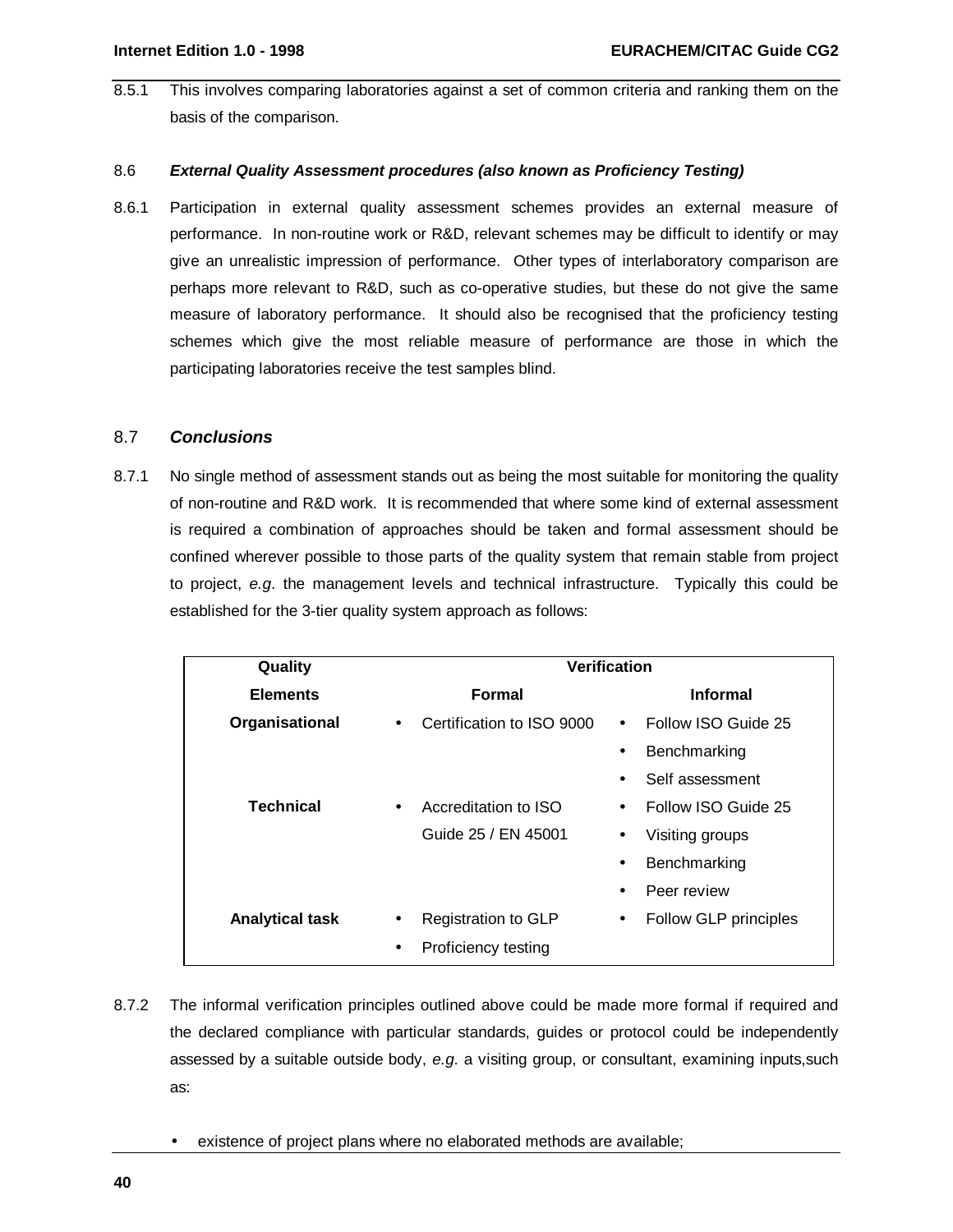- maintenance and calibration schedules;
- record keeping.

and outputs, such as:

- reports and publications;
- satisfactory participation in relevant proficiency testing, external quality assessment or other intercomparisons.
- 8.7.3 A well functioning quality system need not stifle creativity in R&D, and is vital for ensuring the smooth transfer of technology from research to diagnostic or commercial environments. Research workers must have an appreciation of the quality requirements of clients and quality must be designed into every process.

# **9. BIBLIOGRAPHY & REFERENCES**

#### *(a) References cited in the text:*

- 1. "International Guide to Quality in Analytical Chemistry An Aid to Accreditation", CITAC CG1, ed. 1, 12/95, ISBN 0 948926 09 0.
- 2. EAL-G4 "Accreditation for Chemical Laboratories Guidance on the interpretation of the EN 45000 series of Standards and ISO/IEC Guide 25", ed. 1, 4/93 (originally EURACHEM/ WELAC GD1/WGD2).
- 3. ISO/IEC Guide 25:1990, 3rd edition, "General requirements for the competence of calib-ration and testing laboratories".
- 4. EN 45001:1989, "General criteria for the operating of test laboratories".

*Note: CEN standard complying with [3].*

- 5. ISO 9000 series of standards (primarily ISO 9001:1994, "Quality systems model for quality assurance in design/development, production installation and servicing"; ISO 9002:1994, "Quality systems - Model for quality assurance in production and installation"; ISO 9003:1994, "Quality systems - model for quality assurance in production and installation"; and others).
- 6. "The OECD Principles of Good Laboratory Practice", Environmental Monograph No. 45, OCDE/GD(92)32, Organisation for Economic Co-operation and Development, 1992.
- 7. "McGraw-Hill Dictionary of Scientific and Technical Terms", 4th ed., Parker, 1989.
- 8. ISO/CASCO 193 (Rev. 2) ISO/CASCO discussion paper providing up-to-date references on terminology between full updates of ISO Guide 2.
- 9. ISO/IEC Guide 2:1996, "Standardisation and related activities General vocabulary".
- 10. "Chambers 21st Century Dictionary", Chambers, 1996. ISBN: 0 550 10588 3.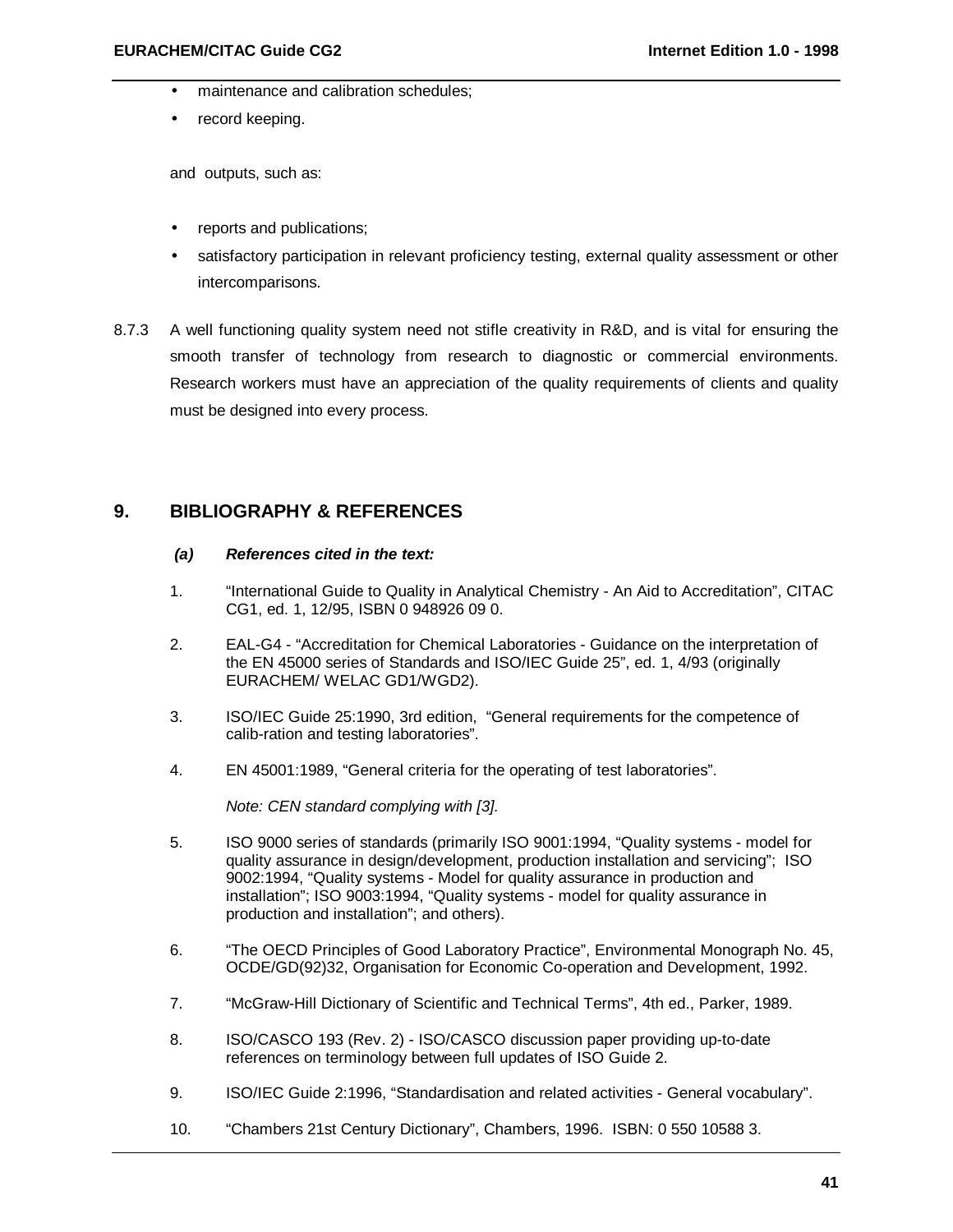- 11. ISO 8402:1994, "Quality Vocabulary".
- 12. "The Manager's Guide to VAM", Department of Trade and Industry, UK , 9/96, (available through LGC).
- 13. Kellner, R., "The WPAC-EUROCURRICULUM on Analytical Chemistry", *Fresenius J. Anal. Chem*., 1993, **347**, 1-2.
- 14. "The Monitor (The Journal for NVQ Professionals)", National Council for Vocational Qualifications, 222 Euston Rd, London, NW1 2BZ.
- 15. "Data News", National Council for Vocational Qualifications, 222 Euston Rd, London, NW1 2BZ.
- 16. "Development of Evidence Requirements and Assessment Guidelines for an NVQ and SVQ in Analytical Chemistry", Report to the Royal Society of Chemistry, Sept. 1996, UK.
- 17. "The Application of GLP Principles to Computer Systems, Advisory Leaflet No. 1", UK GLP Compliance Programme, London 1989.
- 18. Bedson, P. J., "Guidance on equipment qualification for analytical instruments*", J. Accred. & QA.,* 1996, **1**, 265-274.
- 19. ISO 10011-1:1990, "Guidelines for auditing quality systems. Part 1: Auditing".
- 20. ISO 10011-2:1991, "Guidelines for auditing quality systems. Part 2: Qualification criteria for quality system auditors".
- 21. ISO 10011-3:1991, "Guidelines for auditing quality systems. Part 3: Management of audit programmes".
- 22. EAL-G3 "Internal Quality Audits and Reviews", European Accreditation of Laboratories.
- 23. ASTM D 3864 96: "Standard Guide for Continual On-line Monitoring Systems for Water Analysis".
- 24. prEN 50228-1, "Performance requirements and test methods for control and monitoring pH analysers for use in the water industry. Part 1: Specification and test methods for assessing performance under laboratory conditions".
- 25. prEN 50228-2, "Performance requirements and test methods for control and monitoring pH analysers for use in the water industry. Part 2: Procedures and test methods for assessing performance under field conditions".
- 26. Aruajo, P. W., Brereton, R.G., "Experimental design II. Optimisation", *Trends in Analytical Chemistry*, 1996, **15(2)**, 63 - 70.
- 27. Caulcutt, R., "Statistics in Research and Development", Chapman and Hall, London, 1983.
- 28. Thomas, C. L. Paul, Schoefield, H., "Sampling Source Book An indexed biography of the literature of sampling", Butterworth Heinemann, 1st ed. 1995. ISBN 0-7506-1947-3 (>2300 sampling references).
- 29. Brereton, R.G., "Chemometrics applications of mathematics and statistics to laboratory systems", Ellis Horwood, Chichester, 1990. ISBN 0-13-131350-9.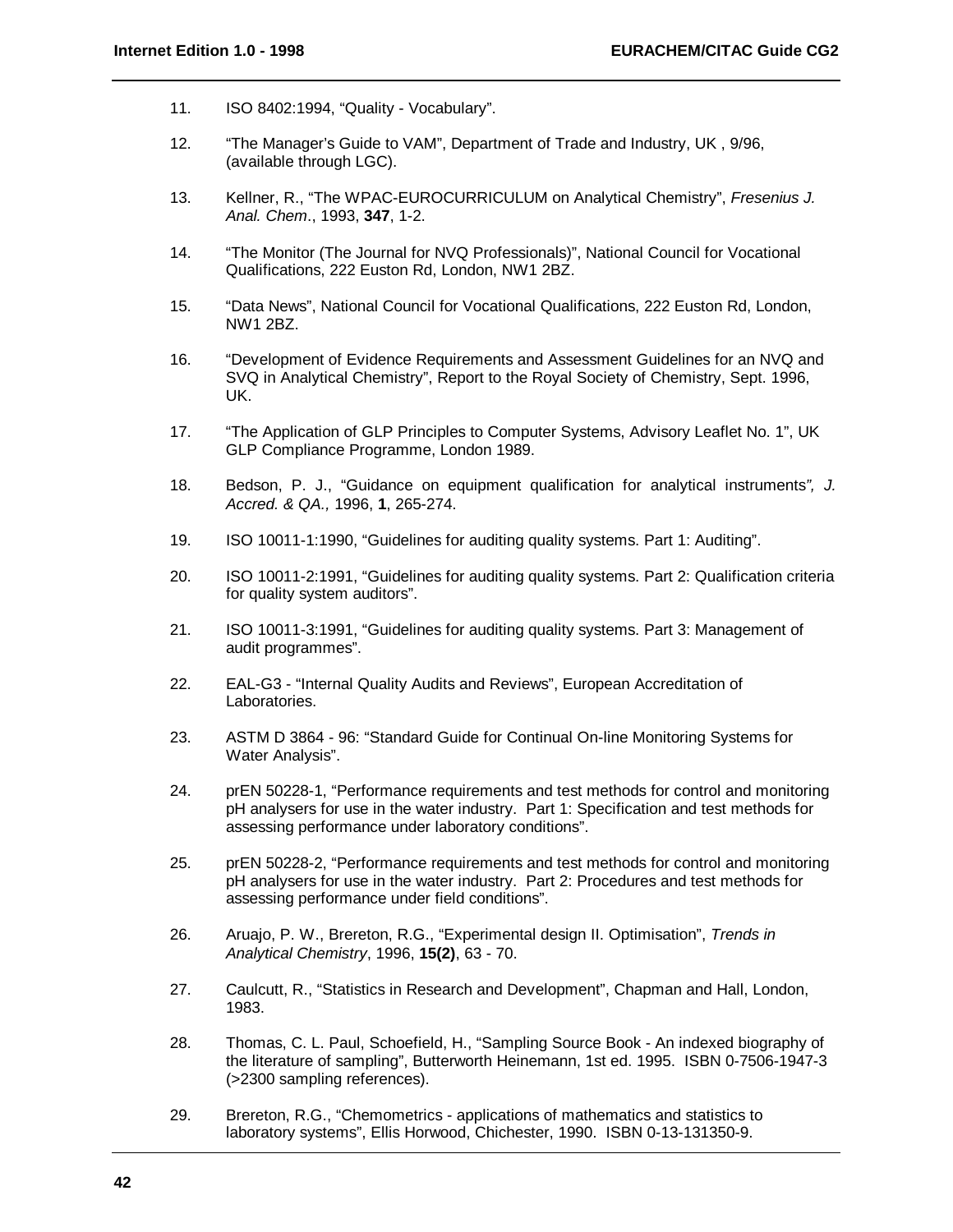- 30. "Harmonised guidelines for the use of recovery information in analytical measurement", IUPAC, in preparation.
- 31. "The Fitness for Purpose of Analytical Methods A Laboratory Guide to Method Validation and Related Topics", EURACHEM, 1st ed. 1998, ISBN 0-948926-12-0.
- 32. "Quantifying Uncertainty in Analytical Measurement", EURACHEM, 1st ed. 1995, ISBN 0-948926-08-2.
- 33. Lock, D. (Editor), "Gower Handbook of Project Management", Gower, 2nd ed., 1994, ISBN 0-566-07391-9.
- 34. ISO/IEC Guide 25, revision of 3rd edition, 6th draft 1996, circulated for public comment, ISO CASCO WG10, International Standards Organisation, Geneva.
- 35. Peritz, B.C., "On the objectives of citation analysis: problems of thoery and method", *Journal of the American Society for Information Science*, 1992, **43(6)**, 448-451.
- 36. Snyder, H., Cronin, B., and Davenport, E., "What's the use of citation? Citation analysis as a literature topic in selected disciplines of the social sciences", *Journal of Information Science*, 1995, **21(2)**, 75-85.
- 37. Bradley, S.J., Willett, P. and Wood, F.E., "A publicationand citation analysis of the department of information studies, University of Sheffield, 1980-1990", *Journal of Information Science*, 1992, **18,** 225-232.
- 38. Sandison, A., "Thinking about citation analysis", *Journal of Documentation*, 1989, **45(1)**, 59-64.

#### *(b) Selected bibliography*

| <b>Reference</b>                                                                                                                            | <b>Subject</b>        |
|---------------------------------------------------------------------------------------------------------------------------------------------|-----------------------|
| Anderson, E.S., Grude, K.V., Hang, Y., "Goal Directed Project<br>Management", Kogan Page, 2nd ed. 1995, ISBN 0 7494 1389 1.                 | Project<br>management |
| ANSI Z1-13-19XX "Quality System Guidelines for Research (draft)".                                                                           | R&D                   |
| "AOAC Peer Verified Methods Program - Manual on policies and<br>procedures", AOAC International, Arlington VA 22201-3301, USA.              | Food analysis         |
| Association of Public Analysts, "A Protocol for Analytical Quality Assurance<br>in Public Analysts' Laboratories", APA, London, 1986.       | General QA            |
| ASTM D 4210 - 89: "Standard Practice for Intra laboratory Quality Control<br>Procedures and a Discussion on reporting Low-Level Data".      | QC                    |
| ASTM D 4697 - 87: "Standard Guide for Maintaining Test Methods in the<br>User's Laboratory".                                                |                       |
| ASTM E 1212 - 92: "Standard Practice for Establishment and Maintenance<br>of Quality Control Systems for non-destructive Testing Agencies". | General QA, QC        |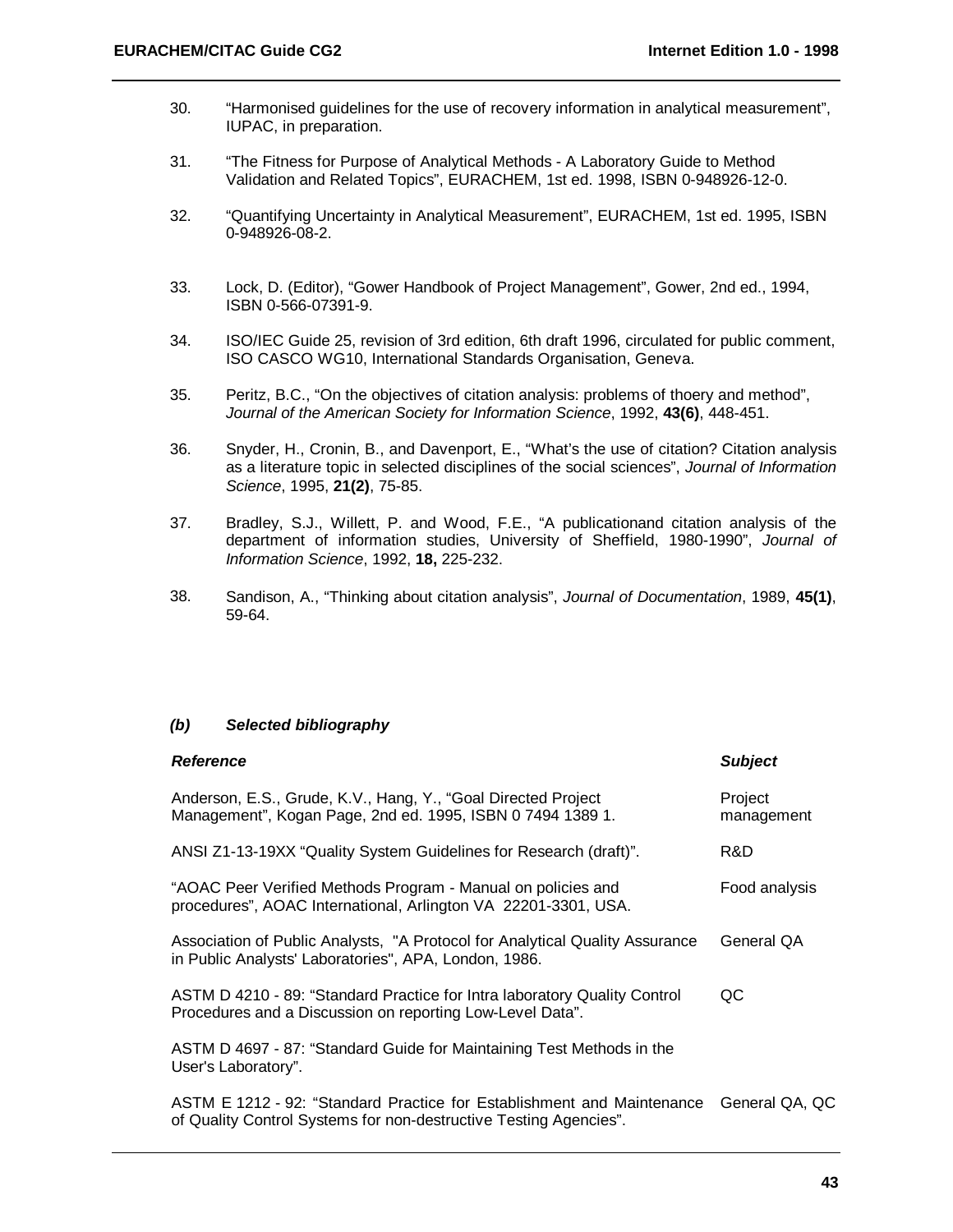| ASTM E 882 - 87: "Standard Guide for Accountability and Quality Control in |  |
|----------------------------------------------------------------------------|--|
| the Chemical Analysis Laboratory".                                         |  |

Bamfield, P., "Research and Development Management in the Chemical Industry", VCH Verlagsgesellschaft mbH, 1996, ISBN 3-527-28778-7. Management of R&D

BS2846 part 4:1976. (ISO 2854) "Techniques of estimation relating to means and variances". **Statistics**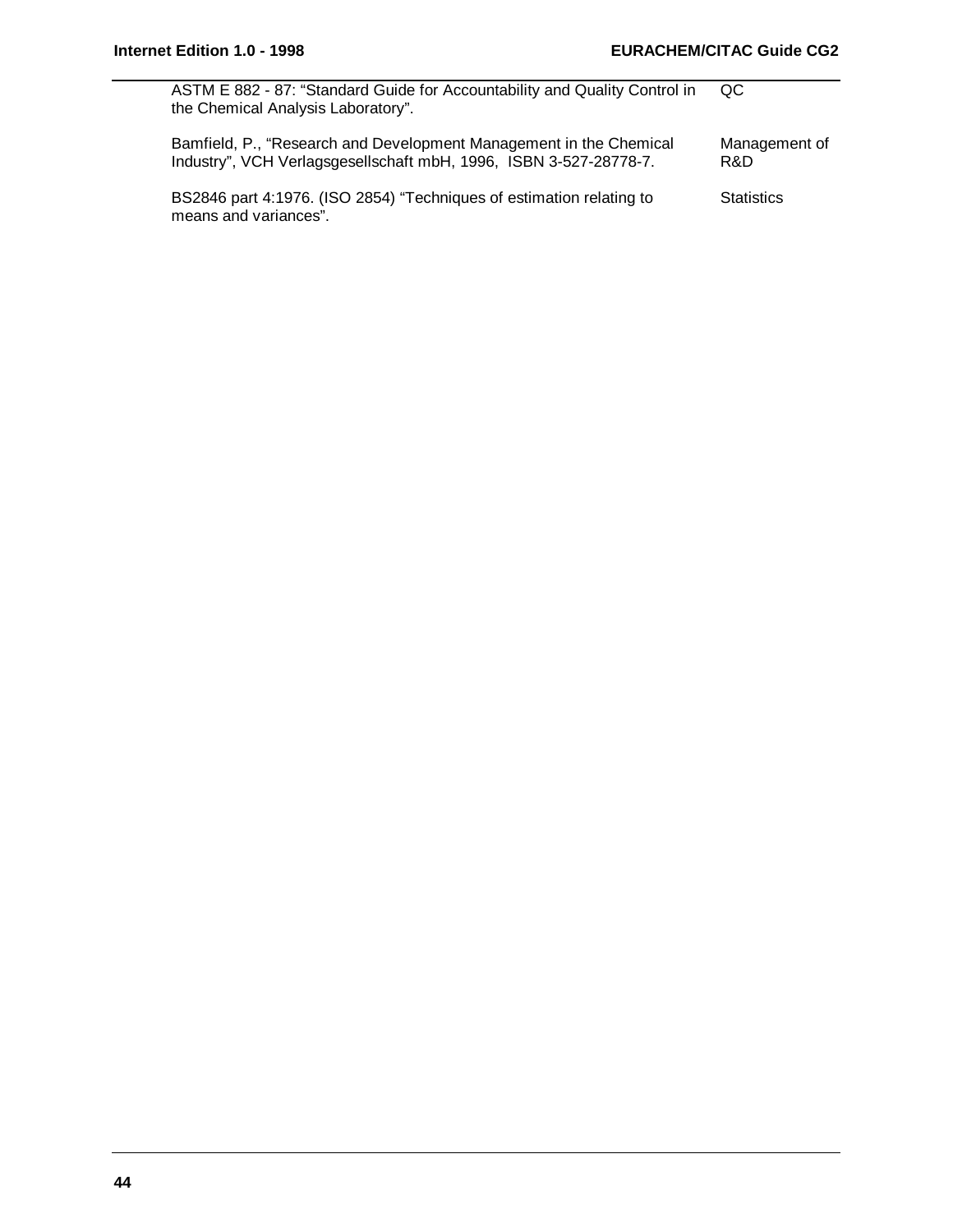| <b>Reference</b>                                                                                                                                                                                                       | <b>Subject</b>             |
|------------------------------------------------------------------------------------------------------------------------------------------------------------------------------------------------------------------------|----------------------------|
| BS2846 part 7:1984. "Tests for departure from normality".                                                                                                                                                              | <b>Statistics</b>          |
| BS3534 part 1:1993. "Statistics - Vocabulary and symbols - Probability and<br>general statistical terms".                                                                                                              | <b>Statistics</b>          |
| BS 4778: Part 2:1991, "Quality vocabulary, part 2, Quality concepts and<br>related definitions".                                                                                                                       | Terminology                |
| BS 5700:1984, + AMD 5480:1987, "Guide to process control using quality<br>control chart methods and cusum techniques". (complements BS 5701:1980<br>and BS 5703:1980).                                                 | Statistics, QC             |
| Carr-Brion, K. G., Clarke, J. R. P., "Sampling Systems for Process Analysis"<br>Butterworth Heinemann, 2nd ed. 1996, ISBN 0-7506-1247-9.                                                                               | Sampling                   |
| Caulcutt, R., Boddy, R., "Statistics for Analytical Chemists", Chapman and<br>Hall, London, 1991.                                                                                                                      | <b>Statistics</b>          |
| Chatfield, C., "Statistics for technology", Chapman and Hall, London 3rd ed.<br>(revised) 1995, ISBN 0412 25340 2.                                                                                                     |                            |
| "Criteria for evaluating acceptable methods of analysis for Codex purposes",<br>Codex Alimentarius Commission on Methods of Analysis and Sampling<br>(CX/MAS 95/3; 1995).                                              | Food analysis              |
| Cook S., "Practical Benchmarking - A manager's guide to creating a<br>competitive advantage", Kogan Page, London, ISBN 0-7494-1551-7.                                                                                  | Benchmarking               |
| DOE standard DOE-ER-STD-6001-92 "Implementation Guide for Quality<br>Assurance Programs for Basic and Applied Research", US Department of<br>Energy.                                                                   | R&D                        |
| Dietrich, C. F., "Uncertainty, calibration and probability", Adam Hilger,<br>London, 2nd ed. 1991.                                                                                                                     | Measurement<br>uncertainty |
| Dux, J. P., "Handbook of Quality Assurance for the Analytical Chemistry<br>Laboratory", Van Nostrand Reinhold, New York, 1986.                                                                                         | General QA                 |
| "Estimating uncertainties in testing - A guide to estimating and reporting<br>uncertainties of measurement in testing", British Measurement and Testing<br>Association (BMTA), 1st ed. October 1994.                   | Measurement<br>uncertainty |
| Funk, W., Dammann, V., and Donnevert, G., "Quality Assurance in<br>Analytical Chemistry", VCH Weinheim 1995, ISBN 3-527-28668-3.                                                                                       |                            |
| Garfield, F. M., "Quality Assurance Principles for Analytical Laboratories",<br>Association of Official Analytical Chemists, Arlington VA, 1992.                                                                       | General QA                 |
| "Guidelines for Collaborative Study - Procedures to Validate Characteristics<br>of a Method of analysis", AOAC International, revised May 1994, originally<br>published J. Assoc. Off. Anal. Chem., 1989, 72, 694-704. | Collaborative<br>study     |
| Günzler, H., "Accreditation and Quality Assurance in Analytical Chemistry",<br>Springer Verlag, 1994, ISBN 3-540-60103-1.                                                                                              | General QA                 |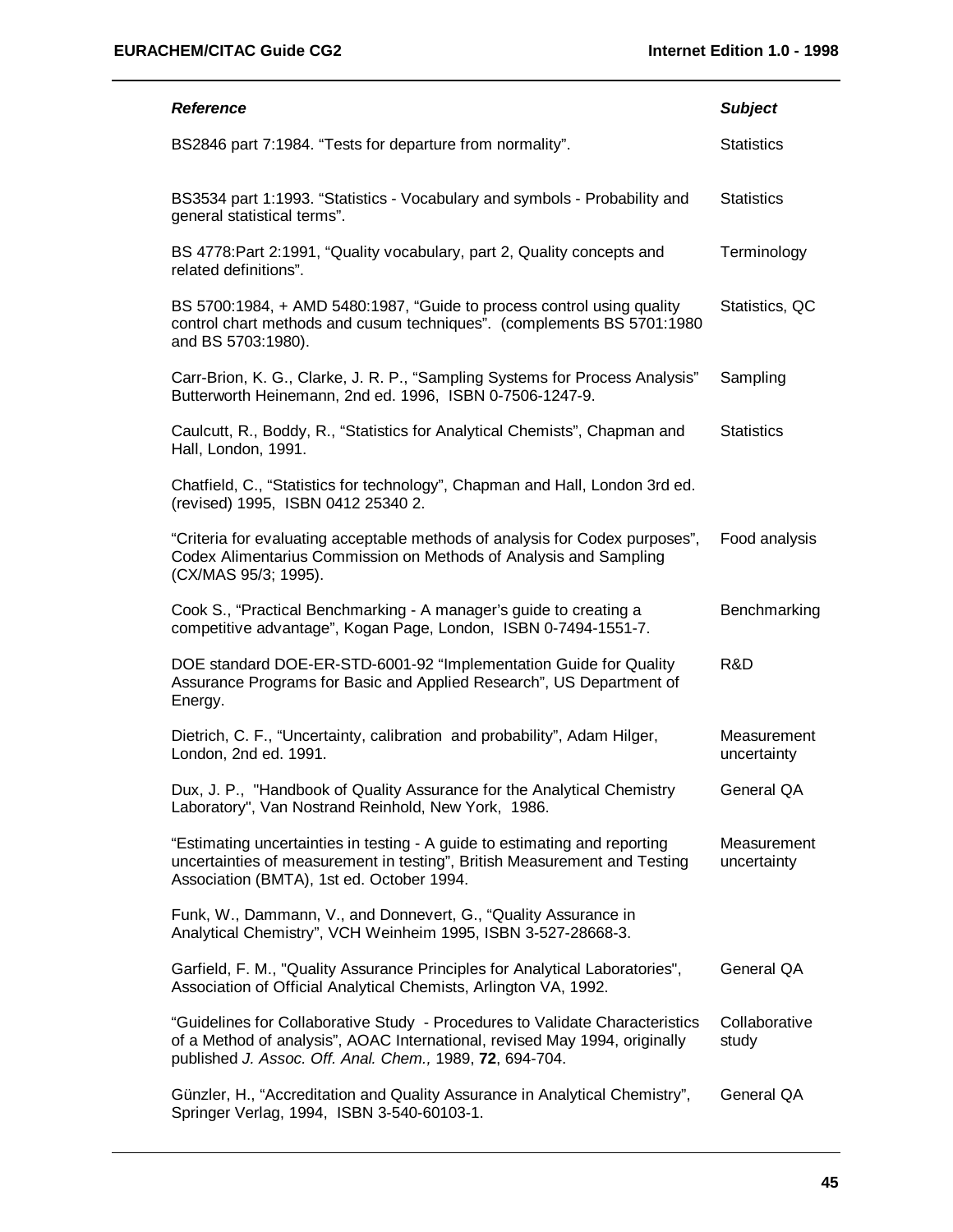| <b>Reference</b>                                                                                                                                                                                                   | <b>Subject</b>              |
|--------------------------------------------------------------------------------------------------------------------------------------------------------------------------------------------------------------------|-----------------------------|
| "Harmonised guidelines for internal quality control in analytical chemistry<br>laboratories", (IUPAC), Pure & Appl. Chem., 1995, 67(4), 649-666.                                                                   | QC                          |
| "Harmonised Protocols for the Adoption of Standardised Analytical Methods<br>and for the presentation of their Performance Characteristics", (IUPAC),<br>Pure & Appl. Chem., 1990, 62(1), 149-162.                 | Collaborative<br>study      |
| ISO 3534-1:1993, "Statistics - Vocabulary and symbols - Part 1: Probability<br>and general statistical terms".                                                                                                     | Statistics,<br>terminology  |
| ISO 3534-2:1993, "Statistics - Vocabulary and symbols - Part 2: Statistical<br>quality control".                                                                                                                   | Statistics,<br>terminology  |
| ISO 3534-3:1985, "Statistics - Vocabulary and symbols - Part 3: Design of<br>experiments".                                                                                                                         | Statistics,<br>terminology  |
| ISO 5725-1:1994, "Accuracy (trueness and precision) of measurement<br>methods and results - Part 1. General principles and definitions".                                                                           | Terminology,<br>accuracy    |
| ISO 5725-2:1994, "Accuracy (trueness and precision) of measurement<br>methods and results - Part 2. Basic methods for the determination of<br>repeatability and reproducibility of a standard measurement method". | Accuracy                    |
| ISO 5725-3:1994, "Accuracy (trueness and precision) of measurement<br>methods and results - Part 3. Intermediate measures of the precision of a<br>standard measurement method".                                   | Accuracy                    |
| ISO 5725-4:1994, "Accuracy (trueness and precision) of measurement<br>methods and results - Part 4. Basic methods for the determination of the<br>trueness of a standard measurement method".                      | Accuracy                    |
| ISO 5725-6:1994, "Accuracy (trueness and precision) of measurement<br>methods and results - Use in practice of accuracy values".                                                                                   | Accuracy                    |
| ISO 78-2:1982, "Layouts for standards - Part 2: Standard for chemical<br>analysis", (under revision).                                                                                                              | Documentation<br>of methods |
| ISO 7870:1993, "Control charts - General guide and introduction".                                                                                                                                                  | Statistics, QC              |
| ISO 7873:1993, "Control charts for arithmetic average with warning limits".                                                                                                                                        | Statistics, QC              |
| ISO 7966:1993, "Acceptance control charts".                                                                                                                                                                        | Statistics, QC              |
| ISO 8258:1991, "Shewhart control charts".                                                                                                                                                                          | Statistics, QC              |
| "ISO VIM International vocabulary of basic and general terms in metrology",<br>2nd ed., 1993.                                                                                                                      | Terminology                 |
| ISO/CD 5725-5, "Accuracy (trueness and precision) of measurement<br>methods and results - Part 5. Alternative methods for the determination of<br>the precision of a standard measurement method".                 | Accuracy                    |
| ISO/DIS 11095 (April 1993), "Linear calibration using reference materials".                                                                                                                                        | RMs, CRMs                   |
| ISO/IEC (with BIPM, IFCC, IUPAC, IUPAP, OIML): "Guide to the expression<br>of uncertainty in measurement", 1994. ISBN 92 67 10188 9.                                                                               | Measurement<br>uncertainty  |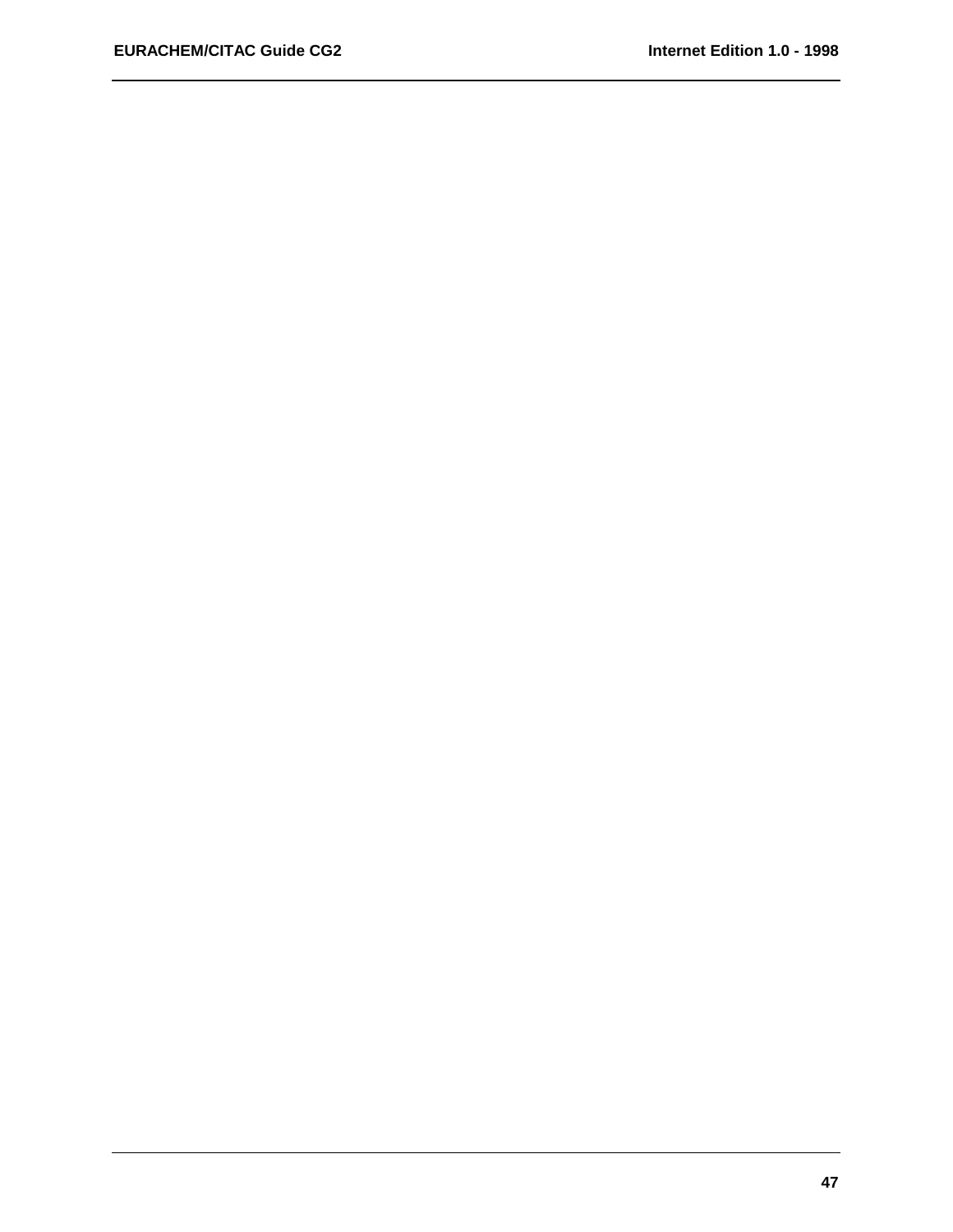| <b>Reference</b>                                                                                                                                                                                        | <b>Subject</b>                           |
|---------------------------------------------------------------------------------------------------------------------------------------------------------------------------------------------------------|------------------------------------------|
| ISO/IEC Guide 30:1992, "Terms and definitions used in conjunction with<br>reference materials".                                                                                                         | Terminology                              |
| ISO/IEC Guide 33:1989, "Uses of certified reference materials".                                                                                                                                         | <b>CRMs</b>                              |
| ISO/TAG4/WG3:1993, "Guide to the Expression of Uncertainty in<br>Measurement".                                                                                                                          | Measurement<br>uncertainty               |
| Karlöf, B., and Östblom, S., "Das Benchmarking Konzept - Wegweiser zur<br>Spitzenleistung in Qualität und Productivität", Verlag Vahlen, ISBN 3 8006<br>1831 1.                                         | Benchmarking                             |
| Kateman, G., Buydens, L., "Quality Control in Analytical Chemistry", J Wiley<br>& Sons, 1991.                                                                                                           | General QA, QC                           |
| Litke, H. D., "Projekt management - Methoden, Techniken,<br>Verhaltensweisen", Carl Hanser Verlag, Munchen, 1991, ISBN 3-446-<br>15836-7.                                                               | Project<br>management                    |
| Lock, D., "The Essentials of Project Management", Gower, 1996, ISBN 0-<br>566-0774500.                                                                                                                  | Project<br>management                    |
| McNair, C.J., and Leibfreid, K.H.J., "Benchmarking: A Tool for Continuous<br>Improvement", Harper Business, London, 1992.                                                                               | Benchmarking                             |
| Mesley, R. J., Pocklington, W. D., Walker R. F., "Analytical Quality<br>Assurance - A Review", Analyst, 1991, 116 (10), 975-1092.                                                                       | General QA                               |
| Miller, J. C., and Miller, J. N., "Statistics for Analytical Chemistry", Ellis<br>Horwood and Prentice Hall, London, 3rd ed. 1993, ISBN 0-13-030990-7.                                                  | <b>Statistics</b>                        |
| Murdoch, J., "Control Charts", Macmillan 1979.                                                                                                                                                          | Statistics, QC                           |
| "Nomenclature for the Presentation of Results of chemical analysis (IUPAC<br>Recommendations 1994)", Pure & Appl. Chem., 1994, 66(3), 595-608.                                                          | Terminology,<br>statistics               |
| Parkany, M., "Quality Assurance for Analytical Laboratories". Special<br>publication 130, Royal Society of Chemistry, UK. ISBN 0-85186-705-7.                                                           | <b>General QA</b>                        |
| Prichard, F.E., "Quality in the Analytical Chemistry Laboratory", ACOL,<br>Wiley, 1995, ISBN 0-471-95541-8.                                                                                             | General QA                               |
| Prichard, E., Mackay, G.M., Points, J., "Trace Analysis - A structured<br>approach to obtaining reliable results", Royal Society of Chemistry, 1996,<br>ISBN 0-85404-417-5.                             | QA specifically<br>for trace<br>analysis |
| "Protocol for the Design, Conduct and Interpretation of Method-Performance<br>Studies, (IUPAC)", Pure & Appl. Chem., 1995, 67(2), 331-343.                                                              | Collaborative<br>study                   |
| Safety Series No. 50-SG-QA16 "Quality Assurance for Research and<br>Development", International Atomic Energy Authority.                                                                                | R&D                                      |
| Taylor, B. N., Kuyatt, C. E., "Guidelines for evaluating and expressing<br>uncertainty in NIST measurement results2, NIST technical note 1297,<br>National Institute of Standards and Technology, 1994. | Measurement<br>uncertainty               |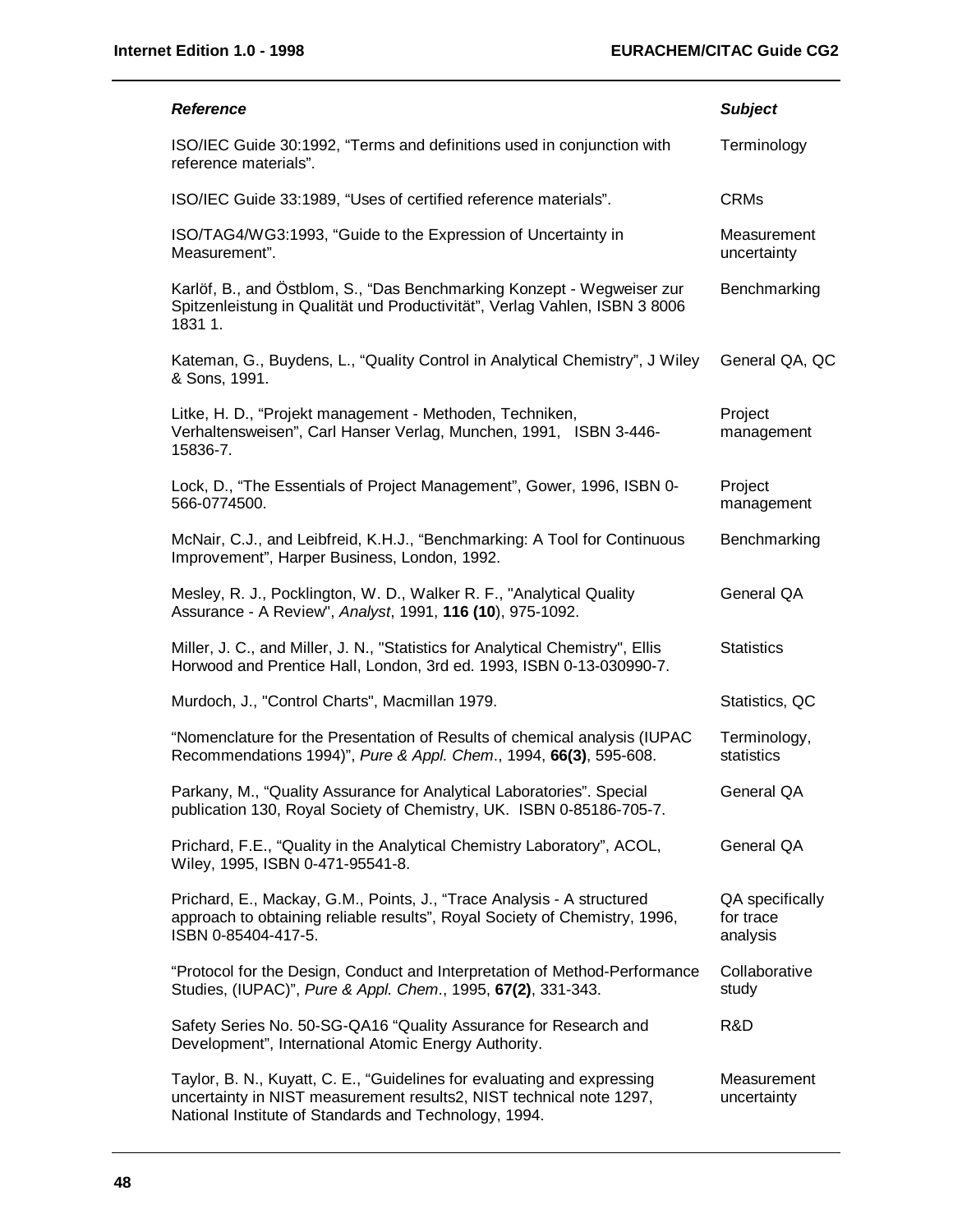| <b>Reference</b>                                                                                                                                             | <b>Subject</b>                          |
|--------------------------------------------------------------------------------------------------------------------------------------------------------------|-----------------------------------------|
| Taylor, J. K., "Quality Assurance of Chemical Measurements", Lewis,<br>Michigan, 1987, ISBN 0-87371-097-5.                                                   | General QA                              |
| "Report on Minimum Criteria to Assure Data Quality", USA - Environment<br>Protection Agency, July 1989.                                                      | General QA<br>Environmental<br>analysis |
| "Validation of test methods - General principles and consepts<br>(sic)", Committee paper EAL/GA(96)58, European Accreditation of<br>Laboratories, Oct. 1996. | Method<br>validation                    |
| Youden, W. J., and Steiner, E. H., "Statistical Manual of the AOAC",<br>Association of Official Analytical Chemists, 1975.                                   | <b>Statistics</b>                       |
| Zairi, DR M., and Leonard, P., "Practical Benchmarking: A Complete Guide",<br>Chapman and Hall, Cambridge, 1994.                                             | Benchmarking                            |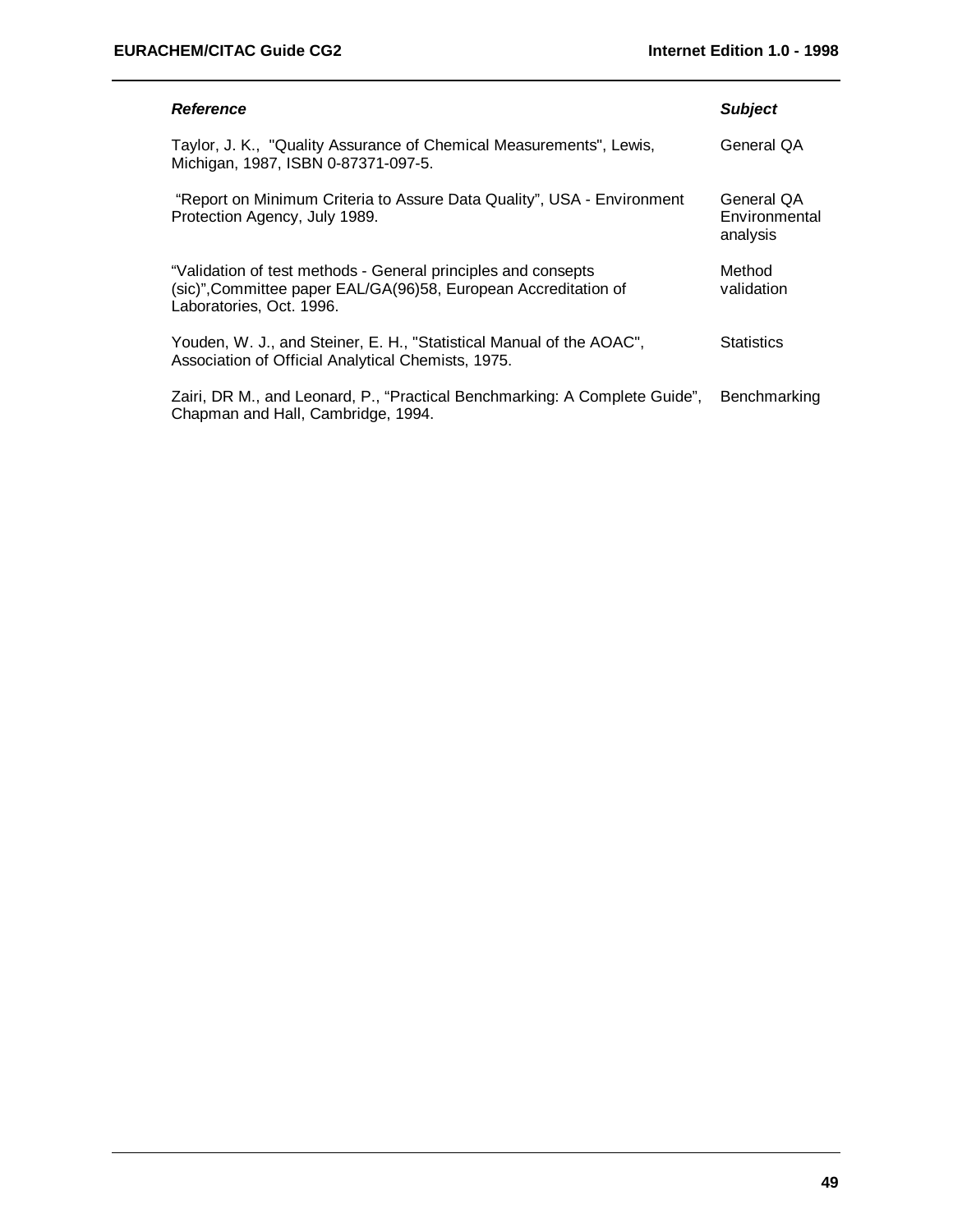# **Annex A Composition of EURACHEM / CITAC R&D / Non Routine Analysis Working Group**

| <b>Name</b>      | <b>Affiliation</b>    | Country     | <b>Background</b>     | <b>Liaison Links</b>                    |
|------------------|-----------------------|-------------|-----------------------|-----------------------------------------|
| Prof C Adams     | Unilever              | UK.         | Industry/<br>Academic | DIRAG, EURACHEM<br>UK.                  |
| Prof K Cammann   | <b>ICBFhM</b>         | Germany     | Academic              | EURACHEM,<br>EUROLAB,<br>ISO/IUPAC/AOAC |
| ir HA Deckers    | RvA                   | Netherlands | Industry              | <b>WOBAC, EUROLAB</b><br>EAL.           |
| Prof Z Dobkowski | Ind. Chem. Res. Inst. | Poland      | Government            | Polish Chem. Soc.,<br>AOAC, EURACHEM    |
| Mr D Holcombe    | <b>LGC</b>            | UK          | Government            | ISO/IUPAC/AOAC                          |
| Dr PD LaFleur    | Kodak                 | <b>USA</b>  | Industry              | <b>CITAC</b>                            |
| Dr P Radvila     | <b>EMPA</b>           | Switzerland | Government            | SAPUZ, EUROLAB-<br>CH, EURACHEM         |
| Dr C Rohrer      | Lenzing AG            | Austria     | Industry              |                                         |
| Dr W Steck       | <b>BASF AG</b>        | Germany     | <b>Industry</b>       | CITAC, EURACHEM                         |
| ir P Vermaercke  | S.C.K.                | Belgium     | Industry              | <b>BELTEST</b>                          |

#### *Other inputs to the guide were made by :*

- (a) CITAC Working Group with members from: Australia; Austria; Belgium; China; Germany; Hong Kong; Japan; Korea; Mexico; The Netherlands; Russia; Switzerland; United Kingdom; United States.
- (b) EURACHEM full, associate and observer members from: Austria; Belgium; Commission of the EC; Cyprus; Czech Rep.; Denmark; Finland; France; Germany; Greece; Hungary; Iceland; Ireland; Italy; Luxembourg; Malta; The Netherlands; Norway; Poland; Portugal; Russia; Slovakia; Slovenia; Spain; Sweden; Switzerland; Turkey; United Kingdom; United States; AOACI; FECS.
- (c) Miscellaneous inputs have been made by colleagues from Australia, Austria, Belgium, Canada, Cyprus, Czech Rep., Denmark, European Commission SMT Programme, Finland, Germany, Hungary, Iceland, Ireland, Israel, Italy, Malta, Netherlands, Norway, Portugal, Spain, Sweden, Switzerland, United Kingdom, United States.

# 2.1 *About CITAC and EURACHEM*

2.1.1 *CITAC* - *Co-operation on International Traceability in Analytical Chemistry* arose from an international workshop held in association with the Pittsburgh Conference in Atlanta, March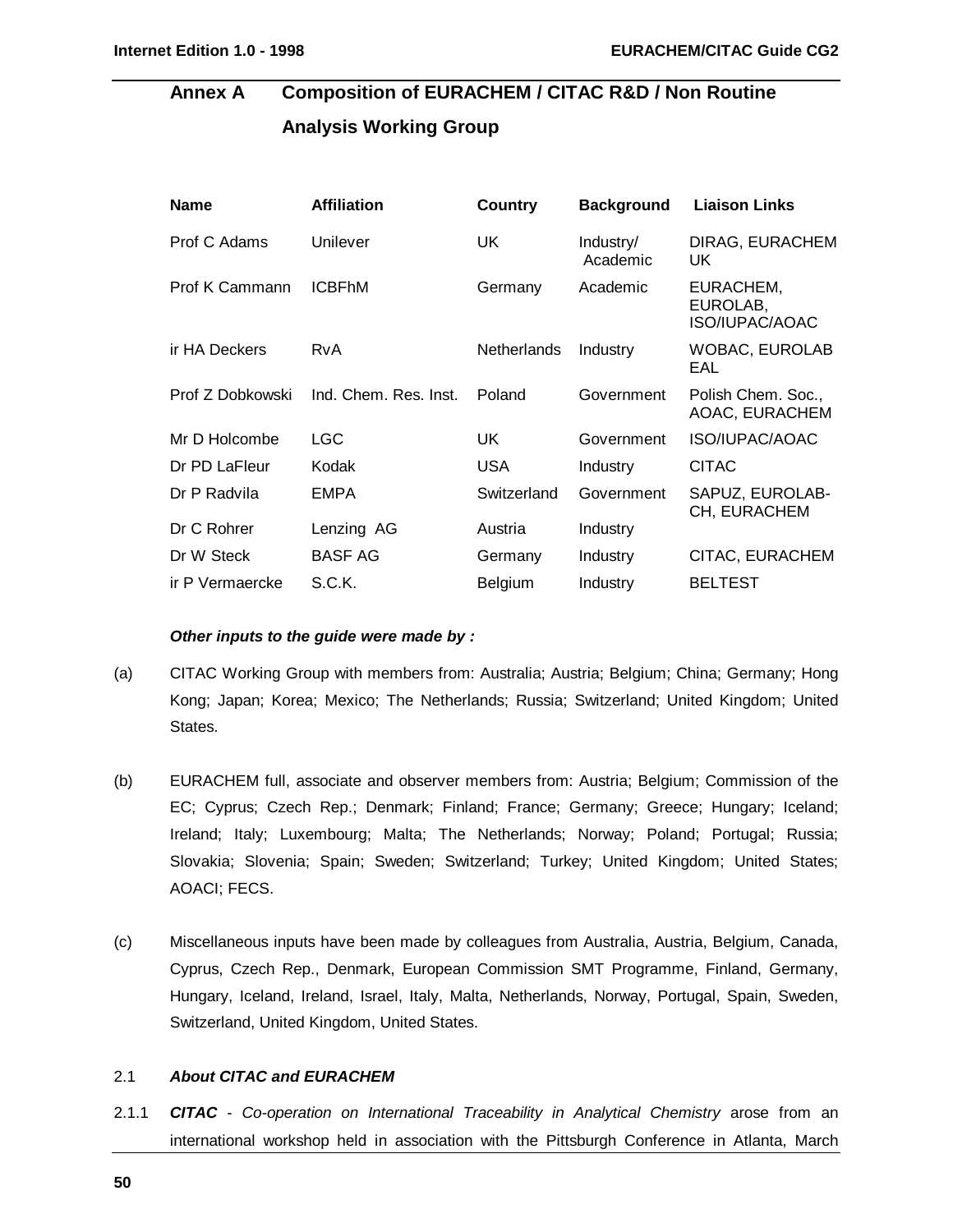1993. CITAC aims to foster collaboration between existing organisations to improve the international comparability of chemical measurement. A working group co-ordinates activities which include: production of a directory of reference materials under development; preparation of quality system guidelines for the production of reference materials; preparation of a directory of chemical metrology activities; definition of criteria for establishing traceability to the mole; and preparation of an international guide to quality in analytical chemistry  $^{[1]}$ .

2.1.2 *EURACHEM* was established in 1989 to provide a focus for analytical chemistry and quality related issues in Europe. It is a network of European national laboratories which have an interest or responsibility for chemical analysis. It provides a framework which facilitates collaboration between analysts throughout Europe to improve the quality of analytical measurements and provides a forum for the discussion of common problems and for developing an informed and considered approach to both technical and policy issues.

Up-to-date information on EURACHEM activities is available from its twice yearly newsletter, or from its website http://www.vtt.fi/ket/eurachem.html.

Both CITAC and EURACHEM secretariats can be contacted via the drafting secretary at the address shown at the front of the guide.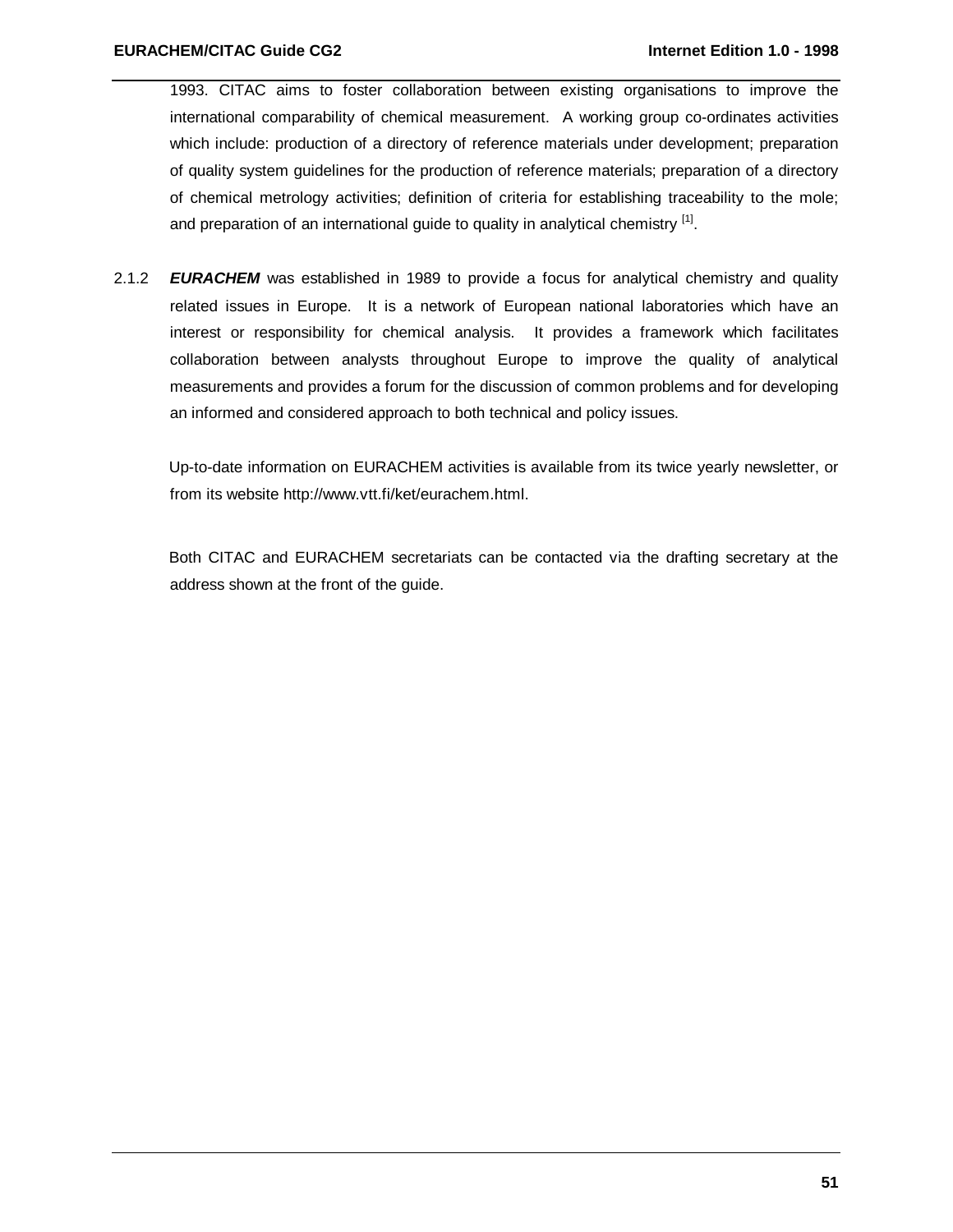

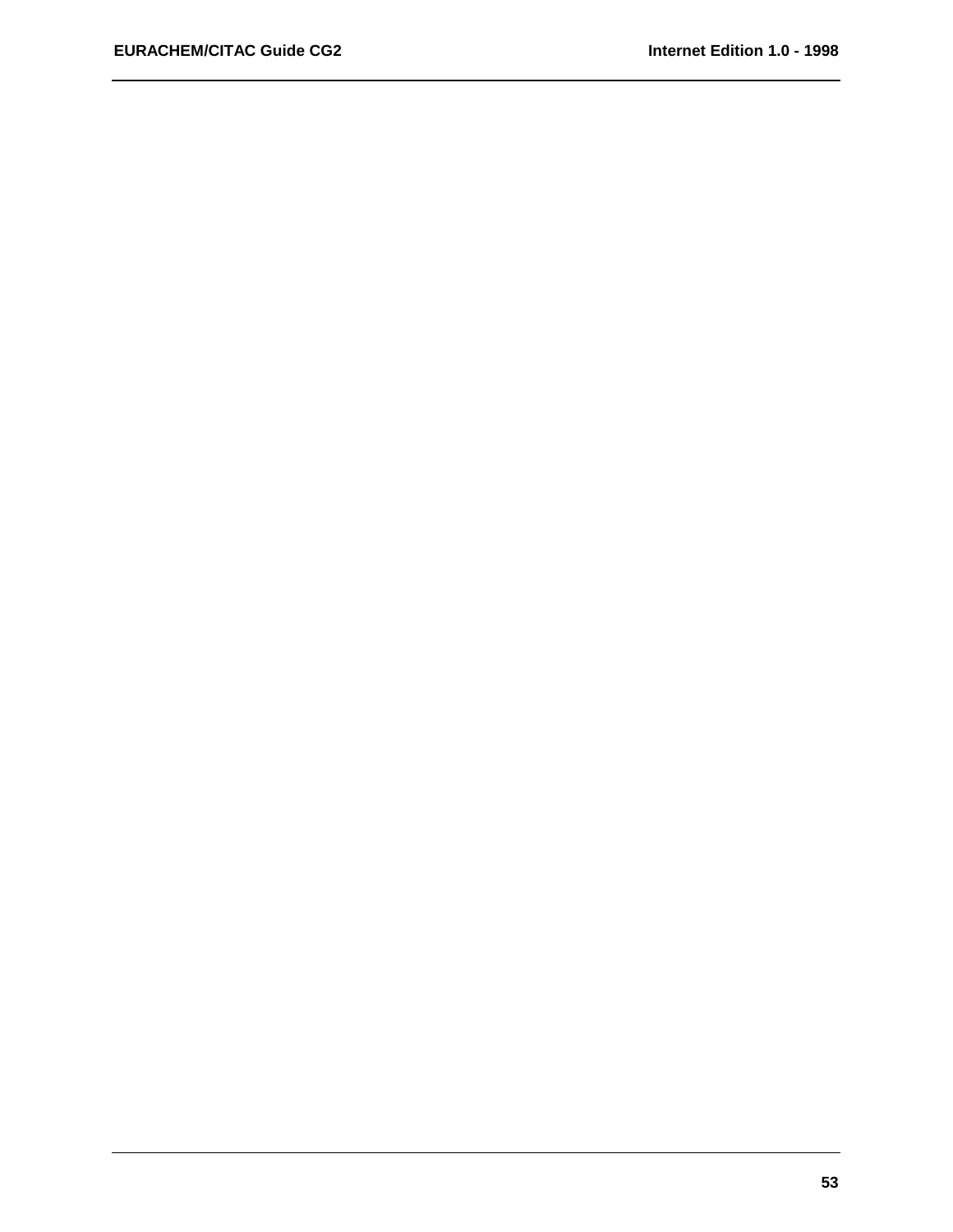# **Annex C Questionnaire for Analytical Work**

**A. Client** Contact person: Tel:/Fax: Address:

# **B. Objective /goals/required information**

Requested analysis:

® qualitative/semi-quantitative, limit of detection:  $\square$  quantitative, range of concentration: Previous analysis/results:

#### **C. Costs**

- Expected costs:
- Cost limits:

# **D. Date of completion/schedule**

Date of intermediate results/reports: Deadline for final results/report:

| Е  | Sampling<br>Date of sampling:<br>Source/producer:<br>Responsible person:<br>Number of samples:                                                                                                                                                                                    | $\Box$ client       | $\Box$ laboratory                                                         | $\Box$ other |
|----|-----------------------------------------------------------------------------------------------------------------------------------------------------------------------------------------------------------------------------------------------------------------------------------|---------------------|---------------------------------------------------------------------------|--------------|
| F. | <b>Description of sample(s)</b><br>Identification:<br>Approx. composition:<br>Main component:<br>Intended use:<br>Packaging/stability:<br>Special care for storage/<br>transport/ stabilisation:<br>Pretreatment/<br>preconditioning:<br>Reference materials/<br>reference sample |                     | Minor constituent:                                                        |              |
| G. | <b>Methodology</b><br>Standard method:<br>Generic method:<br>New/adapted<br>method:                                                                                                                                                                                               | R&D for new method: | Description of methods used for sampling, sample preparation, measurement |              |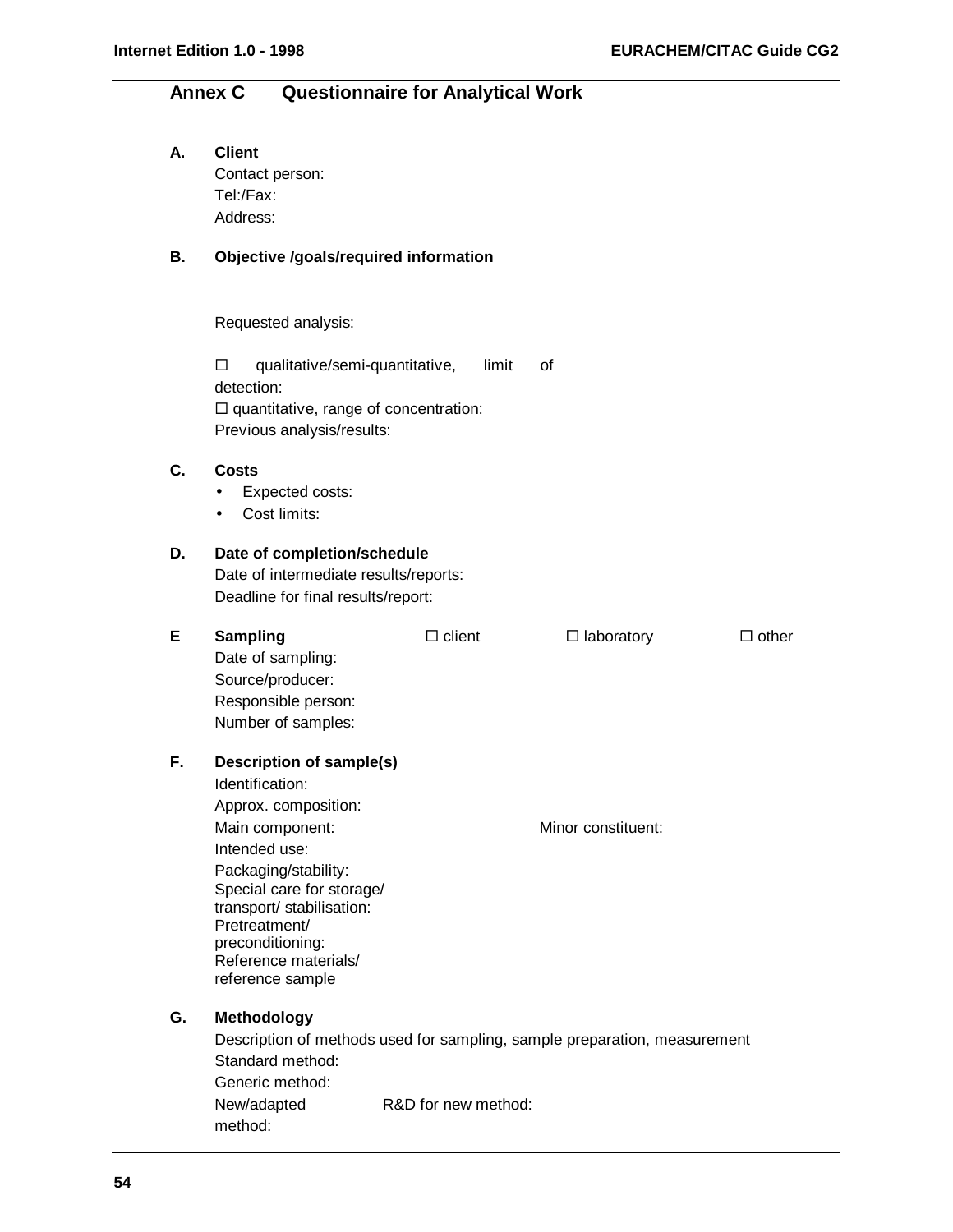Validation for adopted method:

# **Annex D Proposals for the accreditation of R&D tests by type.**

# D1 **Purpose**

The accreditation of types of tests serves to provide a flexible description for the scope of accreditation. This annex sets out proposals for possible conditions under which accreditation might be granted for tests by type. Note the responsibility for defining such conditions strictly lies with accreditation bodies.

## D2 **Area of application**

These proposals should be applicable to all testing laboratories aiming for flexibility in their scope of acccreditation, especially with regard to R&D work.

## D3 **Definitions**

## D3.1 *Type of test:*

"Sector (of a testing field) with similar technical-methodological features, with comparable calibration, validation and training principles." Types of test may be defined on a technology or application related basis. For example:

- gas chromatography (or perhaps more broadly "separation techniques");
- atomic spectroscopy;
- thermoanalysis;
- primary fire characteristics.

# D3.2 *Testing field*

"Testing fields are sizable sectors distinguished by common fundamentals of a technical, methodological and training related nature." For example:

- chemical and physio-chemical analysis;
- biological investigations;
- medical laboratory diagnostics.

#### D3.3 *Flexibilisation*

Flexibilisation of the scope of accreditation is understood to comprise all measures to be taken for accreditation not directed exclusively at the accreditation of individual test methods.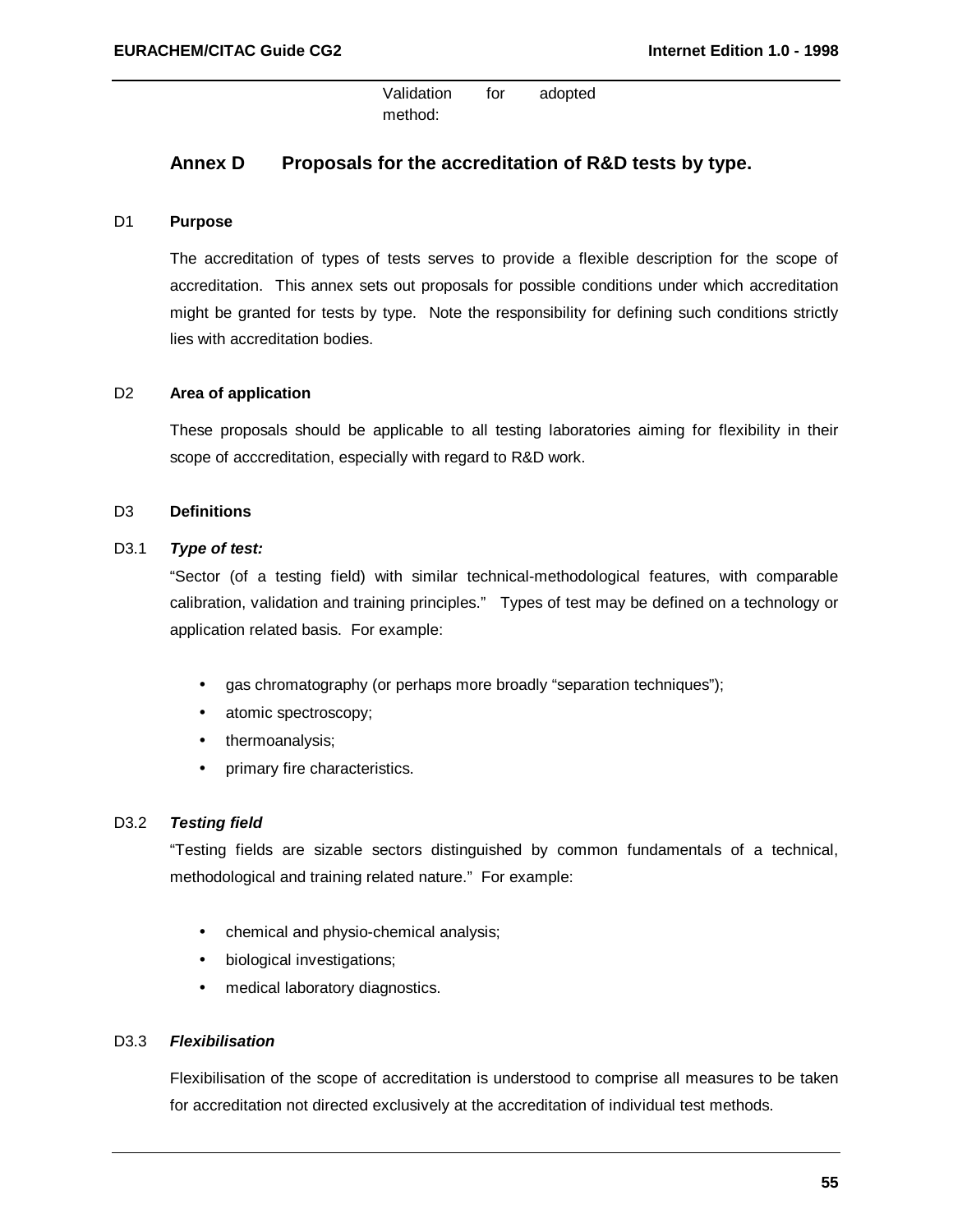#### D4 **General**

The accreditation of types of tests means that the testing laboratories are given the opportunity to introduce new test methods within the approved type of test or of modifying existing methods without having to obtain approval from the accreditation authority in each individual case in advance. It also allows confirmation of the competence of R&D analytical activities on the basis of general work.

Accreditation of a type of test is granted under certain conditions and within the limits governed by the experience which has already been demonstrated by the laboratory for that type of test. Making the scope of accreditation flexible with respect to the methods used does not necessarily imply making it flexible with respect to the sample types under test.

#### D5 **Recommended conditions for the accreditation of types of tests**

For every type of test for which the laboratory requires accreditation it should submit to the accrediting body:

- a sufficient number of different test methods, SOPs or test reports;
- procedures for validation or verification as part of the type of test;
- corresponding records of validation and verification.

The methods submitted must reflect adequate operator competence (*e.g*. technical range) within the type of test applied for. For new or modified test methods, complete documentation and validation is required. For R&D, appropriate test reports and/or generic SOPs may be submitted instead of the test methods.

The laboratory should have available at all times a list of the methods currently covered by its accreditation. The list can be submitted to the accreditor as part of the monitoring procedure, with new or modified methods identified.

#### D6 **Assessment of the scope of accreditation**

In the accreditation of types of tests, the assessment is directed in particular towards:

- the organisational prerequisites the testing laboratory has to meet for it to validate or verify new or modified test methods;
- the qualifications and experience of staff and management and the policies on further training;
- the level of technical equipment;
- the procedures for testing;
- the quality management system;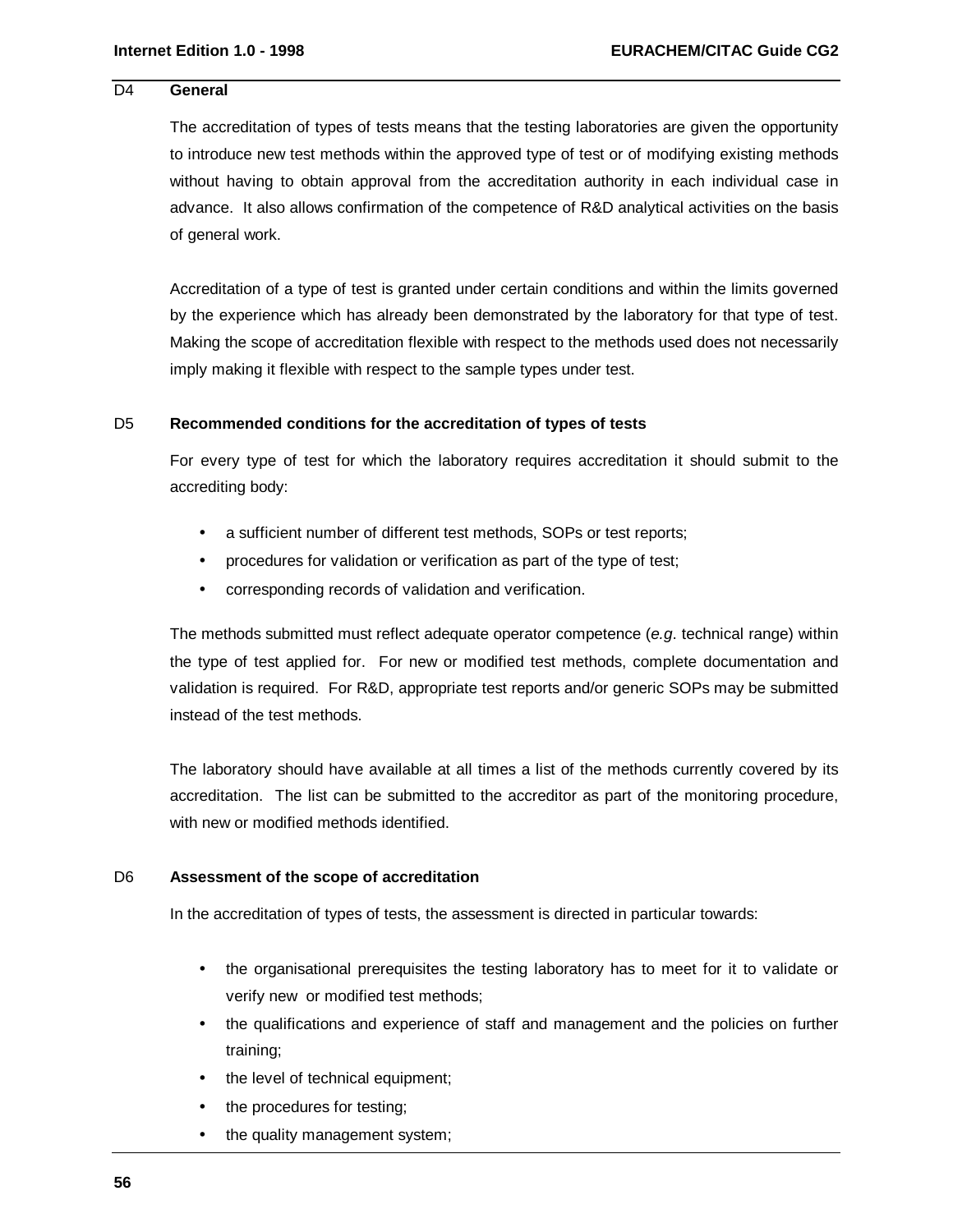• the records of validation and verification carried out.

The assessor has the responsibility for selecting and inspecting key test methods and equipment. The following criteria are amongst those that might be used as a basis for such selections: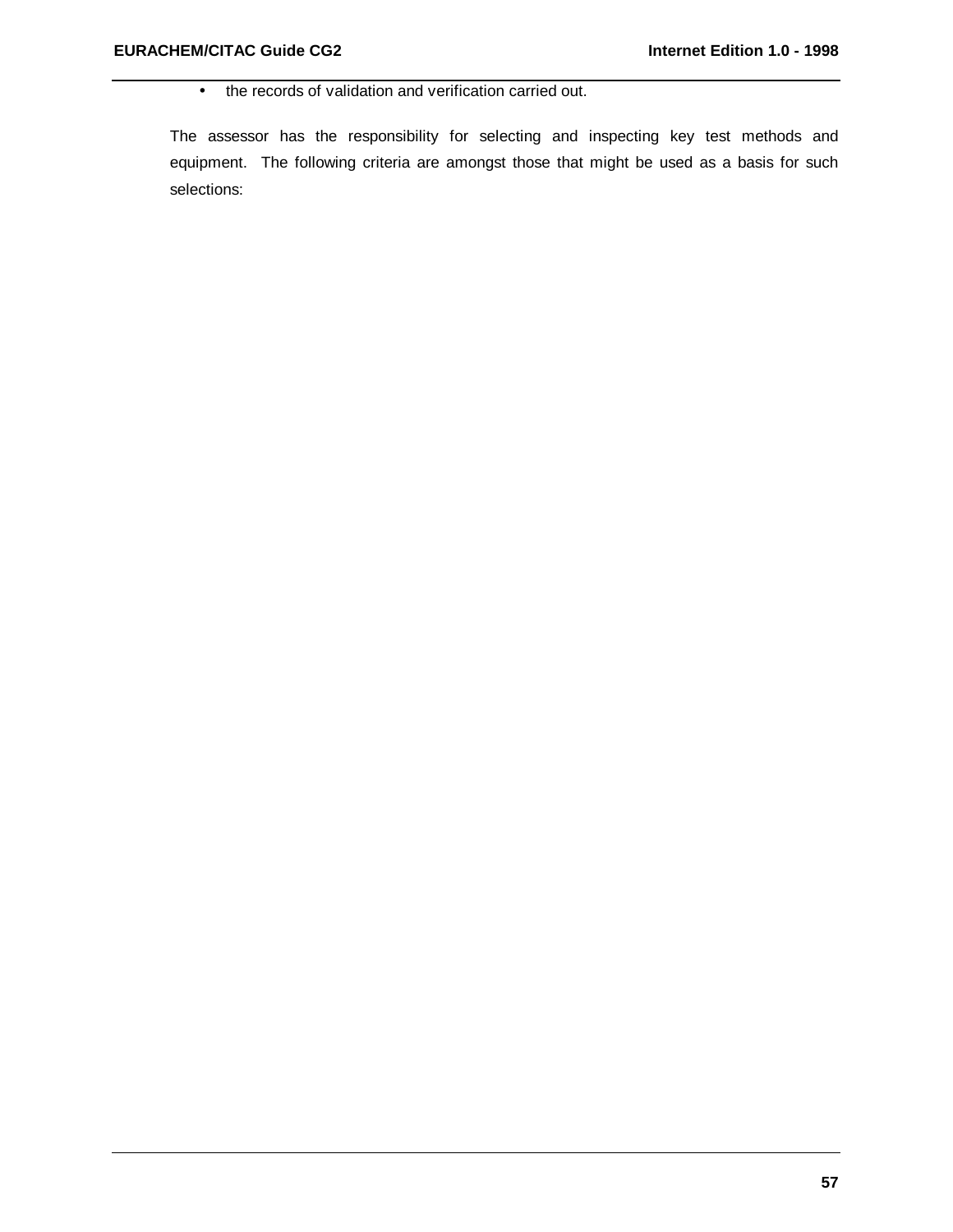- the technical complexity of the tests;
- the possible consequences of errors in performing the tests;
- the frequency of use of the test methods;
- the ratio of routine and non-routine tests.

The extent of the checks should be sufficient to allow the accrediting body to be confident of the capability of the laboratory to introduce new methods or to modify existing methods or to carry out R&D. At the same time the checks must not impose unreasonable costs on the laboratory. The assessor's report should indicate to which test items the respective types of test relate.

# D7 **Scope of accreditation of types of tests**

The scope of accreditation may be specified in terms of:

- 1. testing field(s);
- 2. type(s) of test(s);
- 3. test method(s);
- 4. item(s) under test.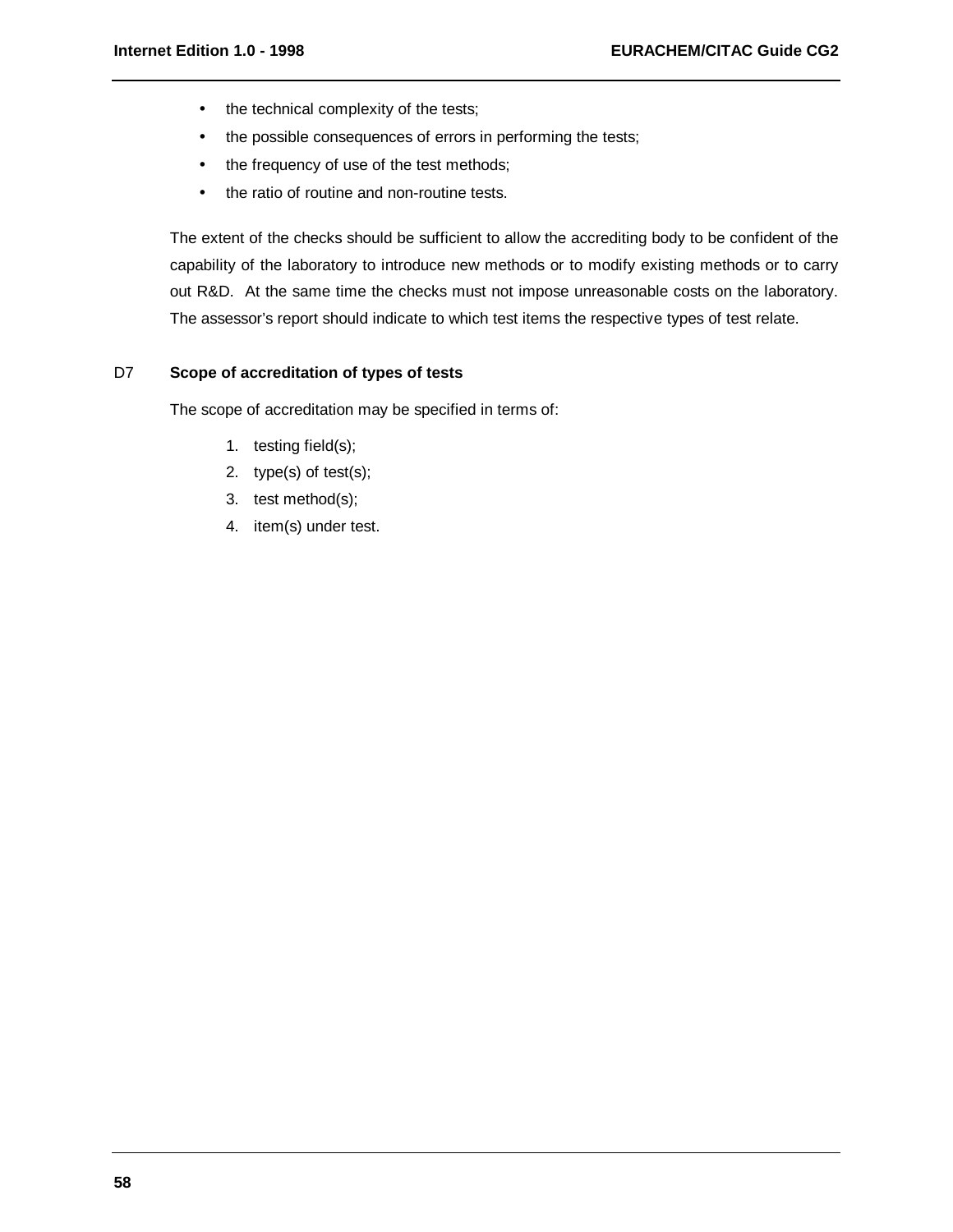# **Annex E R&D to develop analytical instrumentation**

E1 The following specific interpretation is recommended for R&D to develop analytical instrumentation.

#### E2 *Introduction*

Instrumental R&D involves the improvement of existing analytical systems or development of entirely new systems. The basis for the R&D usually arises from the need for novel systems which are: faster; more sensistive; more accurate; more precise; more discriminating; simpler (and easier to use); more economic; more environmentally friendly; or applicable to different particular analyte(s)/sample matrix combinations. Occasionally it may be carried out on a purely speculative basis, *i.e.* with no particular end application in mind, for example, to investigate the practical potential of a particular measurement principle.

Instrumental R&D projects generally involve building and evaluating prototype instrumentation, making and evaluating changes until the prototype evolves either to a state where performance objectives have been met or further development is not viable. The prototype might be a whole new instrument or an accessory (such as a detector or a chromatography column) for an established instrument*.*

#### E3 *Planning*

Instrumental R&D project planning involves objective setting as with conventional analytical R&D. The research plan effectively involves setting out the strategy for the project and defining the criteria against which the performance of the prototype can be assessed.

#### E4 *Experimental design*

The project should include experiments to evaluate and validate instrument performance and to help define the behaviour of the instrument under calibration. Long term stability / acceptable performance should be monitored before the equipment is put into routine use. A means of controlling calibration should be established, either through external adjustment or fixed internally. Suitable standards, blanks, reference materials or check samples of known content can be used in these experiments.

The criteria which cause deterioration of instrument performance should be identified, and wherever possible routines established for controlling these criteria. Where instrument performance is particularly sensitive to operator skill, optimum operating procedures should be established. Checking procedures, using standards, check samples, test mixtures *etc.*, should be established as part of the monitoring process.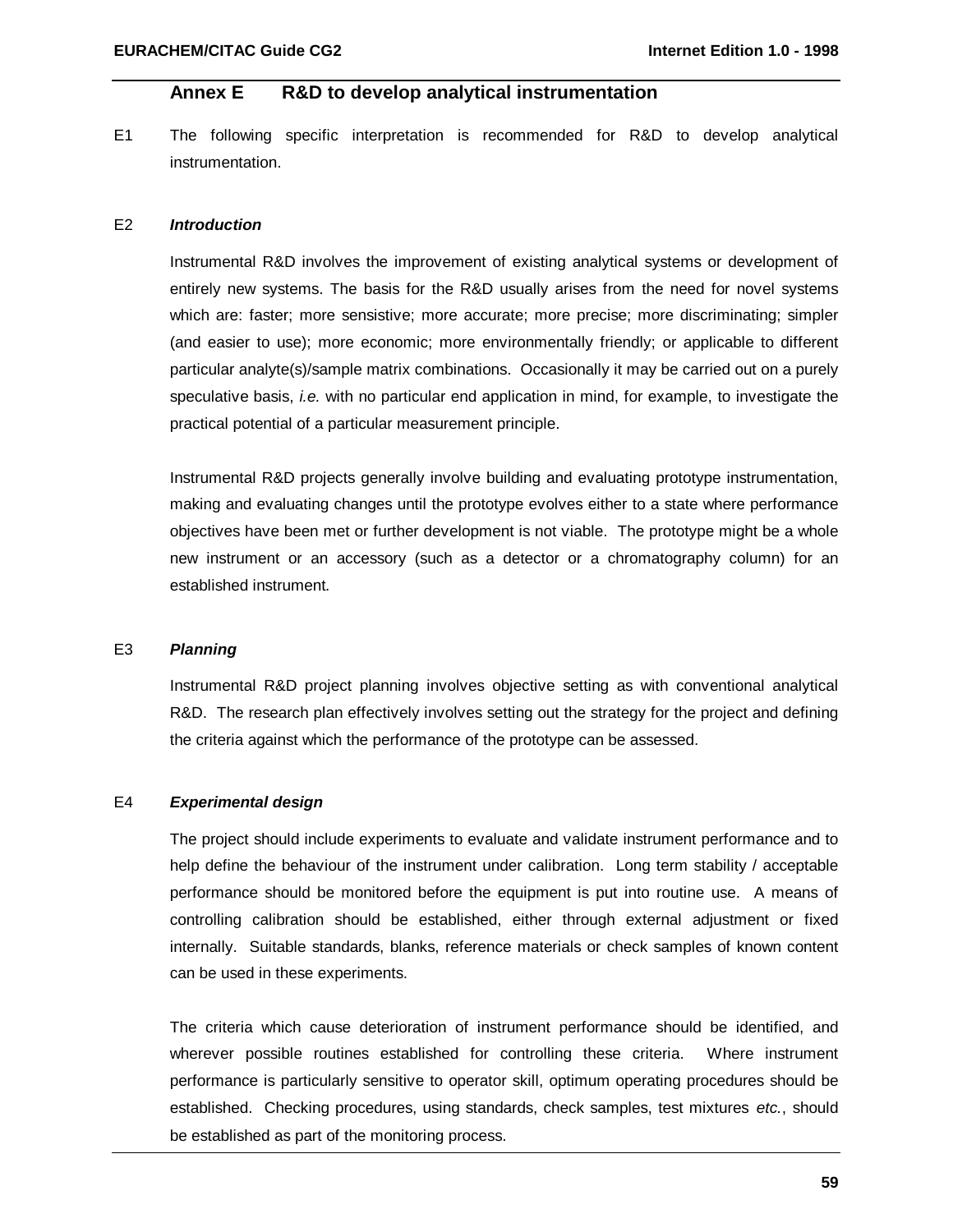Where the instrument under development involves the processing of raw data or signal through some form of algorithm, access to the raw data/signal is advised so that the basic instrumental performance and signal processing can be checked independently.

A number of ways to evaluate and validate the novel instrumentation are possible. Where other techniques/ procedures/ instrumentation exist for the particular measurement application these could be used for the parallel evaluation and validation of the novel instrumentation. Collaborative trial could be used, either involving several laboratories each evaluating the novel instrumentation, or the developing laboratory comparing results generated by its own use of the novel instrumentation against other laboratories using other techniques.

#### E5 *Data recording*

Data from instrument evaluation should include a record of conditions under which the instrument is, and is not, working satisfactorily. Typically this will include information on analyte and matrix condition, presence of particular chemical, spectral and physical interferents, temperature, humidity, electrical, magnetic settings. Sufficient data should be recorded over extended time periods and differing conditions to establish the reliability of the technology.

#### E6 *Reports*

Where new instrumentation is successfully developed, the reports from the prototype evaluation and validation stages will form the basis for use of the instrumentation in more widespread use, *i.e*. the report is effectively the operating manual. It should include user-friendly instructions for operation of the instrument, applicability, information on storage, calibration and maintenance, and performance checks. Where appropriate, there should be an explanation of how the raw signal is processed by the algorithm for zeroing purposes, so that in routine use incorrect assumptions are not made in the subtraction of blanks. New instrumentation should be subject to equipment qualification procedures before being put into use.

#### E7 *Evaluation*

Where the novel instrumentation performance overlaps with existing instrumentation, the success of the R&D can be evaluated by comparison of the two instruments against agreed performance criteria. Unless something is being developed for a particular end use, it is probably easier to test the instrumentation initially against simple problems and then more demanding problems as familiarity with the technique and the behaviour of the instrument improves. In general if the instrument appears to function correctly with one analyte in a single matrix this is not satisfactory evidence for the soundness of the technique per se. However it